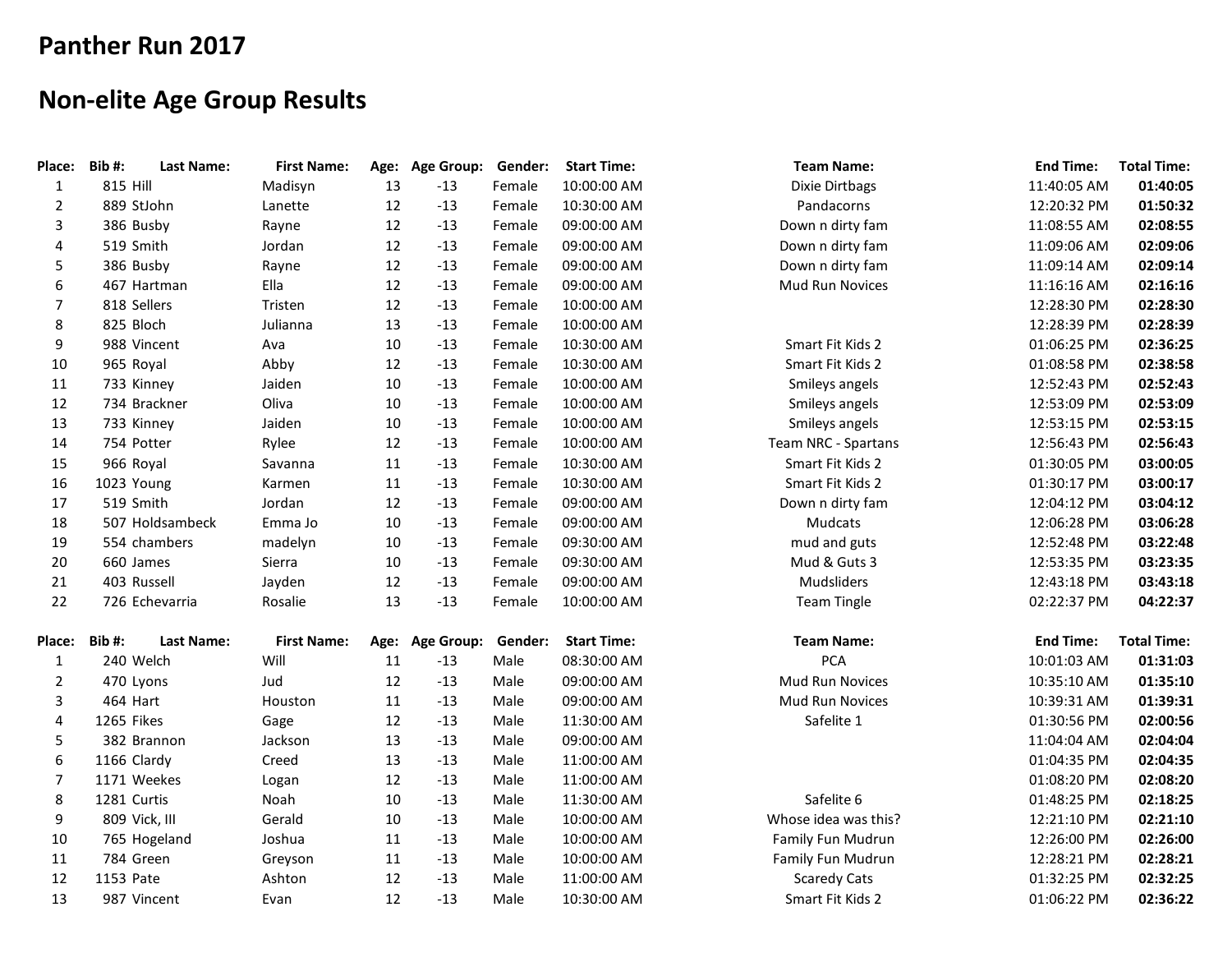| 14             | 1022 Eskew                 | <b>Brodie</b>      | 11 | $-13$           | Male    | 10:30:00 AM        | Smart Fit Kids 2                                | 01:07:44 PM      | 02:37:44           |
|----------------|----------------------------|--------------------|----|-----------------|---------|--------------------|-------------------------------------------------|------------------|--------------------|
| 15             | 949 West                   | Ryan               | 12 | $-13$           | Male    | 10:30:00 AM        | Muddy OCRA 2                                    | 01:07:46 PM      | 02:37:46           |
| 16             | 550 Holland                | Mason              | 12 | $-13$           | Male    | 09:30:00 AM        | Georgia Obstacle Racers and Mud Runners (GORMR) | 12:10:10 PM      | 02:40:10           |
| 17             | 409 Branham                | Logan              | 10 | $-13$           | Male    | 09:00:00 AM        | <b>Cleveland First Mudders</b>                  | 11:54:58 AM      | 02:54:58           |
| 18             | 751 Glasgow                | Cole               | 10 | $-13$           | Male    | 10:00:00 AM        | Team NRC - Spartans                             | 12:56:28 PM      | 02:56:28           |
| 19             | 1027 Uptain                | Seth               | 10 | $-13$           | Male    | 10:30:00 AM        | Mud Mammas                                      | 01:27:55 PM      | 02:57:55           |
| 20             | 345 Banks                  | Grant              | 11 | $-13$           | Male    | 08:30:00 AM        | <b>Grumpy Cats 3</b>                            | 11:28:46 AM      | 02:58:46           |
| 21             | 339 Lawrence               | Rylee              | 12 | $-13$           | Male    | 08:30:00 AM        | Grumpy cat 2                                    | 11:50:22 AM      | 03:20:22           |
|                |                            |                    |    |                 |         |                    |                                                 |                  |                    |
| Place:         | Bib#:<br><b>Last Name:</b> | <b>First Name:</b> |    | Age: Age Group: | Gender: | <b>Start Time:</b> | <b>Team Name:</b>                               | <b>End Time:</b> | <b>Total Time:</b> |
| 1              | 1230 Hayes                 | Madison            | 14 | 14-19           | Female  | 11:30:00 AM        |                                                 | 12:34:58 PM      | 01:04:58           |
| $\overline{2}$ | 1221 Thornburg             | <b>Brooke</b>      | 14 | 14-19           | Female  | 11:30:00 AM        |                                                 | 12:35:10 PM      | 01:05:10           |
| 3              | 622 Hangen                 | Stephanie          | 16 | 14-19           | Female  | 09:30:00 AM        |                                                 | 10:50:05 AM      | 01:20:05           |
| 4              | 1010 Foote                 | Kennedy            | 15 | 14-19           | Female  | 10:30:00 AM        |                                                 | 11:54:35 AM      | 01:24:35           |
| 5              | 687 Johnson                | Leah               | 17 | 14-19           | Female  | 09:30:00 AM        |                                                 | 10:56:59 AM      | 01:26:59           |
| 6              | 367 Bothwell               | Emma               | 15 | 14-19           | Female  | 08:30:00 AM        | Mudcats - Sriracha                              | 10:20:05 AM      | 01:50:05           |
| 7              | 356 Gray                   | Alyssa             | 19 | 14-19           | Female  | 08:30:00 AM        | MHI Down and Dirty                              | 10:31:36 AM      | 02:01:36           |
| 8              | 810 McCandless             | Emily              | 19 | 14-19           | Female  | 10:00:00 AM        | Vicious and Delicious                           | 12:05:59 PM      | 02:05:59           |
| 9              | 309 Cantrell               | Kaylie             | 17 | 14-19           | Female  | 08:30:00 AM        | <b>Smart Mudders</b>                            | 10:44:29 AM      | 02:14:29           |
| 10             | 730 WEAVER                 | Kealey             | 14 | 14-19           | Female  | 10:00:00 AM        | Team Tingle                                     | 12:17:52 PM      | 02:17:52           |
| 11             | 1122 White                 | Abby               | 19 | 14-19           | Female  | 11:00:00 AM        | <b>Muddy Makin Mission</b>                      | 01:20:28 PM      | 02:20:28           |
| 12             | 566 Robinson               | Susanna            | 17 | 14-19           | Female  | 09:30:00 AM        |                                                 | 11:52:16 AM      | 02:22:16           |
| 13             | 795 Holcomb                | Katie              | 18 | 14-19           | Female  | 10:00:00 AM        | Dirty Thirty                                    | 12:24:41 PM      | 02:24:41           |
| 14             | 572 Abernathy              | Skye               | 14 | 14-19           | Female  | 09:30:00 AM        | Mud & guts 2                                    | 11:58:53 AM      | 02:28:53           |
| 15             | 568 Sothers                | Hanna              | 19 | 14-19           | Female  | 09:30:00 AM        | Garden Grubbers                                 | 11:59:59 AM      | 02:29:59           |
| 16             | 890 Peters                 | Christina          | 18 | 14-19           | Female  | 10:30:00 AM        | Pandacorns                                      | 01:00:15 PM      | 02:30:15           |
| 17             | 1152 Pate                  | McKenna            | 14 | 14-19           | Female  | 11:00:00 AM        | <b>Scaredy Cats</b>                             | 01:32:29 PM      | 02:32:29           |
| 18             | 1156 Holmes                | Molly              | 14 | 14-19           | Female  | 11:00:00 AM        | <b>Scaredy Cats</b>                             | 01:32:36 PM      | 02:32:36           |
| 19             | 226 Crawford               | Chandler           | 19 | 14-19           | Female  | 08:30:00 AM        | Mudcats - Sriracha                              | 11:03:10 AM      | 02:33:10           |
| 20             | 1216 Sinak                 | Madi               | 19 | 14-19           | Female  | 11:30:00 AM        | The Average Beavers                             | 02:06:02 PM      | 02:36:02           |
| 21             | 802 Colburn                | Meredith           | 19 | 14-19           | Female  | 10:00:00 AM        | Team NRC - Spartans                             | 12:36:43 PM      | 02:36:43           |
| 22             | 827 Littleton              | Emily              | 16 | 14-19           | Female  | 10:00:00 AM        |                                                 | 12:36:46 PM      | 02:36:46           |
| 23             | 266 Wilcox                 | Zoreta             | 17 | 14-19           | Female  | 08:30:00 AM        | <b>TVMR</b>                                     | 11:08:07 AM      | 02:38:07           |
| 24             | 227 Mayhew                 | Danielle           | 16 | 14-19           | Female  | 08:30:00 AM        | <b>TVMR</b>                                     | 11:08:12 AM      | 02:38:12           |
| 25             | 454 Robertson              | Harley             | 19 | 14-19           | Female  | 09:00:00 AM        | <b>Ridge Warriors</b>                           | 11:38:35 AM      | 02:38:35           |
| 26             | 1290 Lloyd                 | Isabella           | 15 | 14-19           | Female  | 11:30:00 AM        |                                                 | 02:11:54 PM      | 02:41:54           |
| 27             | 1291 Map                   | Hailey             | 14 | 14-19           | Female  | 11:30:00 AM        |                                                 | 02:11:57 PM      | 02:41:57           |
| 28             | 1214 Smith                 | Sadie              | 18 | 14-19           | Female  | 11:30:00 AM        | The Average Beavers                             | 02:14:16 PM      | 02:44:16           |
| 29             | 1024 Owens                 | Olivia             | 19 | 14-19           | Female  | 10:30:00 AM        | <b>SMC PUNISHERS II</b>                         | 01:18:45 PM      | 02:48:45           |
| 30             | 954 Bryant                 | Kaley              | 15 | 14-19           | Female  | 10:30:00 AM        | Muddy OCRA 2                                    | 01:20:04 PM      | 02:50:04           |
| 31             | 1031 Williams              | Savannah           | 16 | 14-19           | Female  | 10:30:00 AM        | Muddy OCRA 2                                    | 01:20:07 PM      | 02:50:07           |
| 32             | 649 Borden                 | Heather            | 15 | 14-19           | Female  | 09:30:00 AM        | Not fast                                        | 12:25:18 PM      | 02:55:18           |
| 33             | 647 Hughes                 | Emily              | 16 | 14-19           | Female  | 09:30:00 AM        | Not fast                                        | 12:25:24 PM      | 02:55:24           |
| 34             | 646 Casteel                | Dacota             | 15 | 14-19           | Female  | 09:30:00 AM        | Not fast                                        | 12:25:29 PM      | 02:55:29           |
| 35             | 648 Karr                   | Lauren             | 15 | 14-19           | Female  | 09:30:00 AM        | Not fast                                        | 12:25:33 PM      | 02:55:33           |
|                |                            |                    |    |                 |         |                    |                                                 |                  |                    |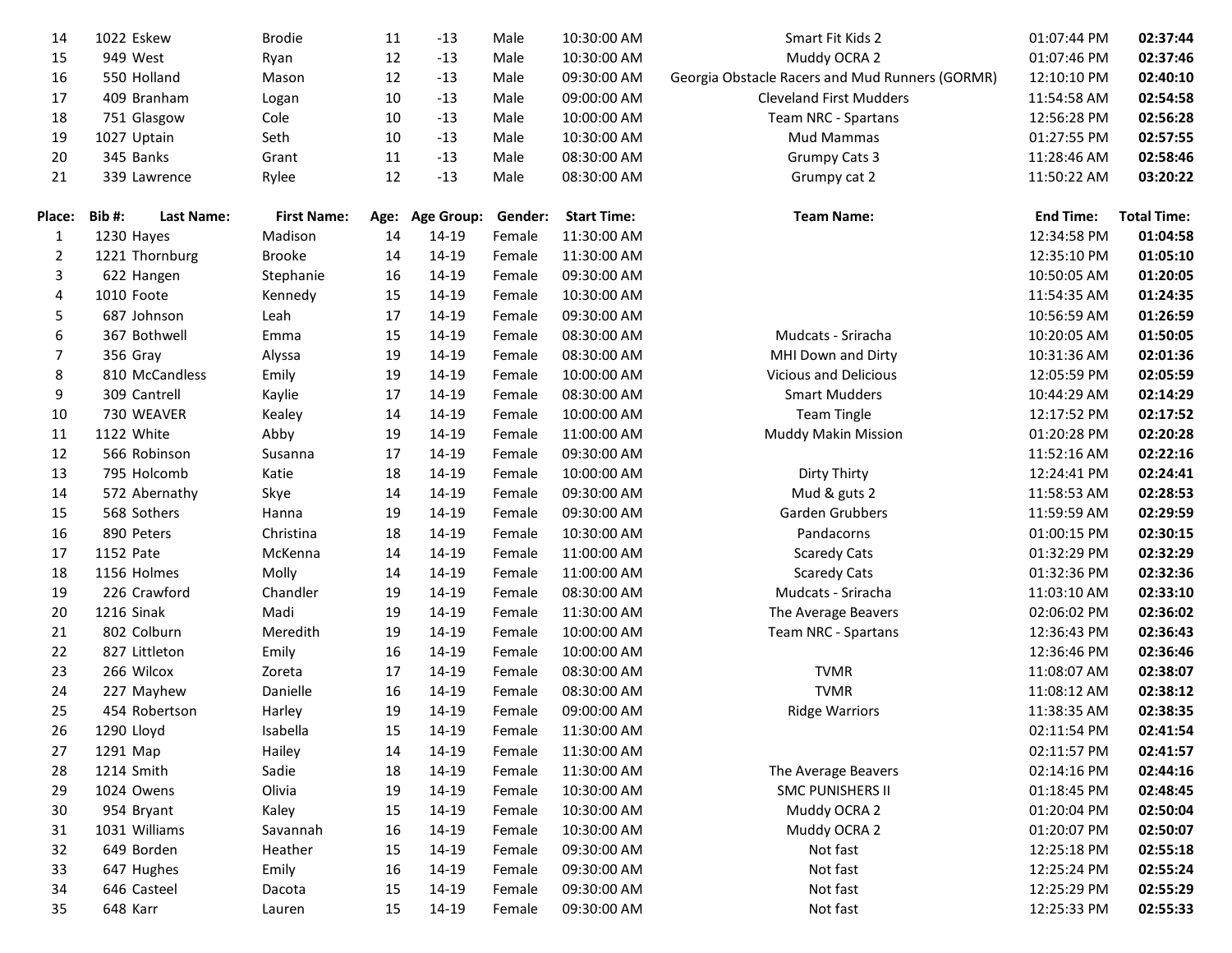| 36             | 839 Morris                 | Keri               | 18 | 14-19           | Female  | 10:00:00 AM        |                                          | 12:56:11 PM      | 02:56:11           |
|----------------|----------------------------|--------------------|----|-----------------|---------|--------------------|------------------------------------------|------------------|--------------------|
| 37             | 989 Hayes                  | Rachel             | 14 | 14-19           | Female  | 10:30:00 AM        | Smart Fit Kids 2                         | 01:26:47 PM      | 02:56:47           |
| 38             | 986 Vincent                | Audrey             | 14 | 14-19           | Female  | 10:30:00 AM        | Smart Fit Kids 2                         | 01:27:07 PM      | 02:57:07           |
| 39             | 548 Cedotal                | Jennitha           | 15 | 14-19           | Female  | 09:30:00 AM        | Muddy buddies                            | 12:31:07 PM      | 03:01:07           |
| 40             | 943 Wren                   | Madison            | 18 | 14-19           | Female  | 10:30:00 AM        | <b>Sisters with Blisters</b>             | 01:41:39 PM      | 03:11:39           |
| 41             | 400 Williams               | Candace            | 18 | 14-19           | Female  | 09:00:00 AM        | Mudsliders                               | 12:42:55 PM      | 03:42:55           |
| <b>Place:</b>  | Bib#:<br><b>Last Name:</b> | <b>First Name:</b> |    | Age: Age Group: | Gender: | <b>Start Time:</b> | <b>Team Name:</b>                        | <b>End Time:</b> | <b>Total Time:</b> |
| 1              | 351 Wilson                 | Eli                | 18 | 14-19           | Male    | 08:30:00 AM        |                                          | 09:39:34 AM      | 01:09:34           |
| $\overline{2}$ | 427 Cooper                 | Carter             | 15 | 14-19           | Male    | 09:00:00 AM        |                                          | 10:10:31 AM      | 01:10:31           |
| 3              | 312 Coalson                | Skye               | 14 | 14-19           | Male    | 08:30:00 AM        | <b>Mud Masters</b>                       | 09:44:31 AM      | 01:14:31           |
| 4              | 363 Posey                  | Zachary            | 14 | 14-19           | Male    | 08:30:00 AM        | <b>Mud Masters</b>                       | 09:44:33 AM      | 01:14:33           |
| 5              | 821 Jared                  | Matthew            | 19 | 14-19           | Male    | 10:00:00 AM        |                                          | 11:16:12 AM      | 01:16:12           |
| 6              | 354 Ennis                  | Chris              | 17 | 14-19           | Male    | 08:30:00 AM        | MHI Down and Dirty                       | 09:48:50 AM      | 01:18:50           |
| $\overline{7}$ | 355 Taylor                 | James              | 18 | 14-19           | Male    | 08:30:00 AM        | MHI Down and Dirty                       | 09:48:52 AM      | 01:18:52           |
| 8              | 514 Colvin                 | Austin             | 16 | 14-19           | Male    | 09:00:00 AM        | Sheepdogs                                | 10:20:15 AM      | 01:20:15           |
| 9              | 922 Ede                    | Jake               | 15 | 14-19           | Male    | 10:30:00 AM        | <b>SMC PUNISHERS</b>                     | 11:53:45 AM      | 01:23:45           |
| 10             | 248 Mizzell                | Skyler             | 16 | 14-19           | Male    | 08:30:00 AM        |                                          | 09:54:52 AM      | 01:24:52           |
| 11             | 922 Ede                    | Jake               | 15 | 14-19           | Male    | 10:30:00 AM        | <b>SMC PUNISHERS</b>                     | 11:57:21 AM      | 01:27:21           |
| 12             | 918 Downey                 | Bowman             | 15 | 14-19           | Male    | 10:30:00 AM        | Tough mudder fudder                      | 11:57:50 AM      | 01:27:50           |
| 13             | 347 Burr                   | Levi               | 15 | 14-19           | Male    | 08:30:00 AM        | Grey Berets and Friends                  | 09:58:56 AM      | 01:28:56           |
| 14             | 430 Wilson                 | Charles            | 17 | 14-19           | Male    | 09:00:00 AM        | Wilson Run                               | 10:32:04 AM      | 01:32:04           |
| 15             | 1072 Riner                 | Griffin            | 17 | 14-19           | Male    | 11:00:00 AM        |                                          | 12:33:51 PM      | 01:33:51           |
| 16             | 1076 Popwell               | Nicholas           | 17 | 14-19           | Male    | 11:00:00 AM        | <b>Team Popwell</b>                      | 12:33:55 PM      | 01:33:55           |
| 17             | 431 Wilson                 | Christopher        | 15 | 14-19           | Male    | 09:00:00 AM        | Wilson Run                               | 10:35:05 AM      | 01:35:05           |
| 18             | 1204 Montalto              | Grant              | 15 | 14-19           | Male    | 11:30:00 AM        | MOOD4                                    | 01:08:13 PM      | 01:38:13           |
| 19             | 888 StJohn                 | Ryan               | 15 | 14-19           | Male    | 10:30:00 AM        | Pandacorns                               | 12:09:29 PM      | 01:39:29           |
| 20             | 366 Harbuck                | Nathan             | 17 | 14-19           | Male    | 08:30:00 AM        | <b>Fuddy Muckers</b>                     | 10:10:38 AM      | 01:40:38           |
| 21             | 595 Stuart                 | Aaron              | 15 | 14-19           | Male    | 09:30:00 AM        | M.A.C.C. (Mudders Against Clean Clothes) | 11:16:18 AM      | 01:46:18           |
| 22             | 678 Colborn                | Ryan               | 16 | 14-19           | Male    | 09:30:00 AM        | M.A.C.C. (Mudders Against Clean Clothes) | 11:16:19 AM      | 01:46:19           |
| 23             | 1077 Popwell               | Christian          | 15 | 14-19           | Male    | 11:00:00 AM        | <b>Team Popwell</b>                      | 12:48:10 PM      | 01:48:10           |
| 24             | 368 Bothwell               | Alex               | 17 | 14-19           | Male    | 08:30:00 AM        | Mudcats - Sriracha                       | 10:20:07 AM      | 01:50:07           |
| 25             | 225 Crawford               | Ben                | 17 | 14-19           | Male    | 08:30:00 AM        | Mudcats - Sriracha                       | 10:20:13 AM      | 01:50:13           |
| 26             | 506 Holdsambeck            | Eli                | 15 | 14-19           | Male    | 09:00:00 AM        | Mudcats                                  | 10:55:38 AM      | 01:55:38           |
| 27             | 1163 Jemison               | Dylan              | 14 | 14-19           | Male    | 11:00:00 AM        |                                          | 01:04:39 PM      | 02:04:39           |
| 28             | 999 white                  | jason              | 15 | 14-19           | Male    | 10:30:00 AM        |                                          | 12:36:57 PM      | 02:06:57           |
| 29             | 287 Byars                  | Coleman            | 14 | 14-19           | Male    | 08:30:00 AM        | <b>SWATT</b>                             | 10:39:28 AM      | 02:09:28           |
| 30             | 275 Weyhe                  | Jackson            | 18 | 14-19           | Male    | 08:30:00 AM        |                                          | 10:39:47 AM      | 02:09:47           |
| 31             | 320 Boggan                 | Elan               | 16 | 14-19           | Male    | 08:30:00 AM        | Mudcats - Sriracha                       | 10:44:15 AM      | 02:14:15           |
| 32             | 764 Champion               | Jonah              | 15 | 14-19           | Male    | 10:00:00 AM        | Family Fun Mudrun                        | 12:15:13 PM      | 02:15:13           |
| 33             | 634 Walton                 | Matt               | 15 | 14-19           | Male    | 09:30:00 AM        |                                          | 11:46:58 AM      | 02:16:58           |
| 34             | 635 Walton                 | Josh               | 16 | 14-19           | Male    | 09:30:00 AM        |                                          | 11:47:03 AM      | 02:17:03           |
| 35             | 636 McDaniels              | Gage               | 15 | 14-19           | Male    | 09:30:00 AM        |                                          | 11:47:07 AM      | 02:17:07           |
| 36             | 1123 White                 | Jared              | 18 | 14-19           | Male    | 11:00:00 AM        | Muddy Makin Mission                      | 01:20:30 PM      | 02:20:30           |
| 37             | 385 Busby                  | Ethan              | 15 | 14-19           | Male    | 09:00:00 AM        | Down n dirty fam                         | 11:23:40 AM      | 02:23:40           |
|                |                            |                    |    |                 |         |                    |                                          |                  |                    |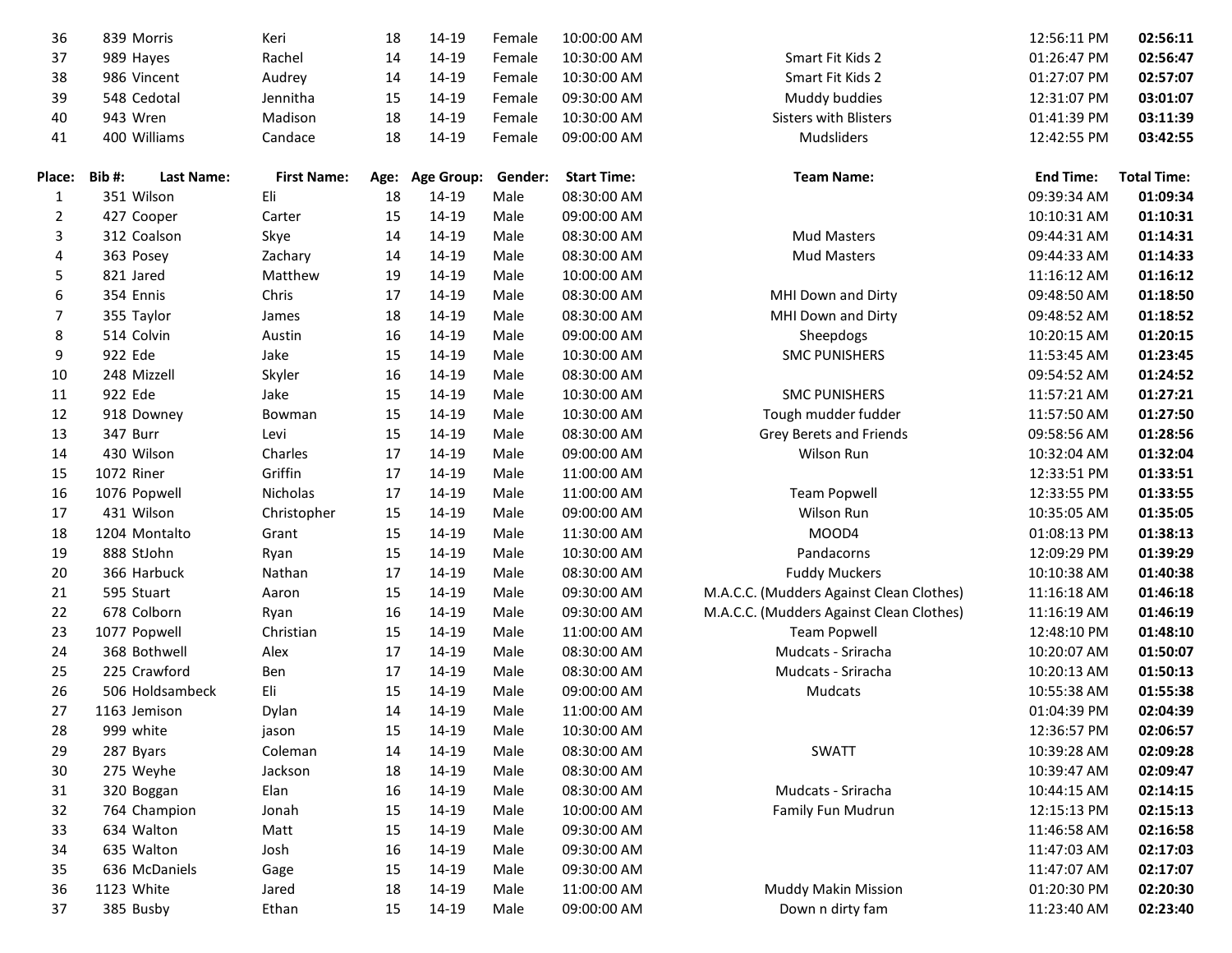| 38             | 658 James                 | Sabian             | 16       | 14-19              | Male             | 09:30:00 AM                | Mud & Guts 3                             | 11:53:52 AM                | 02:23:52             |
|----------------|---------------------------|--------------------|----------|--------------------|------------------|----------------------------|------------------------------------------|----------------------------|----------------------|
| 39             | 571 Abernathy             | Jeffrey            | 16       | 14-19              | Male             | 09:30:00 AM                | Mud & guts 2                             | 11:54:00 AM                | 02:24:00             |
| 40             | 794 Mordecai              | Chance             | 19       | 14-19              | Male             | 10:00:00 AM                | Dirty Thirty                             | 12:24:33 PM                | 02:24:33             |
| 41             | 695 Grace                 | David              | 14       | 14-19              | Male             | 09:30:00 AM                | M.A.C.C. (Mudders Against Clean Clothes) | 11:56:55 AM                | 02:26:55             |
| 42             | 593 Perkins               | Boone              | 16       | 14-19              | Male             | 09:30:00 AM                | M.A.C.C. (Mudders Against Clean Clothes) | 11:56:59 AM                | 02:26:59             |
| 43             | 601 Sorrell               | Michael            | 16       | 14-19              | Male             | 09:30:00 AM                | M.A.C.C. (Mudders Against Clean Clothes) | 11:57:01 AM                | 02:27:01             |
| 44             | 1269 Blakley              | Dalton             | 19       | 14-19              | Male             | 11:30:00 AM                | Safelite 2                               | 01:57:19 PM                | 02:27:19             |
| 45             | 1140 Vines                | Matthew            | 16       | 14-19              | Male             | 11:00:00 AM                | Rub some dirt on it                      | 01:28:22 PM                | 02:28:22             |
| 46             | 578 Tharpe                | Logan              | 15       | 14-19              | Male             | 09:30:00 AM                | Mud & guts 2                             | 11:58:31 AM                | 02:28:31             |
| 47             | 553 chambers              | colton             | 16       | 14-19              | Male             | 09:30:00 AM                | mud and guts                             | 11:58:41 AM                | 02:28:41             |
| 48             | 569 Sothers               | James              | 15       | 14-19              | Male             | 09:30:00 AM                | Garden Grubbers                          | 12:00:25 PM                | 02:30:25             |
| 49             | 677 Barton                | Terrell            | 15       | 14-19              | Male             | 09:30:00 AM                | Garden Grubbers                          | 12:00:56 PM                | 02:30:56             |
| 50             | 265 Pooley                | Kerusso            | 19       | 14-19              | Male             | 08:30:00 AM                | <b>TVMR</b>                              | 11:09:02 AM                | 02:39:02             |
| 51             | 1215 Kyzer                | Jack               | 18       | 14-19              | Male             | 11:30:00 AM                | The Average Beavers                      | 02:12:56 PM                | 02:42:56             |
| 52             | 1213 Wilcox               | Cody               | 19       | 14-19              | Male             | 11:30:00 AM                | The Average Beavers                      | 02:12:58 PM                | 02:42:58             |
| 53             | 884 Cox                   | Jacob              | 14       | 14-19              | Male             | 10:30:00 AM                |                                          | 01:19:44 PM                | 02:49:44             |
| 54             | 761 DeLay                 | Mac                | 18       | 14-19              | Male             | 10:00:00 AM                | <b>Team Rocket</b>                       | 12:54:44 PM                | 02:54:44             |
| 55             | 788 Cooper                | Samuel             | 18       | 14-19              | Male             | 10:00:00 AM                | Team NRC - Muddy Tide                    | 12:57:10 PM                | 02:57:10             |
| 56             | 1111 Brown                | Jameson            | 18       | 14-19              | Male             | 11:00:00 AM                | The Average Beavers                      | 02:05:59 PM                | 03:05:59             |
| 57             | 1113 Shields              | Sam                | 18       | 14-19              | Male             | 11:00:00 AM                | The Average Beavers                      | 02:12:17 PM                | 03:12:17             |
| 58             | 340 Lawrence              | Blake              | 18       | 14-19              | Male             | 08:30:00 AM                | <b>Grumpy Cats 3</b>                     | 11:50:29 AM                | 03:20:29             |
| 59             | 340 Lawrence              | Blake              | 18       | 14-19              | Male             | 08:30:00 AM                | <b>Grumpy Cats 3</b>                     | 11:51:02 AM                | 03:21:02             |
| 60             | 1102 Rebello              | Jacob              | 18       | 14-19              | Male             | 11:00:00 AM                | Partners in Grime                        | 02:33:13 PM                | 03:33:13             |
|                |                           |                    |          |                    |                  |                            |                                          |                            |                      |
| 61             | 655 Smith                 | Parker             | 19       | 14-19              | Male             | 09:30:00 AM                | Warriors for Christ                      | 01:51:10 PM                | 04:21:10             |
| 62             | 1339 Young                | Theodore           | 15       | 14-19              | Male             | 12:00:00 PM                |                                          | 11:52:11 AM NA             |                      |
| 63             | 1261 Russell              | <b>Bralynd</b>     | 14       | 14-19              | Male             | 11:30:00 AM                |                                          | 12:05:06 PM NA             |                      |
|                |                           |                    |          |                    |                  |                            |                                          |                            |                      |
| <b>Place:</b>  | Bib#:<br>Last Name:       | <b>First Name:</b> | Age:     | <b>Age Group:</b>  | Gender:          | <b>Start Time:</b>         | <b>Team Name:</b>                        | <b>End Time:</b>           | <b>Total Time:</b>   |
| 1              | 1101 Carney               | Ariel              | 24       | 20-29              | Female           | 11:00:00 AM                | Partners in Grime                        | 11:55:18 AM                | 00:55:18             |
| 2              | 924 Stanley               | Jordan             | 24       | $20 - 29$          | Female           | 10:30:00 AM                |                                          | 11:39:46 AM                | 01:09:46             |
| 3              | 362 Bates                 | Tara               | 29       | 20-29              | Female           | 08:30:00 AM                |                                          | 09:43:35 AM                | 01:13:35             |
| 4              | 770 Porter                | Teri               | 28       | 20-29              | Female           | 10:00:00 AM                |                                          | 11:20:05 AM                | 01:20:05             |
| 5              | 681 McKinley              | Olivia             | 24       | $20 - 29$          | Female           | 09:30:00 AM                |                                          | 10:50:45 AM                | 01:20:45             |
| 6              | 508 Matthias              | Maigan             | 27       | $20 - 29$          | Female           | 09:00:00 AM                |                                          | 10:23:49 AM                | 01:23:49             |
| $\overline{7}$ | 941 Fitzgerald            | Remy               | 26       | $20 - 29$          | Female           | 10:30:00 AM                | Muddy OCRA                               | 11:53:50 AM                | 01:23:50             |
| 8              | 1220 Velez                | Lauren             | 27       | $20 - 29$          | Female           | 11:30:00 AM                | Mudderellas                              | 01:08:30 PM                | 01:38:30             |
| 9              | 323 Rabideau              | Taylor             | 25       | 20-29              | Female           | 08:30:00 AM                | <b>Fuddy Muckers</b>                     | 10:10:25 AM                | 01:40:25             |
| 10             | 212 Harbuck               | Scottie            | 25       | $20 - 29$          | Female           | 08:30:00 AM                | <b>Fuddy Muckers</b>                     | 10:10:37 AM                | 01:40:37             |
| 11             | 422 Frasier               | Sacha              | 25       | $20 - 29$          | Female           | 09:00:00 AM                |                                          | 10:49:58 AM                | 01:49:58             |
| 12             | 676 Varner                | Amy                | 27       | $20 - 29$          | Female           | 09:30:00 AM                | Suns Out Guns Out                        | 11:21:56 AM                | 01:51:56             |
| 13             | 674 BULLARD               | <b>TAYLOR</b>      | 26       | $20 - 29$          | Female           | 09:30:00 AM                | Suns Out Guns Out                        | 11:22:06 AM                | 01:52:06             |
| 14             | 574 Ogilvie               | Collier            | 21       | 20-29              | Female           | 09:30:00 AM                | <b>Running Sucks</b>                     | 11:22:51 AM                | 01:52:51             |
| 15             | 469 Cox                   | Ashley             | 26       | $20 - 29$          | Female           | 09:00:00 AM                |                                          | 10:56:50 AM                | 01:56:50             |
| 16<br>17       | 398 Machen<br>1058 Henson | Jessica<br>Hannah  | 28<br>27 | 20-29<br>$20 - 29$ | Female<br>Female | 09:00:00 AM<br>11:00:00 AM | Sheepdogs<br>For Joshua                  | 10:58:05 AM<br>12:59:29 PM | 01:58:05<br>01:59:29 |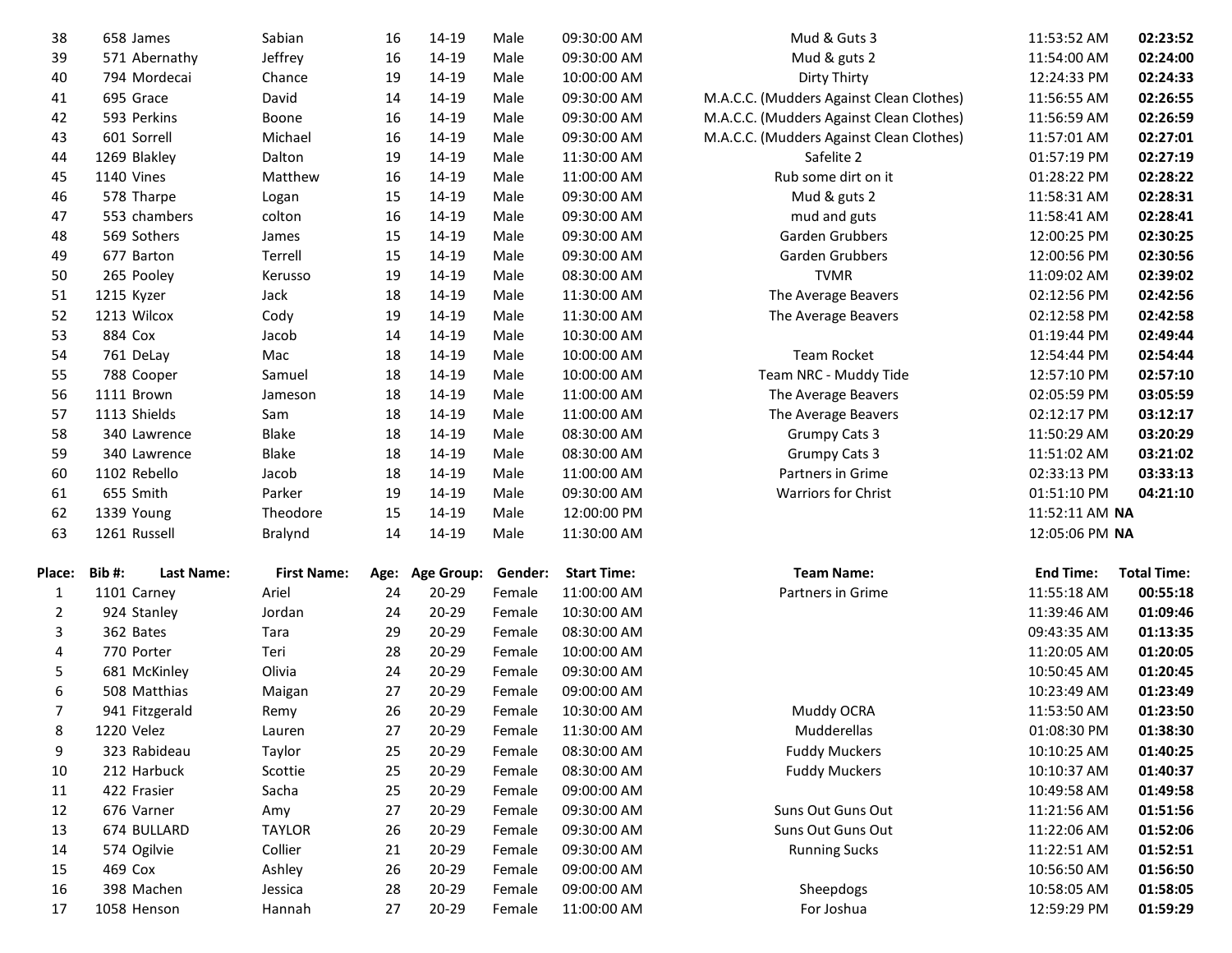| 18 | 1175 Nesbitt      | Shelby         | 23     | $20 - 29$ | Female | 11:00:00 AM |                             | 01:01:55 PM | 02:01:55 |
|----|-------------------|----------------|--------|-----------|--------|-------------|-----------------------------|-------------|----------|
| 19 | 404 Atkins        | Caitlin        | 27     | $20 - 29$ | Female | 09:00:00 AM | <b>Filthy Foxes</b>         | 11:03:12 AM | 02:03:12 |
| 20 | 1237 Jones        | Brittany       | 29     | 20-29     | Female | 11:30:00 AM | <b>Boneyard Dogs</b>        | 01:34:01 PM | 02:04:01 |
| 21 | 1352 Martin       | <b>Brooke</b>  | 27     | 20-29     | Female | 12:00:00 PM | Gotruns                     | 02:09:10 PM | 02:09:10 |
| 22 | 545 Haynes        | Lauren         | 21     | $20 - 29$ | Female | 09:30:00 AM | Mud                         | 11:44:18 AM | 02:14:18 |
| 23 | 1062 Lucas        | <b>Breanna</b> | 21     | $20 - 29$ | Female | 11:00:00 AM | For Joshua                  | 01:15:34 PM | 02:15:34 |
| 24 | 1058 Henson       | Hannah         | 27     | $20 - 29$ | Female | 11:00:00 AM | For Joshua                  | 01:15:48 PM | 02:15:48 |
| 25 | 1347 Berrios-Beck | Kassie         | 22     | 20-29     | Female | 12:00:00 PM |                             | 02:17:11 PM | 02:17:11 |
| 26 | 1299 Reaves       | Tiffany        | 28     | 20-29     | Female | 11:30:00 AM | safelite 5                  | 01:48:24 PM | 02:18:24 |
| 27 | 1025 Pankey       | Ashley         | 26     | 20-29     | Female | 10:30:00 AM | <b>SMC PUNISHERS II</b>     | 12:51:19 PM | 02:21:19 |
| 28 | 629 Brown         | Taylor         | 22     | $20 - 29$ | Female | 09:30:00 AM |                             | 11:51:19 AM | 02:21:19 |
| 29 | 1018 Adkins       | Felicity       | 26     | $20 - 29$ | Female | 10:30:00 AM | <b>SMC PUNISHERS</b>        | 12:51:22 PM | 02:21:22 |
| 30 | 967 HUGHES        | SHANI          | 29     | 20-29     | Female | 10:30:00 AM | <b>SMC PUNISHERS II</b>     | 12:51:24 PM | 02:21:24 |
| 31 | 1218 Cleckler     | Christa        | 23     | 20-29     | Female | 11:30:00 AM | safelite 5                  | 01:53:49 PM | 02:23:49 |
| 32 | 299 Farris        | Whitney        | 28     | 20-29     | Female | 08:30:00 AM | Team Ross and Whit          | 10:54:27 AM | 02:24:27 |
| 33 | 1202 Ward         | Hannah         | 21     | $20 - 29$ | Female | 11:30:00 AM | <b>Wimpy Warriors</b>       | 01:55:25 PM | 02:25:25 |
| 34 | 1203 Smith        | Cheyenne       | 20     | $20 - 29$ | Female | 11:30:00 AM | <b>Wimpy Warriors</b>       | 01:55:27 PM | 02:25:27 |
| 35 | 589 Gilbert       | Teri           | 29     | $20 - 29$ | Female | 09:30:00 AM | 3.14                        | 11:56:38 AM | 02:26:38 |
| 36 | 608 Dykes         | Danielle       | 24     | $20 - 29$ | Female | 09:30:00 AM | 3.14                        | 11:56:41 AM | 02:26:41 |
| 37 | 653 Whitley       | Kelsey         | 24     | 20-29     | Female | 09:30:00 AM | Filthy Night Foxes          | 11:56:51 AM | 02:26:51 |
| 38 | 607 Hayes         | Glenda         | 28     | 20-29     | Female | 09:30:00 AM | 3.14                        | 11:57:29 AM | 02:27:29 |
| 39 | 642 Walls         | Randa          | 26     | $20 - 29$ | Female | 09:30:00 AM | Filthy Night Foxes          | 11:57:54 AM | 02:27:54 |
| 40 | 643 Ferguson      | Chelsea        | 21     | $20 - 29$ | Female | 09:30:00 AM | Filthy Night Foxes          | 11:58:03 AM | 02:28:03 |
| 41 | 1003 Stanley      | Sandi          | 28     | $20 - 29$ | Female | 10:30:00 AM | <b>Crossfitters for OCR</b> | 12:58:16 PM | 02:28:16 |
| 42 | 357 Freeman       | Tiffany        | 26     | $20 - 29$ | Female | 08:30:00 AM | Butter's Bit**es            | 11:03:23 AM | 02:33:23 |
| 43 | 235 Butterfield   | Danielle       | 25     | $20 - 29$ | Female | 08:30:00 AM | Butter's Bit**es            | 11:03:24 AM | 02:33:24 |
| 44 | 316 Stewart       | Kaylee         | 26     | 20-29     | Female | 08:30:00 AM | Butter's Bit**es            | 11:03:30 AM | 02:33:30 |
| 45 | 1159 McRae        | Anna           | 25     | 20-29     | Female | 11:00:00 AM | Coffee Stain                | 01:34:37 PM | 02:34:37 |
| 46 | 892 Freiderich    | Kerianna       | 26     | $20 - 29$ | Female | 10:30:00 AM | Da Beers                    | 01:07:47 PM | 02:37:47 |
| 47 | 974 Lippert       | Courtney       | 24     | $20 - 29$ | Female | 10:30:00 AM | Muddy OCRA 2                | 01:08:57 PM | 02:38:57 |
| 48 | 231 Wilcox        | Jesse          | 28     | $20 - 29$ | Female | 08:30:00 AM | <b>TVMR</b>                 | 11:09:15 AM | 02:39:15 |
| 49 | 791 west          | jamie          | 29     | 20-29     | Female | 10:00:00 AM | 50 Shades of AWESOME!       | 12:40:20 PM | 02:40:20 |
| 50 | 458 Pritchett     | Morgan         | 23     | 20-29     | Female | 09:00:00 AM | Sheepdogs                   | 11:40:21 AM | 02:40:21 |
| 51 | 679 VanSlambrouck | Hannah         | 26     | $20 - 29$ | Female | 09:30:00 AM |                             | 12:10:57 PM | 02:40:57 |
| 52 | 221 Walton        | Amanda         | 29     | $20 - 29$ | Female | 08:30:00 AM | <b>Grumpy Cats</b>          | 11:11:16 AM | 02:41:16 |
| 53 | 1242 Pilgreen     | Erica          | 21     | $20 - 29$ | Female | 11:30:00 AM |                             | 02:11:39 PM | 02:41:39 |
| 54 | 1243 Pilgreen     | Brittany       | 25     | 20-29     | Female | 11:30:00 AM |                             | 02:12:00 PM | 02:42:00 |
| 55 | 1217 Brown        | Annie          | $20\,$ | $20 - 29$ | Female | 11:30:00 AM | The Average Beavers         | 02:12:36 PM | 02:42:36 |
| 56 | 963 Andrews       | Jesse          | 23     | 20-29     | Female | 10:30:00 AM | Red Mud and Blue            | 01:14:35 PM | 02:44:35 |
| 57 | 1001 Mitchell     | Morgan         | 24     | $20 - 29$ | Female | 10:30:00 AM | Red Mud and Blue            | 01:14:47 PM | 02:44:47 |
| 58 | 623 Goode         | Shekinah       | 22     | $20 - 29$ | Female | 09:30:00 AM | Chafing the Dream           | 12:15:18 PM | 02:45:18 |
| 59 | 621 Byrd          | Ayumi          | 23     | 20-29     | Female | 09:30:00 AM | Chafing the Dream           | 12:15:22 PM | 02:45:22 |
| 60 | 603 Tadesco       | Kari           | 26     | 20-29     | Female | 09:30:00 AM | <b>Tribal Mischief</b>      | 12:15:31 PM | 02:45:31 |
| 61 | 603 Tadesco       | Kari           | 26     | $20 - 29$ | Female | 09:30:00 AM | <b>Tribal Mischief</b>      | 12:17:48 PM | 02:47:48 |
| 62 | 1228 rocheck      | dana           | 25     | 20-29     | Female | 11:30:00 AM | <b>Trailmix Squad</b>       | 02:18:33 PM | 02:48:33 |
|    |                   |                |        |           |        |             |                             |             |          |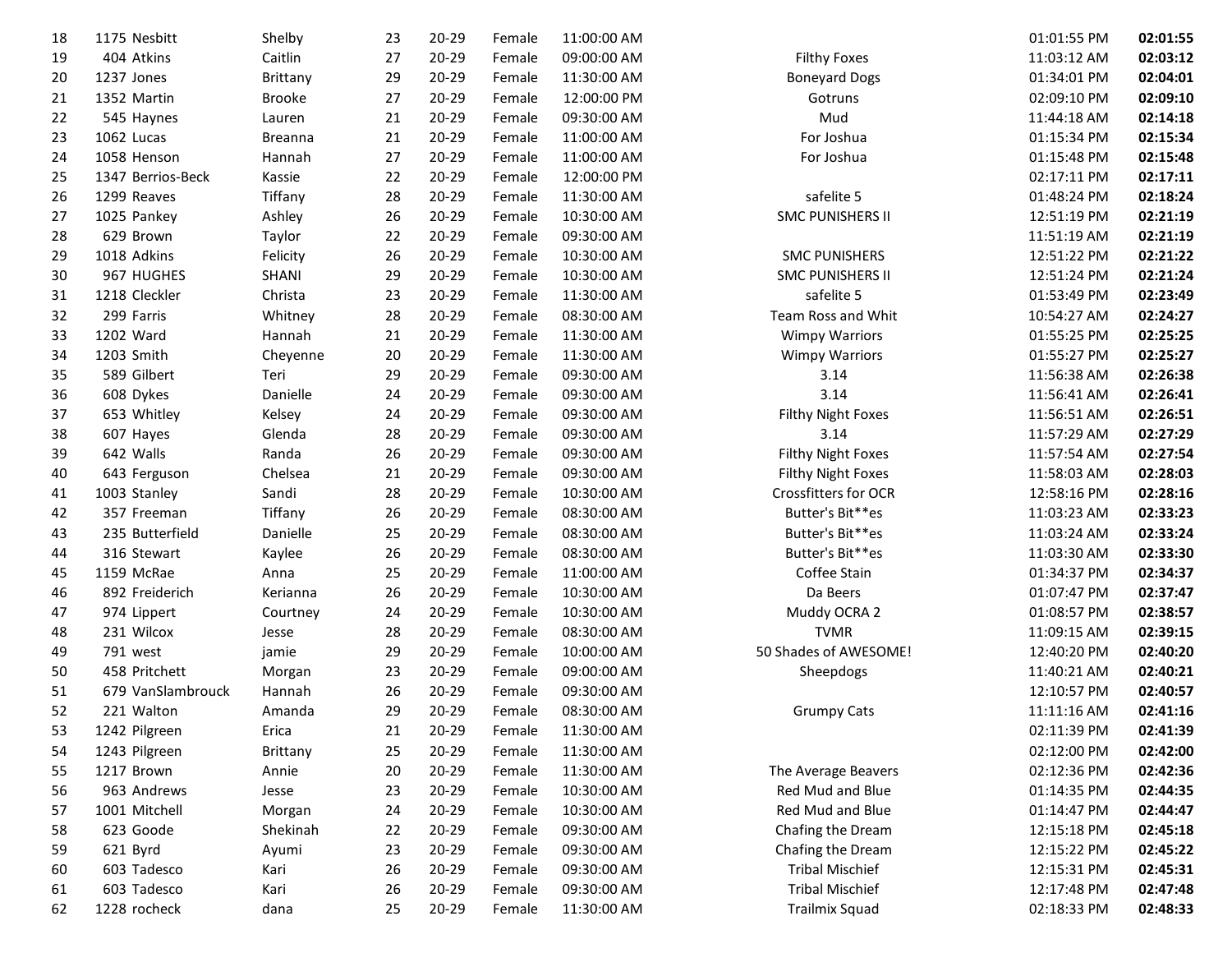| 63  | 1020 Watts      | Kaci            | 27 | 20-29     | Female | 10:30:00 AM | <b>SMC PUNISHERS II</b>  | 01:18:49 PM            | 02:48:49 |
|-----|-----------------|-----------------|----|-----------|--------|-------------|--------------------------|------------------------|----------|
| 64  | 955 Hagood      | Cara            | 22 | 20-29     | Female | 10:30:00 AM | Muddy OCRA 2             | 01:20:01 PM            | 02:50:01 |
| 65  | 1226 Macks      | Rebecca         | 28 | 20-29     | Female | 11:30:00 AM |                          | 02:21:04 PM            | 02:51:04 |
| 66  | 435 Adwell      | Jessica         | 28 | 20-29     | Female | 09:00:00 AM | <b>Filthy Foxes</b>      | 11:51:54 AM            | 02:51:54 |
| 67  | 436 Webb        | Lauren          | 27 | 20-29     | Female | 09:00:00 AM | <b>Filthy Foxes</b>      | 11:51:55 AM            | 02:51:55 |
| 68  | 486 Meason      | Melody          | 28 | 20-29     | Female | 09:00:00 AM | <b>Beyond Fitness</b>    | 11:52:59 AM            | 02:52:59 |
| 69  | 516 Colglazier  | Jessica         | 28 | $20 - 29$ | Female | 09:00:00 AM | Pacebolts                | 11:53:11 AM            | 02:53:11 |
| 70  | 500 Pace        | Sarah           | 27 | 20-29     | Female | 09:00:00 AM | Pacebolts                | 11:53:20 AM            | 02:53:20 |
| 71  | 501 Martin      | Rachel          | 29 | $20 - 29$ | Female | 09:00:00 AM | Pacebolts                | 11:53:22 AM            | 02:53:22 |
| 72  | 766 Kidd        | Dana            | 27 | 20-29     | Female | 10:00:00 AM |                          | 12:53:40 PM            | 02:53:40 |
| 73  | 824 Horsley     | Crystal         | 23 | 20-29     | Female | 10:00:00 AM |                          | 12:53:46 PM            | 02:53:46 |
| 74  | 756 Statham     | Tamara          | 27 | $20 - 29$ | Female | 10:00:00 AM | <b>Team Rocket</b>       | 12:54:07 PM            | 02:54:07 |
| 75  | 831 McCullers   | Nikki           | 25 | 20-29     | Female | 10:00:00 AM |                          | 12:54:22 PM            | 02:54:22 |
| 76  | 883 Franklin    | Tiffany         | 29 | 20-29     | Female | 10:30:00 AM |                          | 01:24:43 PM            | 02:54:43 |
| 77  | 755 Triana      | Sarah           | 27 | 20-29     | Female | 10:00:00 AM | <b>Team Rocket</b>       | 12:54:57 PM            | 02:54:57 |
| 78  | 931 Hitt        | Heather         | 25 | 20-29     | Female | 10:30:00 AM |                          | 01:25:05 PM            | 02:55:05 |
| 79  | 905 Heaton      | Taylor          | 24 | 20-29     | Female | 10:30:00 AM |                          | 01:25:22 PM            | 02:55:22 |
| 80  | 838 Everett     | Haley           | 27 | 20-29     | Female | 10:00:00 AM |                          | 12:56:14 PM            | 02:56:14 |
| 81  | 1160 Martinez   | Viviana         | 20 | 20-29     | Female | 11:00:00 AM | Ignite Strong            | 01:58:19 PM            | 02:58:19 |
| 82  | 750 Sims        | Lindsay         | 28 | 20-29     | Female | 10:00:00 AM | Team NRC - Muddy Tide    | 12:59:49 PM            | 02:59:49 |
| 83  | 850 Montalvo    | Anahi           | 26 | 20-29     | Female | 10:00:00 AM | <b>Muddy Mamas</b>       | 01:00:43 PM            | 03:00:43 |
| 84  | 842 Brassell    | Allie           | 22 | 20-29     | Female | 10:00:00 AM |                          | 01:03:00 PM            | 03:03:00 |
| 85  | 843 Brassell    | Mandy           | 26 | 20-29     | Female | 10:00:00 AM |                          | 01:03:03 PM            | 03:03:03 |
| 86  | 638 McGuire     | Mallory         | 23 | 20-29     | Female | 09:30:00 AM |                          | 12:35:01 PM            | 03:05:01 |
| 87  | 780 Robertson   | Kathryn         | 25 | 20-29     | Female | 10:00:00 AM | Duellator                | 01:05:50 PM            | 03:05:50 |
| 88  | 830 Kincer      | Pamela          | 20 | 20-29     | Female | 10:00:00 AM | Duellator                | 01:05:56 PM            | 03:05:56 |
| 89  | 1131 Vencill    | Heathre         | 27 | $20 - 29$ | Female | 11:00:00 AM | <b>Squad Goals</b>       | 02:08:50 PM            | 03:08:50 |
| 90  | 1130 Sweigart   | Jennifer        | 27 | 20-29     | Female | 11:00:00 AM | <b>Squad Goals</b>       | 02:08:56 PM            | 03:08:56 |
| 91  | 1128 Day        | Haden           | 27 | 20-29     | Female | 11:00:00 AM | <b>Squad Goals</b>       | 02:08:59 PM            | 03:08:59 |
| 92  | 1028 Wren       | Sheridan        | 22 | $20 - 29$ | Female | 10:30:00 AM | Sisters with Blisters    | 01:41:34 PM            | 03:11:34 |
| 93  | 728 Wright      | Ashley          | 29 | 20-29     | Female | 10:00:00 AM | <b>Muddy Mamas</b>       | 01:12:07 PM            | 03:12:07 |
| 94  | 276 Hays        | Anna            | 25 | 20-29     | Female | 08:30:00 AM | No Surrender             | 11:54:10 AM            | 03:24:10 |
| 95  | 960 Butts       | Mary            | 24 | 20-29     | Female | 10:30:00 AM | The Muddy Butts          | 01:54:40 PM            | 03:24:40 |
| 96  | 995 Cole        | Michelle        | 20 | 20-29     | Female | 10:30:00 AM | <b>Starbucks Savages</b> | 01:56:47 PM            | 03:26:47 |
| 97  | 482 DIAZ        | <b>JENNIFER</b> | 27 | 20-29     | Female | 09:00:00 AM | Filthy foxes 2           | 12:27:37 PM            | 03:27:37 |
| 98  | 828 Carter      | Tomi            | 29 | 20-29     | Female | 10:00:00 AM |                          | 01:28:11 PM            | 03:28:11 |
| 99  | 824 Horsley     | Crystal         | 23 | 20-29     | Female | 10:00:00 AM |                          | 01:28:15 PM            | 03:28:15 |
| 100 | 1100 Hardin     | Arlyssa         | 21 | 20-29     | Female | 11:00:00 AM | Partners in Grime        | 02:33:11 PM            | 03:33:11 |
| 101 | 915 Martin      | Kimberly        | 25 | 20-29     | Female | 10:30:00 AM |                          | 02:08:30 PM            | 03:38:30 |
| 102 | 670 Russell     | Sabrina         | 23 | 20-29     | Female | 09:30:00 AM | Warriors for Christ      | 01:51:19 PM            | 04:21:19 |
| 103 | 651 Butts       | Kelsey          | 21 | 20-29     | Female | 09:30:00 AM | Warriors for Christ      | 01:51:24 PM            | 04:21:24 |
| 104 | 417 Pendergrass | Allison         | 21 | 20-29     | Female | 09:00:00 AM | Unbroken                 | 12:00:00 AM            | 15:00:00 |
| 105 | 1293 Rodgers    | Kaylee          | 21 | 20-29     | Female | 11:30:00 AM |                          | 11:26:44 AM ########## |          |
| 106 | 1294 Smith      | Emilie          | 25 | 20-29     | Female | 11:30:00 AM |                          | 11:26:55 AM ########## |          |
| 107 | 1289 Kay        | Stephanie       | 27 | 20-29     | Female | 11:30:00 AM |                          | 11:26:57 AM ########## |          |
|     |                 |                 |    |           |        |             |                          |                        |          |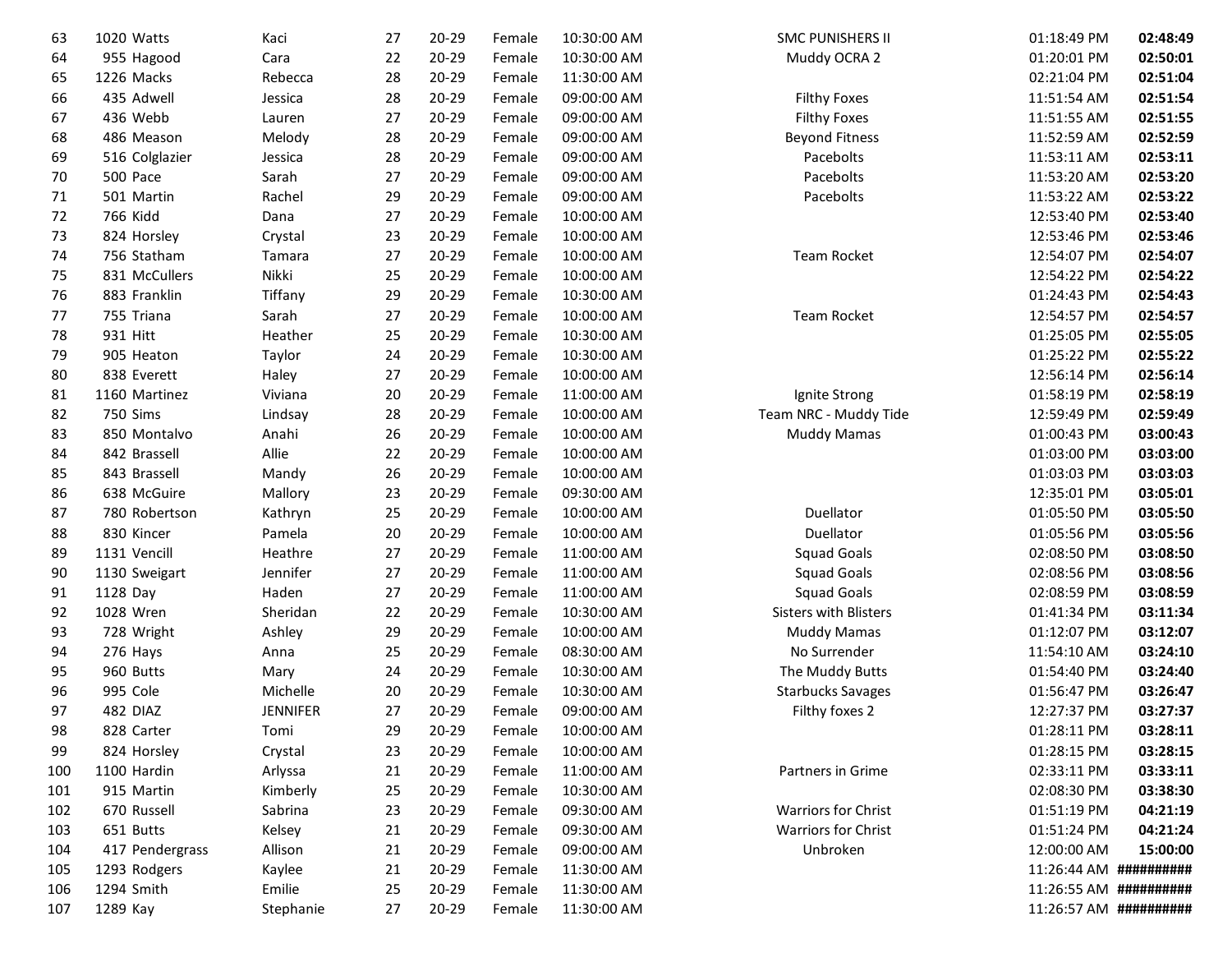| Place:       | Bib#:<br><b>Last Name:</b> | <b>First Name:</b> |    | Age: Age Group: | Gender: | <b>Start Time:</b> | <b>Team Name:</b>           | <b>End Time:</b> | <b>Total Time:</b> |
|--------------|----------------------------|--------------------|----|-----------------|---------|--------------------|-----------------------------|------------------|--------------------|
| $\mathbf{1}$ | 242 blevins                | matthew            | 28 | 20-29           | Male    | 08:30:00 AM        | <b>Fuddy Muckers</b>        | 09:28:12 AM      | 00:58:12           |
| 2            | 313 Russo                  | Paxton             | 26 | $20 - 29$       | Male    | 08:30:00 AM        | <b>PCA</b>                  | 09:30:50 AM      | 01:00:50           |
| 3            | 925 Stanley                | David              | 27 | $20 - 29$       | Male    | 10:30:00 AM        |                             | 11:39:40 AM      | 01:09:40           |
| 4            | 244 Bly                    | Ryan               | 28 | $20 - 29$       | Male    | 08:30:00 AM        | Powerhouse Sports           | 09:40:34 AM      | 01:10:34           |
| 5            | 342 Randolph               | Josh               | 27 | 20-29           | Male    | 08:30:00 AM        |                             | 09:42:03 AM      | 01:12:03           |
| 6            | 365 Howe                   | Kenneth            | 22 | $20 - 29$       | Male    | 08:30:00 AM        | <b>Trail Mix</b>            | 09:44:29 AM      | 01:14:29           |
| 7            | 230 Smith                  | Chris              | 25 | $20 - 29$       | Male    | 08:30:00 AM        |                             | 09:45:03 AM      | 01:15:03           |
| 8            | 424 Begnoche               | Alex               | 26 | $20 - 29$       | Male    | 09:00:00 AM        | Scrambled Legs and Achin    | 10:17:38 AM      | 01:17:38           |
| 9            | 1014 Burleson              | James              | 20 | $20 - 29$       | Male    | 10:30:00 AM        |                             | 11:48:24 AM      | 01:18:24           |
| 10           | 560 Bowman                 | Tyler              | 27 | $20 - 29$       | Male    | 09:30:00 AM        |                             | 10:50:43 AM      | 01:20:43           |
| 11           | 1244 Williamson            | Cory               | 20 | $20 - 29$       | Male    | 11:30:00 AM        |                             | 12:51:11 PM      | 01:21:11           |
| 12           | 343 Guthrie                | Landon             | 27 | $20 - 29$       | Male    | 08:30:00 AM        |                             | 09:53:37 AM      | 01:23:37           |
| 13           | 509 Kirschbaum             | Ryan               | 29 | $20 - 29$       | Male    | 09:00:00 AM        |                             | 10:23:47 AM      | 01:23:47           |
| 14           | 399 Machen                 | Caleb              | 27 | $20 - 29$       | Male    | 09:00:00 AM        | Sheepdogs                   | 10:23:54 AM      | 01:23:54           |
| 15           | 1017 Jarmon                | Cody               | 27 | $20 - 29$       | Male    | 10:30:00 AM        | <b>SMC PUNISHERS</b>        | 11:54:13 AM      | 01:24:13           |
| 16           | 232 Kay                    | Derek              | 28 | $20 - 29$       | Male    | 08:30:00 AM        |                             | 09:59:42 AM      | 01:29:42           |
| 17           | 239 Jones                  | Steven             | 26 | $20 - 29$       | Male    | 08:30:00 AM        | PCA                         | 10:01:52 AM      | 01:31:52           |
| 18           | 1344 Upchurch              | Clay               | 22 | $20 - 29$       | Male    | 12:00:00 PM        |                             | 01:31:56 PM      | 01:31:56           |
| 19           | 437 Young                  | Justin             | 26 | $20 - 29$       | Male    | 09:00:00 AM        | Scrambled Legs and Achin    | 10:34:50 AM      | 01:34:50           |
| 20           | 1276 Kenyon                | Drew               | 25 | $20 - 29$       | Male    | 11:30:00 AM        | safelite 4                  | 01:05:14 PM      | 01:35:14           |
| 21           | 1014 Burleson              | James              | 20 | $20 - 29$       | Male    | 10:30:00 AM        |                             | 12:09:06 PM      | 01:39:06           |
| 22           | 1019 Sims                  | Bryan              | 25 | $20 - 29$       | Male    | 10:30:00 AM        | Red Mud and Blue            | 12:10:08 PM      | 01:40:08           |
| 23           | 261 Dismukes               | Jeremy             | 27 | $20 - 29$       | Male    | 08:30:00 AM        | <b>Fuddy Muckers</b>        | 10:10:28 AM      | 01:40:28           |
| 24           | 213 Hughes                 | Dustin             | 29 | $20 - 29$       | Male    | 08:30:00 AM        | <b>Fuddy Muckers</b>        | 10:10:36 AM      | 01:40:36           |
| 25           | 1033 Ramirez               | Christian          | 26 | $20 - 29$       | Male    | 10:30:00 AM        | <b>SMC PUNISHERS</b>        | 12:12:20 PM      | 01:42:20           |
| 26           | 849 Pinda                  | Benjamin           | 28 | 20-29           | Male    | 10:00:00 AM        |                             | 11:42:48 AM      | 01:42:48           |
| 27           | 1033 Ramirez               | Christian          | 26 | $20 - 29$       | Male    | 10:30:00 AM        | <b>SMC PUNISHERS</b>        | 12:13:34 PM      | 01:43:34           |
| 28           | 432 Brannan                | Matthew            | 27 | $20 - 29$       | Male    | 09:00:00 AM        | Scrambled Legs and Achin    | 10:49:39 AM      | 01:49:39           |
| 29           | 423 Green                  | Janson             | 23 | $20 - 29$       | Male    | 09:00:00 AM        |                             | 10:50:00 AM      | 01:50:00           |
| 30           | 910 Willis                 | Zachary            | 27 | $20 - 29$       | Male    | 10:30:00 AM        | <b>BFRS 19 Fire Runners</b> | 12:22:57 PM      | 01:52:57           |
| 31           | 911 Mckenzie               | Blake              | 26 | $20 - 29$       | Male    | 10:30:00 AM        | <b>BFRS 19 Fire Runners</b> | 12:23:00 PM      | 01:53:00           |
| 32           | 909 Hyche                  | David              | 26 | $20 - 29$       | Male    | 10:30:00 AM        | <b>BFRS 19 Fire Runners</b> | 12:23:09 PM      | 01:53:09           |
| 33           | 959 Leigh Jr.              | Scott              | 28 | $20 - 29$       | Male    | 10:30:00 AM        |                             | 12:24:08 PM      | 01:54:08           |
| 34           | 692 Hains                  | Nathan             | 26 | $20 - 29$       | Male    | 09:30:00 AM        | Cyberdyne                   | 11:24:19 AM      | 01:54:19           |
| 35           | 984 Flanders               | Josh               | 24 | $20 - 29$       | Male    | 10:30:00 AM        | Apex                        | 12:27:29 PM      | 01:57:29           |
| 36           | 559 MacQuinn               | Daniel             | 27 | $20 - 29$       | Male    | 09:30:00 AM        |                             | 11:28:38 AM      | 01:58:38           |
| 37           | 308 SALAH                  | <b>STEPHEN</b>     | 26 | 20-29           | Male    | 08:30:00 AM        |                             | 10:31:54 AM      | 02:01:54           |
| 38           | 405 Atkins                 | Jonathan           | 29 | $20 - 29$       | Male    | 09:00:00 AM        | <b>Filthy Foxes</b>         | 11:03:13 AM      | 02:03:13           |
| 39           | 1238 Bonner                | Cameron            | 24 | $20 - 29$       | Male    | 11:30:00 AM        | <b>Boneyard Dogs</b>        | 01:34:03 PM      | 02:04:03           |
| 40           | 1239 Gray                  | Tre'               | 20 | 20-29           | Male    | 11:30:00 AM        | <b>TDP Warriors</b>         | 01:34:47 PM      | 02:04:47           |
| 41           | 413 Ray                    | Patrick            | 29 | 20-29           | Male    | 09:00:00 AM        | <b>Filthy Foxes</b>         | 11:05:42 AM      | 02:05:42           |
| 42           | 811 McKinney               | Matt               | 22 | 20-29           | Male    | 10:00:00 AM        | Vicious and Delicious       | 12:06:18 PM      | 02:06:18           |
| 43           | 1026 Porter                | John               | 25 | $20 - 29$       | Male    | 10:30:00 AM        |                             | 12:37:01 PM      | 02:07:01           |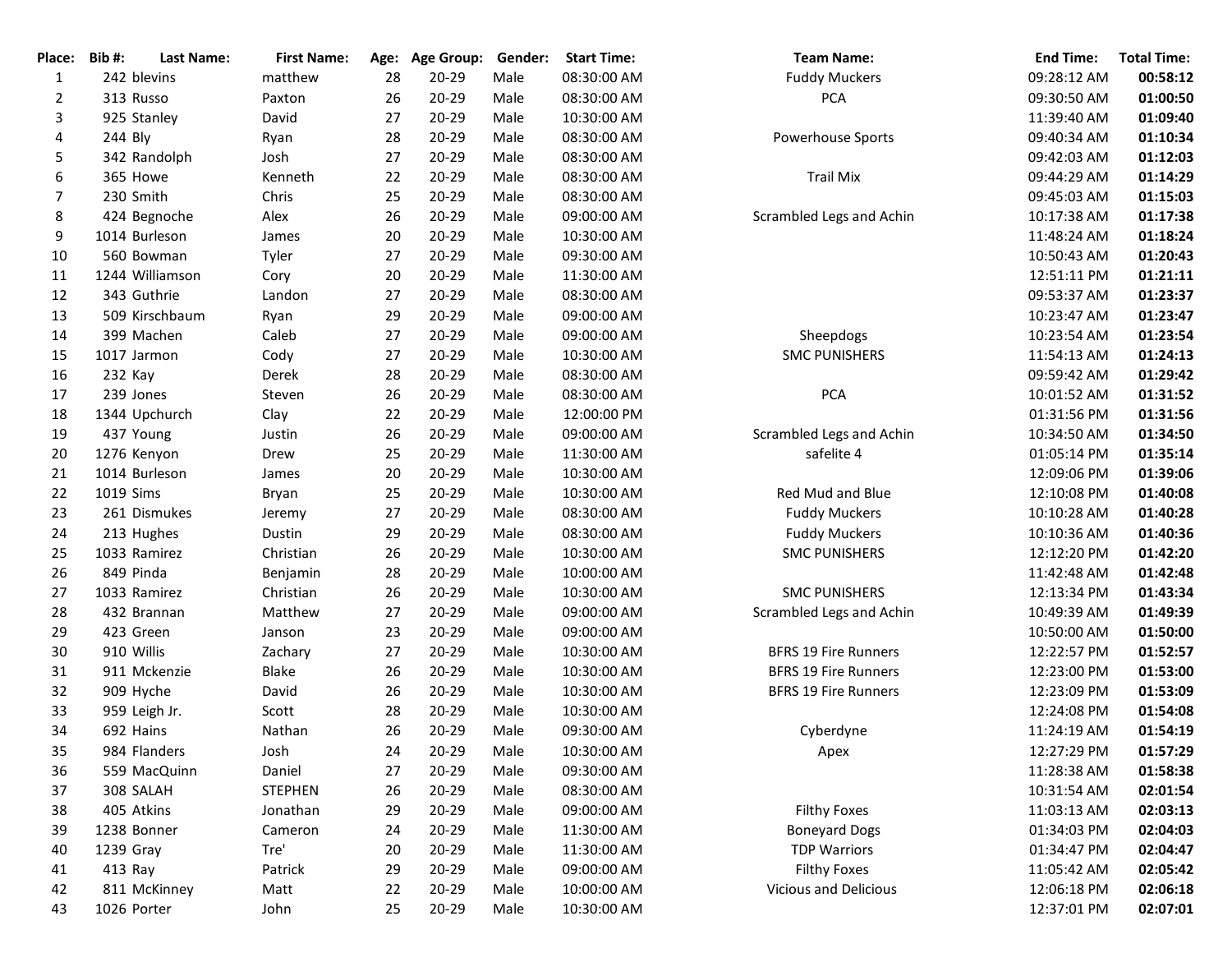| 44 | 1094 Andrews          | CaDerius        | 22 | $20 - 29$ | Male | 11:00:00 AM | <b>Muddy Dawgs</b>         | 01:14:32 PM | 02:14:32 |
|----|-----------------------|-----------------|----|-----------|------|-------------|----------------------------|-------------|----------|
| 45 | 1061 Borrello         | Joseph          | 23 | 20-29     | Male | 11:00:00 AM | For Joshua                 | 01:15:36 PM | 02:15:36 |
| 46 | 1353 Means            | Shedrick        | 25 | 20-29     | Male | 12:00:00 PM |                            | 02:16:59 PM | 02:16:59 |
| 47 | 1334 Cole             | Eddie           | 29 | $20 - 29$ | Male | 12:00:00 PM |                            | 02:17:04 PM | 02:17:04 |
| 48 | 1292 Michaus Lejarazo | Arturo          | 23 | 20-29     | Male | 11:30:00 AM | Mudderellas                | 01:47:54 PM | 02:17:54 |
| 49 | 1346 rocheck          | ryan            | 26 | 20-29     | Male | 12:00:00 PM | <b>Trailmix Squad</b>      | 02:18:40 PM | 02:18:40 |
| 50 | 1348 vinson           | blake           | 26 | 20-29     | Male | 12:00:00 PM | <b>Trailmix Squad</b>      | 02:18:43 PM | 02:18:43 |
| 51 | 1341 McDaniel         | Nathan          | 27 | 20-29     | Male | 12:00:00 PM | <b>Trailmix Squad</b>      | 02:18:53 PM | 02:18:53 |
| 52 | 1206 Murdoch          | Taylor          | 24 | 20-29     | Male | 11:30:00 AM | G.O.A.T.                   | 01:50:22 PM | 02:20:22 |
| 53 | 1120 White            | Dustin          | 21 | 20-29     | Male | 11:00:00 AM | <b>Muddy Makin Mission</b> | 01:20:45 PM | 02:20:45 |
| 54 | 1288 Jones            | Jesse           | 27 | 20-29     | Male | 11:30:00 AM |                            | 01:51:35 PM | 02:21:35 |
| 55 | 976 Lawrence          | Taylor          | 27 | 20-29     | Male | 10:30:00 AM |                            | 12:52:25 PM | 02:22:25 |
| 56 | 1201 Ward             | Tim             | 23 | 20-29     | Male | 11:30:00 AM | <b>Wimpy Warriors</b>      | 01:55:23 PM | 02:25:23 |
| 57 | 202 Estes             | Ben             | 29 | $20 - 29$ | Male | 08:30:00 AM |                            | 10:57:33 AM | 02:27:33 |
| 58 | 927 Smith             | Ryan            | 29 | 20-29     | Male | 10:30:00 AM | Crossfitters for OCR       | 12:58:13 PM | 02:28:13 |
| 59 | 1297 Fendley          | Chris           | 26 | 20-29     | Male | 11:30:00 AM | safelite 5                 | 01:58:16 PM | 02:28:16 |
| 60 | 964 Morris            | Michael         | 29 | 20-29     | Male | 10:30:00 AM | Crossfitters for OCR       | 12:58:19 PM | 02:28:19 |
| 61 | 1219 Williams         | Phillip         | 28 | 20-29     | Male | 11:30:00 AM | safelite 5                 | 01:58:25 PM | 02:28:25 |
| 62 | 1270 Fox              | Charles         | 20 | 20-29     | Male | 11:30:00 AM | Safelite 2                 | 01:59:01 PM | 02:29:01 |
| 63 | 1274 Raynor           | Jasper          | 24 | $20 - 29$ | Male | 11:30:00 AM | Safelite 3                 | 01:59:06 PM | 02:29:06 |
| 64 | 1298 Hamby            | Randy           | 26 | 20-29     | Male | 11:30:00 AM | Safelite 6                 | 02:02:42 PM | 02:32:42 |
| 65 | 234 Butterfield       | Jesse           | 28 | $20 - 29$ | Male | 08:30:00 AM | Butter's Bit**es           | 11:03:28 AM | 02:33:28 |
| 66 | 315 barnes            | mark            | 25 | 20-29     | Male | 08:30:00 AM | Butter's Bit**es           | 11:03:41 AM | 02:33:41 |
| 67 | 895 Norman            | <b>Byrne</b>    | 27 | 20-29     | Male | 10:30:00 AM | Da Beers                   | 01:07:36 PM | 02:37:36 |
| 68 | 233 Edwards           | Ty              | 22 | 20-29     | Male | 08:30:00 AM | <b>TVMR</b>                | 11:08:35 AM | 02:38:35 |
| 69 | 1032 Samples          | Justin          | 27 | 20-29     | Male | 10:30:00 AM | Muddy OCRA 3               | 01:10:46 PM | 02:40:46 |
| 70 | 1032 Samples          | Justin          | 27 | 20-29     | Male | 10:30:00 AM | Muddy OCRA 3               | 01:10:56 PM | 02:40:56 |
| 71 | 293 Bates             | <b>Brittney</b> | 27 | 20-29     | Male | 08:30:00 AM | No Surrender               | 11:12:58 AM | 02:42:58 |
| 72 | 961 Andrews           | Caleb           | 23 | $20 - 29$ | Male | 10:30:00 AM | Red Mud and Blue           | 01:14:37 PM | 02:44:37 |
| 73 | 1002 Blackwell        | Josh            | 23 | 20-29     | Male | 10:30:00 AM | Red Mud and Blue           | 01:14:42 PM | 02:44:42 |
| 74 | 1234 Crook            | Jimmy           | 29 | 20-29     | Male | 11:30:00 AM | <b>TDP Warriors</b>        | 02:23:59 PM | 02:53:59 |
| 75 | 757 Statham           | Matt            | 29 | 20-29     | Male | 10:00:00 AM | <b>Team Rocket</b>         | 12:54:01 PM | 02:54:01 |
| 76 | 758 Davila            | Duke            | 29 | 20-29     | Male | 10:00:00 AM | Team Rocket                | 12:54:16 PM | 02:54:16 |
| 77 | 832 Chamblee          | Justin          | 27 | 20-29     | Male | 10:00:00 AM |                            | 12:54:21 PM | 02:54:21 |
| 78 | 906 Crowder           | Joseph          | 26 | 20-29     | Male | 10:30:00 AM |                            | 01:24:40 PM | 02:54:40 |
| 79 | 1235 Holmes           | D'Angelo        | 27 | $20 - 29$ | Male | 11:30:00 AM | <b>TDP Warriors</b>        | 02:25:01 PM | 02:55:01 |
| 80 | 930 Hitt              | Levi            | 23 | 20-29     | Male | 10:30:00 AM |                            | 01:25:02 PM | 02:55:02 |
| 81 | 293 Bates             | <b>Brittney</b> | 27 | $20 - 29$ | Male | 08:30:00 AM | No Surrender               | 11:25:41 AM | 02:55:41 |
| 82 | 1075 Popwell          | Timothy         | 20 | $20 - 29$ | Male | 11:00:00 AM | <b>Team Popwell</b>        | 01:55:56 PM | 02:55:56 |
| 83 | 837 Everett           | Janssen         | 26 | $20 - 29$ | Male | 10:00:00 AM |                            | 12:56:08 PM | 02:56:08 |
| 84 | 1161 Zambrano         | Carlos          | 28 | 20-29     | Male | 11:00:00 AM | Ignite Strong              | 01:58:11 PM | 02:58:11 |
| 85 | 1112 Baker            | Roderick        | 26 | $20 - 29$ | Male | 11:00:00 AM | Ignite Strong              | 01:58:38 PM | 02:58:38 |
| 86 | 1117 Smith            | Bo              | 28 | 20-29     | Male | 11:00:00 AM | The Eh Team                | 02:01:00 PM | 03:01:00 |
| 87 | 781 Kincer            | Jeremy          | 26 | $20 - 29$ | Male | 10:00:00 AM | Duellator                  | 01:06:04 PM | 03:06:04 |
| 88 | 342 Randolph          | Josh            | 27 | 20-29     | Male | 08:30:00 AM |                            | 11:52:04 AM | 03:22:04 |
|    |                       |                 |    |           |      |             |                            |             |          |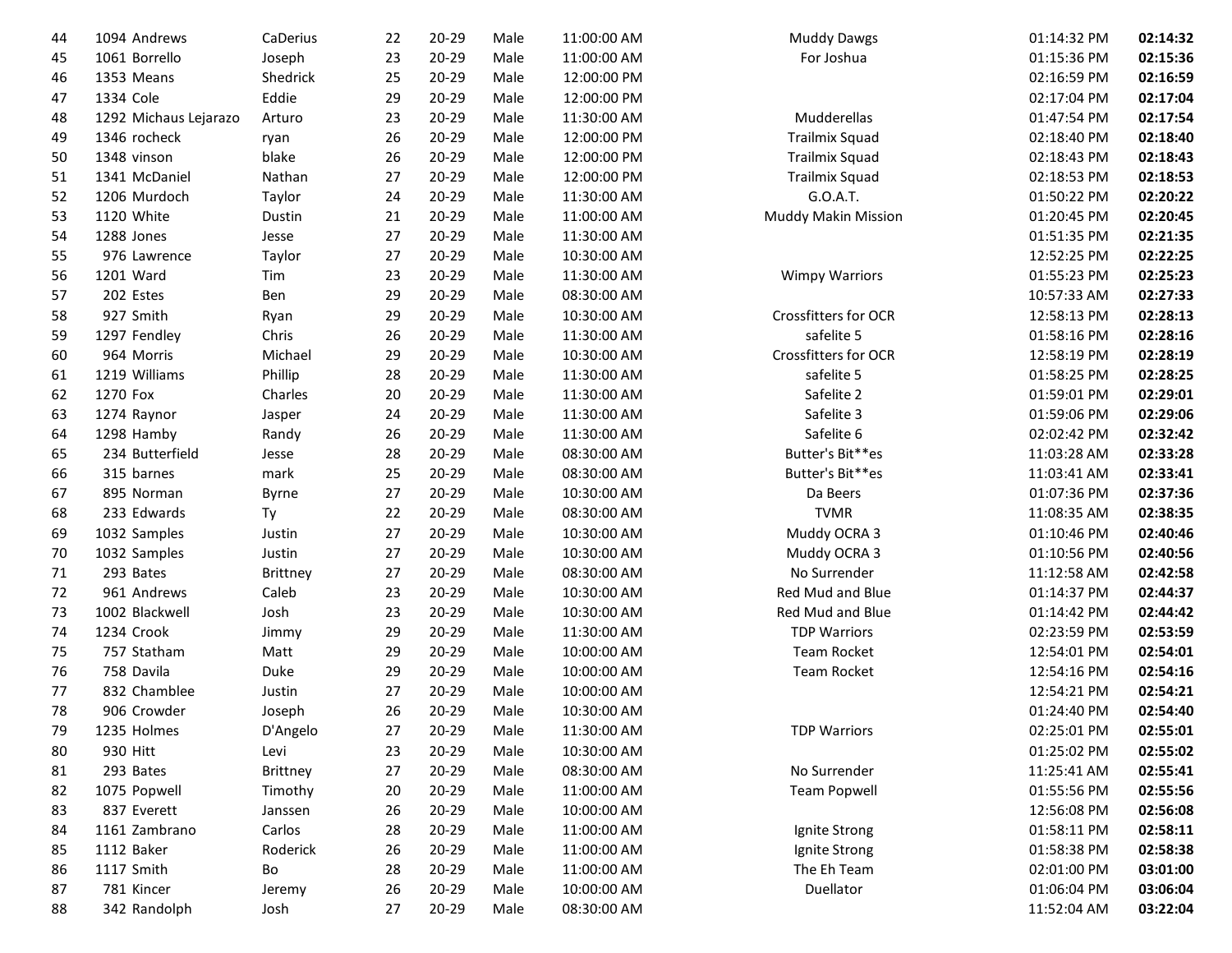| 89             | 277 Hays                   | Cameron            | 25   | $20 - 29$         | Male    | 08:30:00 AM        | No Surrender                                    | 11:54:05 AM      | 03:24:05           |
|----------------|----------------------------|--------------------|------|-------------------|---------|--------------------|-------------------------------------------------|------------------|--------------------|
| 90             | 958 Butts                  | Kody               | 27   | 20-29             | Male    | 10:30:00 AM        | The Muddy Butts                                 | 01:54:38 PM      | 03:24:38           |
| 91             | 401 Garner                 | Austin             | 23   | $20 - 29$         | Male    | 09:00:00 AM        | Mudsliders                                      | 12:43:00 PM      | 03:43:00           |
| 92             | 652 Edge                   | Cody               | 21   | 20-29             | Male    | 09:30:00 AM        | <b>Warriors for Christ</b>                      | 01:51:06 PM      | 04:21:06           |
| 93             | 669 Edge                   | Matt               | 20   | 20-29             | Male    | 09:30:00 AM        | Warriors for Christ                             | 01:51:29 PM      | 04:21:29           |
| 94             | 752 Bertaska               | Ivan               | 27   | 20-29             | Male    | 10:00:00 AM        | Team Rocket                                     | 12:00:00 AM      | 14:00:00           |
| 95             | 1260 Drew                  | Mark               | 26   | 20-29             | Male    | 11:30:00 AM        |                                                 | 11:44:24 AM      | 00:14:24           |
| 96             | 216 Walker                 | Jonathan           | 29   | $20 - 29$         | Male    | 08:30:00 AM        |                                                 | 09:03:55 AM      | 00:33:55           |
|                |                            |                    |      |                   |         |                    |                                                 |                  |                    |
| <b>Place:</b>  | Bib#:<br><b>Last Name:</b> | <b>First Name:</b> | Age: | <b>Age Group:</b> | Gender: | <b>Start Time:</b> | <b>Team Name:</b>                               | <b>End Time:</b> | <b>Total Time:</b> |
| 1              | 1173 Smith                 | Shana              | 35   | $30 - 39$         | Female  | 11:00:00 AM        |                                                 | 11:52:23 AM      | 00:52:23           |
| $\overline{2}$ | 1255 Bonds                 | Christine          | 35   | 30-39             | Female  | 11:30:00 AM        |                                                 | 12:36:01 PM      | 01:06:01           |
| 3              | 279 Vines                  | Kerri              | 33   | 30-39             | Female  | 08:30:00 AM        | Powerhouse Sports                               | 09:43:55 AM      | 01:13:55           |
| 4              | 935 Armstrong              | Margaret           | 36   | 30-39             | Female  | 10:30:00 AM        | Muddy OCRA                                      | 11:53:54 AM      | 01:23:54           |
| 5              | 981 Jackson                | Anna               | 31   | 30-39             | Female  | 10:30:00 AM        | Muddy OCRA 2                                    | 11:55:21 AM      | 01:25:21           |
| 6              | 442 Cothran                | Karen              | 38   | 30-39             | Female  | 09:00:00 AM        |                                                 | 10:31:18 AM      | 01:31:18           |
| $\overline{7}$ | 823 Free                   | Brandy             | 34   | 30-39             | Female  | 10:00:00 AM        |                                                 | 11:34:10 AM      | 01:34:10           |
| 8              | 267 Hyde                   | <b>Brooke</b>      | 39   | 30-39             | Female  | 08:30:00 AM        | <b>Smart Mudders</b>                            | 10:09:11 AM      | 01:39:11           |
| 9              | 319 Herrera                | Rebeca             | 38   | 30-39             | Female  | 08:30:00 AM        | <b>Smart Mudders 2</b>                          | 10:09:14 AM      | 01:39:14           |
| 10             | 426 Kirkpatrick            | Jennifa            | 39   | 30-39             | Female  | 09:00:00 AM        |                                                 | 10:39:49 AM      | 01:39:49           |
| 11             | 337 Woodall                | Amanda             | 38   | 30-39             | Female  | 08:30:00 AM        |                                                 | 10:11:20 AM      | 01:41:20           |
| 12             | 199 Rodriguez              | Ilya               | 35   | 30-39             | Female  | 08:30:00 AM        | Georgia Obstacle Racers and Mud Runners (GORMR) | 10:11:57 AM      | 01:41:57           |
| 13             | 962 Millsaps               | Brittainy          | 36   | 30-39             | Female  | 10:30:00 AM        | Muddy OCRA                                      | 12:14:41 PM      | 01:44:41           |
| 14             | 585 Thomas                 | Denay              | 31   | 30-39             | Female  | 09:30:00 AM        | DeathBySherpa                                   | 11:14:45 AM      | 01:44:45           |
| 15             | 1168 Seckinger             | Heather            | 31   | 30-39             | Female  | 11:00:00 AM        |                                                 | 12:46:22 PM      | 01:46:22           |
| 16             | 247 Mizzell                | Angel              | 38   | 30-39             | Female  | 08:30:00 AM        |                                                 | 10:17:25 AM      | 01:47:25           |
| 17             | 302 Smith                  | Kara               | 30   | 30-39             | Female  | 08:30:00 AM        | Talk DIRTY to Me                                | 10:18:05 AM      | 01:48:05           |
| 18             | 908 King                   | Liz                | 39   | 30-39             | Female  | 10:30:00 AM        | <b>BFRS 19 Fire Runners</b>                     | 12:23:15 PM      | 01:53:15           |
| 19             | 390 Cox                    | Melissa            | 31   | 30-39             | Female  | 09:00:00 AM        |                                                 | 10:55:20 AM      | 01:55:20           |
| 20             | 254 Lieb                   | Tana               | 35   | 30-39             | Female  | 08:30:00 AM        |                                                 | 10:25:33 AM      | 01:55:33           |
| 21             | 480 Beeson                 | Erin               | 36   | 30-39             | Female  | 09:00:00 AM        | <b>Filthy Foxes</b>                             | 10:57:08 AM      | 01:57:08           |
| 22             | 481 Beeson                 | Loree              | 35   | 30-39             | Female  | 09:00:00 AM        | Filthy foxes 2                                  | 10:57:20 AM      | 01:57:20           |
| 23             | 361 Looney                 | Micheal            | 37   | 30-39             | Female  | 08:30:00 AM        | Looney123                                       | 10:27:59 AM      | 01:57:59           |
| 24             | 512 Hinds                  | Natalie            | 38   | 30-39             | Female  | 09:00:00 AM        | Temple Work                                     | 10:58:21 AM      | 01:58:21           |
| 25             | 492 Armstrong              | Emily              | 37   | 30-39             | Female  | 09:00:00 AM        | Solid Gold                                      | 10:59:47 AM      | 01:59:47           |
| 26             | 489 Isbell                 | Lindsay            | 39   | 30-39             | Female  | 09:00:00 AM        | Solid Gold                                      | 10:59:57 AM      | 01:59:57           |
| 27             | 1257 Franko                | Angela             | 39   | 30-39             | Female  | 11:30:00 AM        |                                                 | 01:31:03 PM      | 02:01:03           |
| 28             | 478 Bowman                 | Amy                | 34   | 30-39             | Female  | 09:00:00 AM        |                                                 | 11:01:16 AM      | 02:01:16           |
| 29             | 333 Myslinski              | Nicole             | 34   | 30-39             | Female  | 08:30:00 AM        | MHI Down and Dirty                              | 10:31:25 AM      | 02:01:25           |
| 30             | 322 Hathcock               | Megan              | 33   | 30-39             | Female  | 08:30:00 AM        | <b>Smart Mudders 2</b>                          | 10:31:33 AM      | 02:01:33           |
| 31             | 269 Akins                  | Sarah              | 32   | 30-39             | Female  | 08:30:00 AM        | <b>Smart Mudders</b>                            | 10:31:42 AM      | 02:01:42           |
| 32             | 517 McLaughlin             | Terra              | 38   | 30-39             | Female  | 09:00:00 AM        | Temple Work                                     | 11:03:04 AM      | 02:03:04           |
| 33             | 1232 Clark                 | Ryan               | 32   | 30-39             | Female  | 11:30:00 AM        | <b>Boneyard Dogs</b>                            | 01:34:07 PM      | 02:04:07           |
| 34             | 332 Kilgore                | Kady               | 38   | 30-39             | Female  | 08:30:00 AM        | Word to Your Mudder                             | 10:34:24 AM      | 02:04:24           |
| 35             | 270 Watwood                | Lana               | 39   | 30-39             | Female  | 08:30:00 AM        | Baptized by Mud                                 | 10:35:36 AM      | 02:05:36           |
|                |                            |                    |      |                   |         |                    |                                                 |                  |                    |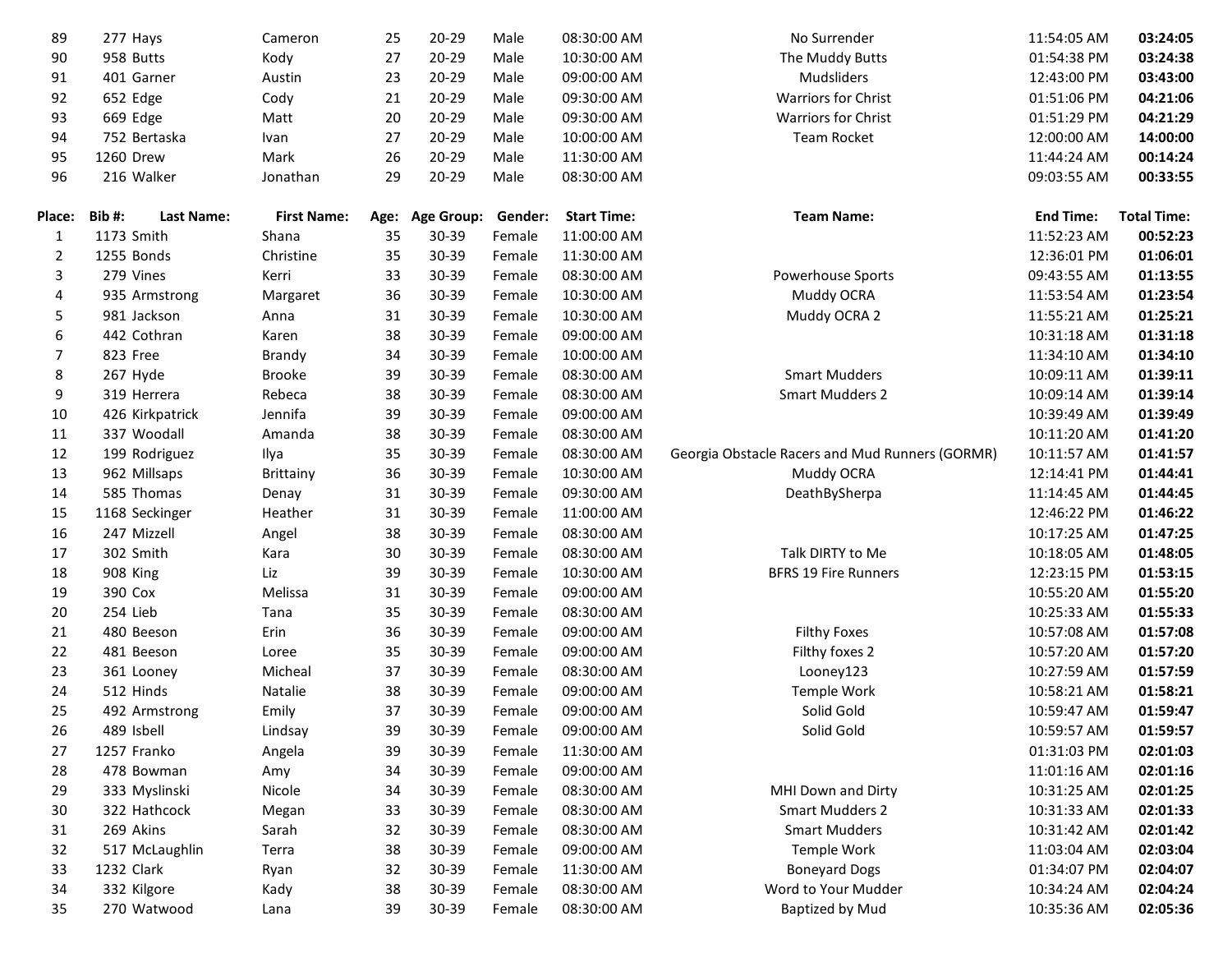| 36 | 258 Hopper          | Tabatha      | 34 | 30-39 | Female | 08:30:00 AM |                          | 10:39:17 AM | 02:09:17 |
|----|---------------------|--------------|----|-------|--------|-------------|--------------------------|-------------|----------|
| 37 | 257 Knott           | <b>Britt</b> | 36 | 30-39 | Female | 08:30:00 AM |                          | 10:39:19 AM | 02:09:19 |
| 38 | 272 Milligan        | Lacy         | 34 | 30-39 | Female | 08:30:00 AM | Baptized by Mud          | 10:39:23 AM | 02:09:23 |
| 39 | 286 Byars           | Gabby        | 31 | 30-39 | Female | 08:30:00 AM | <b>SWATT</b>             | 10:39:37 AM | 02:09:37 |
| 40 | 214 Adkins          | Angela       | 34 | 30-39 | Female | 08:30:00 AM | <b>Grumpy Cats</b>       | 10:40:10 AM | 02:10:10 |
| 41 | 296 Wynn            | Laura        | 39 | 30-39 | Female | 08:30:00 AM |                          | 10:41:30 AM | 02:11:30 |
| 42 | 477 Etheredge       | Allison      | 39 | 30-39 | Female | 09:00:00 AM | <b>Beyond Fitness</b>    | 11:14:17 AM | 02:14:17 |
| 43 | 388 Jones           | Rachel       | 36 | 30-39 | Female | 09:00:00 AM |                          | 11:15:31 AM | 02:15:31 |
| 44 | 1104 Mackey         | Leslie       | 39 | 30-39 | Female | 11:00:00 AM |                          | 01:15:51 PM | 02:15:51 |
| 45 | 1103 Cerf           | Liz          | 33 | 30-39 | Female | 11:00:00 AM |                          | 01:15:53 PM | 02:15:53 |
| 46 | 722 Tarpley         | Joy          | 37 | 30-39 | Female | 10:00:00 AM | <b>Team Molly</b>        | 12:15:55 PM | 02:15:55 |
| 47 | 511 Casebolt        | Jeanne       | 31 | 30-39 | Female | 09:00:00 AM | Pacebolts                | 11:15:56 AM | 02:15:56 |
| 48 | 527 Borden          | Misty        | 32 | 30-39 | Female | 09:00:00 AM | Pacebolts                | 11:15:57 AM | 02:15:57 |
| 49 | 731 Smith           | Alison       | 37 | 30-39 | Female | 10:00:00 AM | <b>Team Molly</b>        | 12:15:59 PM | 02:15:59 |
| 50 | 721 McNutt          | Janie        | 39 | 30-39 | Female | 10:00:00 AM | <b>Team Molly</b>        | 12:16:01 PM | 02:16:01 |
| 51 | 742 Jones           | Felicia      | 32 | 30-39 | Female | 10:00:00 AM | <b>Team Molly</b>        | 12:16:04 PM | 02:16:04 |
| 52 | 1354 Means          | April        | 30 | 30-39 | Female | 12:00:00 PM |                          | 02:17:07 PM | 02:17:07 |
| 53 | 1343 Tidmore        | Robin        | 36 | 30-39 | Female | 12:00:00 PM | Trailmix Squad           | 02:18:28 PM | 02:18:28 |
| 54 | 353 Hancock         | Leigh        | 32 | 30-39 | Female | 08:30:00 AM | MHI Down and Dirty       | 10:49:05 AM | 02:19:05 |
| 55 | 1209 Free           | Lisha        | 35 | 30-39 | Female | 11:30:00 AM | G.O.A.T.                 | 01:50:18 PM | 02:20:18 |
| 56 | 264 Alston          | Mary Beth    | 32 | 30-39 | Female | 08:30:00 AM | <b>Smart Mudders</b>     | 10:51:53 AM | 02:21:53 |
| 57 | 285 Lenard          | Lara         | 30 | 30-39 | Female | 08:30:00 AM | <b>Smart Mudders</b>     | 10:51:57 AM | 02:21:57 |
| 58 | 583 Nix             | Stephene     | 36 | 30-39 | Female | 09:30:00 AM | DeathBySherpa            | 11:52:19 AM | 02:22:19 |
| 59 | 722 Tarpley         | Joy          | 37 | 30-39 | Female | 10:00:00 AM | <b>Team Molly</b>        | 12:22:33 PM | 02:22:33 |
| 60 | 484 Penney          | Mandi        | 34 | 30-39 | Female | 09:00:00 AM | Filthy foxes 2           | 11:22:33 AM | 02:22:33 |
| 61 | 483 Bearden         | Lesley       | 30 | 30-39 | Female | 09:00:00 AM | Filthy foxes 2           | 11:22:37 AM | 02:22:37 |
| 62 | 845 Campbell        | Jennifer     | 36 | 30-39 | Female | 10:00:00 AM |                          | 12:23:03 PM | 02:23:03 |
| 63 | 848 Sherling        | Claire       | 33 | 30-39 | Female | 10:00:00 AM |                          | 12:23:06 PM | 02:23:06 |
| 64 | 1278 Fincher (Mann) | Taylor       | 34 | 30-39 | Female | 11:30:00 AM | safelite 5               | 01:53:52 PM | 02:23:52 |
| 65 | 301 CHEN            | LIN          | 30 | 30-39 | Female | 08:30:00 AM | Team Ross and Whit       | 10:54:29 AM | 02:24:29 |
| 66 | 204 Graves          | Emily        | 37 | 30-39 | Female | 08:30:00 AM | <b>Grumpy Cats</b>       | 10:57:10 AM | 02:27:10 |
| 67 | 218 Jackson         | Mary         | 39 | 30-39 | Female | 08:30:00 AM | <b>Grumpy Cats</b>       | 10:57:41 AM | 02:27:41 |
| 68 | 762 Hogeland        | Kristy       | 39 | 30-39 | Female | 10:00:00 AM | Family Fun Mudrun        | 12:28:17 PM | 02:28:17 |
| 69 | 926 Smith           | Sarah        | 30 | 30-39 | Female | 10:30:00 AM | Crossfitters for OCR     | 12:58:25 PM | 02:28:25 |
| 70 | 969 Lind            | Tiffany      | 34 | 30-39 | Female | 10:30:00 AM | Mudzillas                | 12:59:25 PM | 02:29:25 |
| 71 | 970 Burton          | Lesley       | 33 | 30-39 | Female | 10:30:00 AM | Mudzillas                | 12:59:34 PM | 02:29:34 |
| 72 | 891 Eckhoff         | Belinda      | 36 | 30-39 | Female | 10:30:00 AM | Pandacorns               | 01:00:18 PM | 02:30:18 |
| 73 | 1086 Cameron        | Amanda       | 34 | 30-39 | Female | 11:00:00 AM |                          | 01:30:40 PM | 02:30:40 |
| 74 | 1088 Moore          | Angela       | 32 | 30-39 | Female | 11:00:00 AM |                          | 01:30:47 PM | 02:30:47 |
| 75 | 640 Handley         | Ashley       | 31 | 30-39 | Female | 09:30:00 AM | Filthy Night Foxes       | 12:01:39 PM | 02:31:39 |
| 76 | 1246 Beech          | <b>Bree</b>  | 33 | 30-39 | Female | 11:30:00 AM |                          | 02:02:57 PM | 02:32:57 |
| 77 | 1135 Gordan         | Erica        | 35 | 30-39 | Female | 11:00:00 AM | Buns on the Run          | 01:33:04 PM | 02:33:04 |
| 78 | 1134 MONTGOMERY     | Melissa      | 37 | 30-39 | Female | 11:00:00 AM | Buns on the Run          | 01:33:16 PM | 02:33:16 |
| 79 | 1083 Childress      | Christine    | 38 | 30-39 | Female | 11:00:00 AM | Team Noone Left Behind 3 | 01:33:26 PM | 02:33:26 |
| 80 | 1136 Dorrance       | Sarah        | 30 | 30-39 | Female | 11:00:00 AM | Buns on the Run          | 01:33:30 PM | 02:33:30 |
|    |                     |              |    |       |        |             |                          |             |          |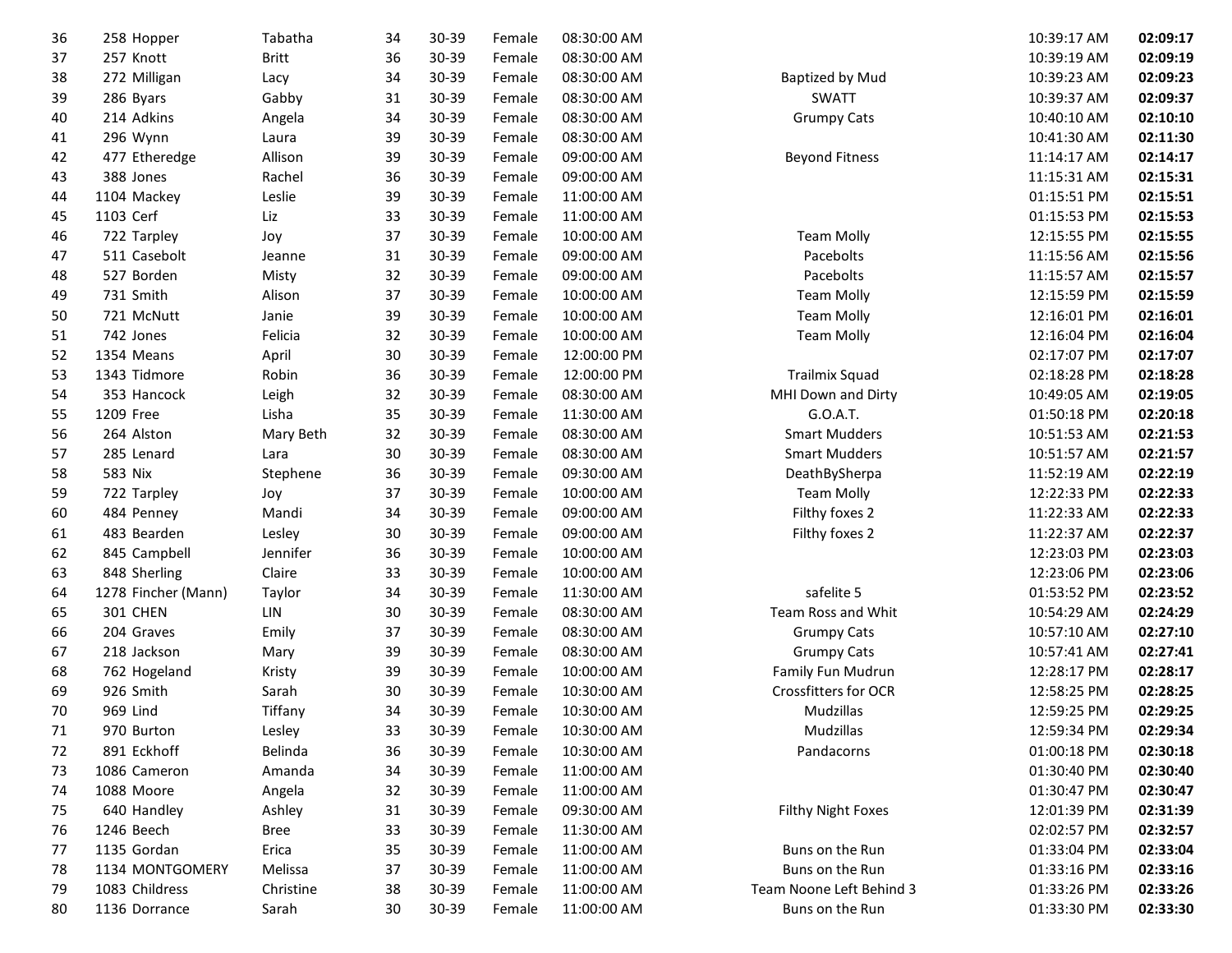| 81  | 1137 Hood     | Charissa      | 30 | 30-39 | Female | 11:00:00 AM | Buns on the Run                                 | 01:33:34 PM | 02:33:34 |
|-----|---------------|---------------|----|-------|--------|-------------|-------------------------------------------------|-------------|----------|
| 82  | 461 Tate      | Brittany      | 32 | 30-39 | Female | 09:00:00 AM | <b>BTL</b>                                      | 11:35:20 AM | 02:35:20 |
| 83  | 461 Tate      | Brittany      | 32 | 30-39 | Female | 09:00:00 AM | <b>BTL</b>                                      | 11:35:37 AM | 02:35:37 |
| 84  | 852 Henson    | <b>Dixie</b>  | 38 | 30-39 | Female | 10:00:00 AM | <b>Team Tingle</b>                              | 12:35:53 PM | 02:35:53 |
| 85  | 729 WEAVER    | <b>AMANDA</b> | 31 | 30-39 | Female | 10:00:00 AM | <b>Team Tingle</b>                              | 12:35:57 PM | 02:35:57 |
| 86  | 900 Goins     | Rebecca       | 35 | 30-39 | Female | 10:30:00 AM | DaBeers2                                        | 01:08:06 PM | 02:38:06 |
| 87  | 446 Argo      | Catherine     | 39 | 30-39 | Female | 09:00:00 AM | Four Moms Need a Break                          | 11:39:19 AM | 02:39:19 |
| 88  | 448 Whillock  | Amber         | 34 | 30-39 | Female | 09:00:00 AM | Four Moms Need a Break                          | 11:39:24 AM | 02:39:24 |
| 89  | 522 Ronson    | Catie         | 33 | 30-39 | Female | 09:00:00 AM | Four Moms Need a Break                          | 11:39:54 AM | 02:39:54 |
| 90  | 898 Wilson    | Kim           | 39 | 30-39 | Female | 10:30:00 AM | Sweaty Balls & Muddy Dolls                      | 01:10:32 PM | 02:40:32 |
| 91  | 797 mann      | andrea        | 30 | 30-39 | Female | 10:00:00 AM | Dirty Thirty                                    | 12:40:49 PM | 02:40:49 |
| 92  | 604 beach     | jenna         | 32 | 30-39 | Female | 09:30:00 AM | <b>Tribal Mischief</b>                          | 12:15:38 PM | 02:45:38 |
| 93  | 613 Arnold    | Allene        | 37 | 30-39 | Female | 09:30:00 AM | <b>TBD</b>                                      | 12:16:13 PM | 02:46:13 |
| 94  | 596 Parks     | Jessica       | 32 | 30-39 | Female | 09:30:00 AM | Iron Tribe Homewood                             | 12:17:02 PM | 02:47:02 |
| 95  | 978 Guarino   | Melissa       | 36 | 30-39 | Female | 10:30:00 AM | Tough mudder fudder                             | 01:18:02 PM | 02:48:02 |
| 96  | 495 Sims      | Amanda        | 39 | 30-39 | Female | 09:00:00 AM | <b>Beyond Fitness 2</b>                         | 11:52:51 AM | 02:52:51 |
| 97  | 472 Weems     | Elana         | 38 | 30-39 | Female | 09:00:00 AM | <b>Beyond Fitness</b>                           | 11:52:53 AM | 02:52:53 |
| 98  | 881 Horsley   | Jessica       | 33 | 30-39 | Female | 10:30:00 AM |                                                 | 01:24:44 PM | 02:54:44 |
| 99  | 410 Worsham   | Heather       | 32 | 30-39 | Female | 09:00:00 AM | <b>Cleveland First Mudders</b>                  | 11:54:52 AM | 02:54:52 |
| 100 | 488 Daniels   | Kimberly      | 35 | 30-39 | Female | 09:00:00 AM | <b>Beyond Fitness 2</b>                         | 11:55:00 AM | 02:55:00 |
| 101 | 493 Armstrong | Dana          | 35 | 30-39 | Female | 09:00:00 AM | <b>Beyond Fitness 2</b>                         | 11:55:29 AM | 02:55:29 |
| 102 | 768 Bechtel   | Laura         | 37 | 30-39 | Female | 10:00:00 AM | Team NRC - Muddy Tide                           | 12:57:03 PM | 02:57:03 |
| 103 | 344 Behm      | Mary          | 31 | 30-39 | Female | 08:30:00 AM | Grumpy Cats 3                                   | 11:28:34 AM | 02:58:34 |
| 104 | 1089 Lawrence | Cheyenne      | 38 | 30-39 | Female | 11:00:00 AM | Mind Over Mudder                                | 01:59:13 PM | 02:59:13 |
| 105 | 1092 Scott    | Tori          | 37 | 30-39 | Female | 11:00:00 AM | Mind Over Mudder                                | 01:59:58 PM | 02:59:58 |
| 106 | 904 Lozinski  | Mercy         | 35 | 30-39 | Female | 10:30:00 AM | Smart Fit Kids                                  | 01:30:07 PM | 03:00:07 |
| 107 | 1115 Sumrall  | Aimee         | 31 | 30-39 | Female | 11:00:00 AM | The Eh Team                                     | 02:01:06 PM | 03:01:06 |
| 108 | 555 Hartley   | DeAnna        | 32 | 30-39 | Female | 09:30:00 AM | Muddy buddies                                   | 12:31:17 PM | 03:01:17 |
| 109 | 745 Fikes     | Melanie       | 34 | 30-39 | Female | 10:00:00 AM | TEAM MOLLY 2                                    | 01:02:01 PM | 03:02:01 |
| 110 | 745 Fikes     | Melanie       | 34 | 30-39 | Female | 10:00:00 AM | TEAM MOLLY 2                                    | 01:02:51 PM | 03:02:51 |
| 111 | 383 Thomas    | Alexis        | 35 | 30-39 | Female | 09:00:00 AM | Down n dirty fam                                | 12:04:09 PM | 03:04:09 |
| 112 | 779 Bush      | Melissa       | 36 | 30-39 | Female | 10:00:00 AM | Duellator                                       | 01:05:48 PM | 03:05:48 |
| 113 | 786 Lindsay   | Heather       | 38 | 30-39 | Female | 10:00:00 AM | Duellator                                       | 01:05:52 PM | 03:05:52 |
| 114 | 789 Garnett   | Liz           | 34 | 30-39 | Female | 10:00:00 AM | Duellator                                       | 01:05:58 PM | 03:05:58 |
| 115 | 268 Lee       | <b>Brooke</b> | 33 | 30-39 | Female | 08:30:00 AM |                                                 | 11:40:30 AM | 03:10:30 |
| 116 | 253 abbott    | crystal       | 31 | 30-39 | Female | 08:30:00 AM | Georgia Obstacle Racers and Mud Runners (GORMR) | 11:40:54 AM | 03:10:54 |
| 117 | 253 abbott    | crystal       | 31 | 30-39 | Female | 08:30:00 AM | Georgia Obstacle Racers and Mud Runners (GORMR) | 11:41:10 AM | 03:11:10 |
| 118 | 1063 Chapman  | Kamille       | 32 | 30-39 | Female | 11:00:00 AM | <b>Muddy Dawgs</b>                              | 02:11:36 PM | 03:11:36 |
| 119 | 1029 Walls    | Destiny       | 36 | 30-39 | Female | 10:30:00 AM | <b>Sisters with Blisters</b>                    | 01:41:43 PM | 03:11:43 |
| 120 | 1097 Baber    | <b>Bobbie</b> | 37 | 30-39 | Female | 11:00:00 AM | <b>Muddy Dawgs</b>                              | 02:11:43 PM | 03:11:43 |
| 121 | 1096 Woody    | Rebecca       | 32 | 30-39 | Female | 11:00:00 AM | <b>Muddy Dawgs</b>                              | 02:11:45 PM | 03:11:45 |
| 122 | 944 Jones     | Stephanie     | 35 | 30-39 | Female | 10:30:00 AM | Sisters with Blisters                           | 01:41:55 PM | 03:11:55 |
| 123 | 718 Booth     | Amber         | 30 | 30-39 | Female | 10:00:00 AM | <b>Muddy Mamas</b>                              | 01:11:58 PM | 03:11:58 |
| 124 | 683 Stapleton | Kimberly      | 34 | 30-39 | Female | 09:30:00 AM |                                                 | 12:43:56 PM | 03:13:56 |
| 125 | 203 Madison   | April         | 33 | 30-39 | Female | 08:30:00 AM | <b>Grumpy Cats</b>                              | 11:51:22 AM | 03:21:22 |
|     |               |               |    |       |        |             |                                                 |             |          |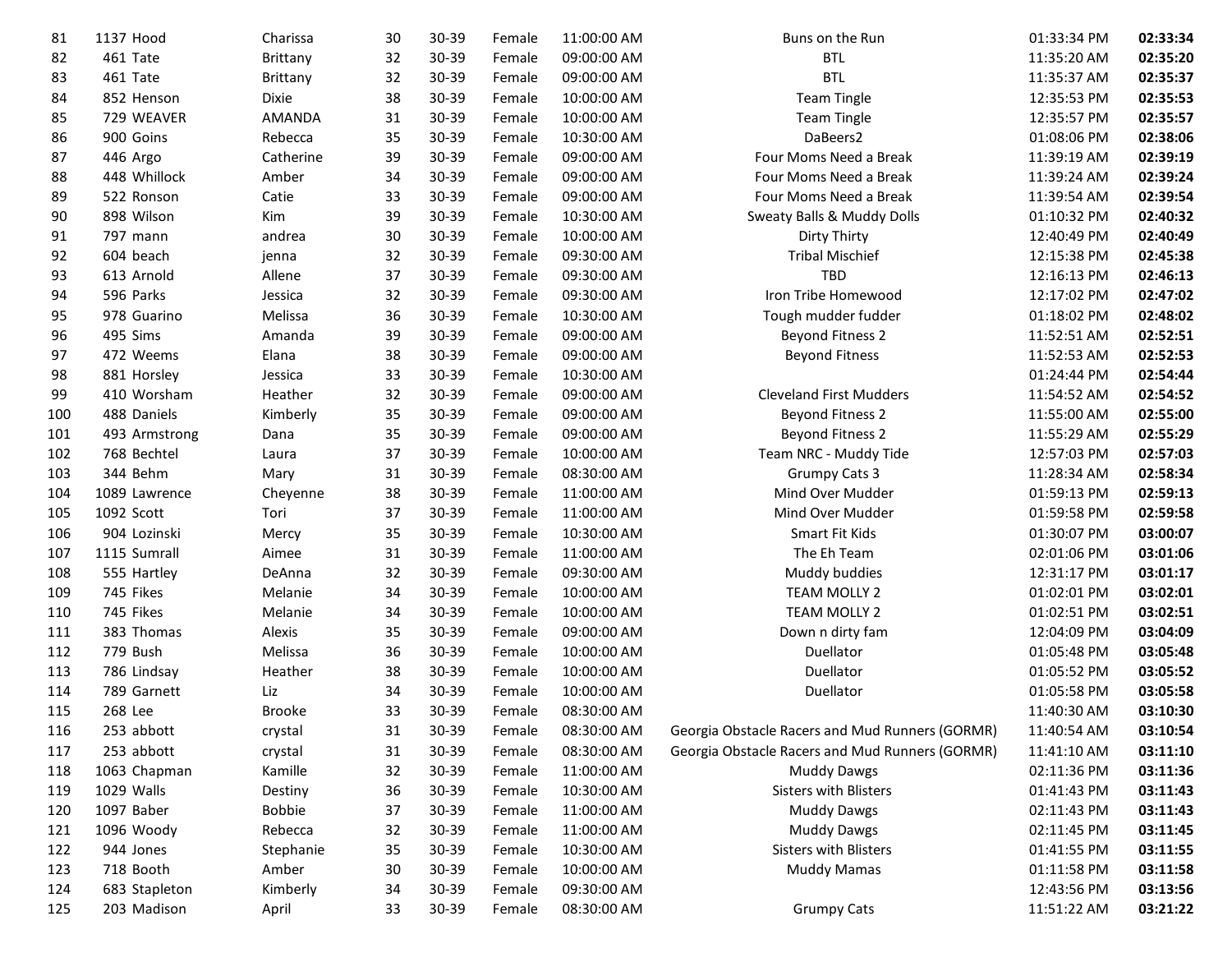| 126            | 551 chambers               | katrina            | 39   | 30-39             | Female  | 09:30:00 AM        | mud and guts               | 12:52:51 PM      | 03:22:51           |
|----------------|----------------------------|--------------------|------|-------------------|---------|--------------------|----------------------------|------------------|--------------------|
| 127            | 951 Stidham                | Meagan             | 32   | 30-39             | Female  | 10:30:00 AM        | The Muddy Butts            | 01:52:56 PM      | 03:22:56           |
| 128            | 563 Adams                  | Nona               | 39   | 30-39             | Female  | 09:30:00 AM        | Mud & guts 2               | 12:52:58 PM      | 03:22:58           |
| 129            | 280 Gosselin               | Amanda             | 33   | 30-39             | Female  | 08:30:00 AM        | Team Ram-Rod               | 11:53:49 AM      | 03:23:49           |
| 130            | 980 Rellah                 | Brookelyn          | 38   | 30-39             | Female  | 10:30:00 AM        | <b>Starbucks Savages</b>   | 01:55:14 PM      | 03:25:14           |
| 131            | 994 Berry                  | Michelle           | 33   | 30-39             | Female  | 10:30:00 AM        | <b>Starbucks Savages</b>   | 01:56:37 PM      | 03:26:37           |
| 132            | 1124 Tatum                 | Mindy              | 31   | 30-39             | Female  | 11:00:00 AM        | Just Trying Not to Die     | 02:28:00 PM      | 03:28:00           |
| 133            | 1110 Wilson-Hueter         | Megan              | 35   | 30-39             | Female  | 11:00:00 AM        |                            | 02:35:36 PM      | 03:35:36           |
| 134            | 1169 White                 | Amanda             | 31   | 30-39             | Female  | 11:00:00 AM        |                            | 02:35:50 PM      | 03:35:50           |
| 135            | 402 Green                  | Mandy              | 31   | 30-39             | Female  | 09:00:00 AM        | Mudsliders                 | 12:43:08 PM      | 03:43:08           |
| 136            | 207 Bullard                | Cara               | 34   | 30-39             | Female  | 08:30:00 AM        | Razzle Dazzle              | 12:14:38 PM      | 03:44:38           |
| 137            | 211 Bullard                | Stacie             | 34   | 30-39             | Female  | 08:30:00 AM        | Razzle Dazzle              | 12:14:50 PM      | 03:44:50           |
| 138            | 209 Bullard                | Robin              | 39   | 30-39             | Female  | 08:30:00 AM        | Razzle Dazzle              | 12:15:16 PM      | 03:45:16           |
| 139            | 390 Cox                    | Melissa            | 31   | 30-39             | Female  | 09:00:00 AM        |                            | 01:19:40 PM      | 04:19:40           |
| 140            | 727 Tingle                 | Catherine          | 33   | 30-39             | Female  | 10:00:00 AM        | <b>Team Tingle</b>         | 02:22:35 PM      | 04:22:35           |
| 141            | 665 Scott                  | Brandi             | 39   | 30-39             | Female  | 09:30:00 AM        | <b>Warriors for Christ</b> | 01:52:58 PM      | 04:22:58           |
|                |                            |                    |      |                   |         |                    |                            |                  |                    |
| <b>Place:</b>  | Bib#:<br><b>Last Name:</b> | <b>First Name:</b> | Age: | <b>Age Group:</b> | Gender: | <b>Start Time:</b> | <b>Team Name:</b>          | <b>End Time:</b> | <b>Total Time:</b> |
| 1              | 1172 Smith                 | Crutcher           | 36   | 30-39             | Male    | 11:00:00 AM        |                            | 11:52:26 AM      | 00:52:26           |
| 2              | 844 turner                 | jay                | 37   | 30-39             | Male    | 10:00:00 AM        |                            | 10:56:57 AM      | 00:56:57           |
| 3              | 284 Patterson              | Nathan             | 31   | 30-39             | Male    | 08:30:00 AM        |                            | 09:27:45 AM      | 00:57:45           |
| 4              | 1177 Marquez               | Pedro              | 37   | 30-39             | Male    | 11:00:00 AM        |                            | 12:04:42 PM      | 01:04:42           |
| 5              | 246 Pelt                   | Marcus             | 37   | 30-39             | Male    | 08:30:00 AM        | Powerhouse Sports          | 09:40:41 AM      | 01:10:41           |
| 6              | 341 WALKER                 | WILLIAM            | 38   | 30-39             | Male    | 08:30:00 AM        |                            | 09:41:32 AM      | 01:11:32           |
| $\overline{7}$ | 220 Cornutt                | Chris              | 33   | 30-39             | Male    | 08:30:00 AM        |                            | 09:43:52 AM      | 01:13:52           |
| 8              | 389 Phillips               | <b>Brad</b>        | 38   | 30-39             | Male    | 09:00:00 AM        |                            | 10:14:54 AM      | 01:14:54           |
| 9              | 792 Nix                    | Dusty              | 35   | 30-39             | Male    | 10:00:00 AM        | 50 Shades of AWESOME!      | 11:16:10 AM      | 01:16:10           |
| 10             | 215 Adkins                 | Micheal            | 36   | 30-39             | Male    | 08:30:00 AM        | <b>Grumpy Cats</b>         | 09:48:10 AM      | 01:18:10           |
| 11             | 223 Brooks                 | Steven             | 39   | 30-39             | Male    | 08:30:00 AM        |                            | 09:49:29 AM      | 01:19:29           |
| 12             | 684 smelley                | chris              | 38   | 30-39             | Male    | 09:30:00 AM        |                            | 10:49:37 AM      | 01:19:37           |
| 13             | 769 Porter                 | Doc                | 36   | 30-39             | Male    | 10:00:00 AM        |                            | 11:20:02 AM      | 01:20:02           |
| 14             | 777 Dziubanek              | Adam               | 31   | 30-39             | Male    | 10:00:00 AM        |                            | 11:20:54 AM      | 01:20:54           |
| 15             | 255 Blackstock             | Jason              | 38   | 30-39             | Male    | 08:30:00 AM        | Powerhouse Sports          | 09:51:39 AM      | 01:21:39           |
| 16             | 666 McLaughlin             | Jeremy             | 34   | 30-39             | Male    | 09:30:00 AM        |                            | 10:52:06 AM      | 01:22:06           |
| 17             | 982 Robinson               | Patrick            | 31   | 30-39             | Male    | 10:30:00 AM        | Muddy OCRA 2               | 11:55:11 AM      | 01:25:11           |
| 18             | 919 Kilpatrick             | Kasey              | 34   | 30-39             | Male    | 10:30:00 AM        | <b>SMC PUNISHERS</b>       | 11:55:15 AM      | 01:25:15           |
| 19             | 1107 Baty                  | Josh               | 36   | 30-39             | Male    | 11:00:00 AM        |                            | 12:25:36 PM      | 01:25:36           |
| 20             | 841 Shoults                | Eric               | 32   | 30-39             | Male    | 10:00:00 AM        |                            | 11:25:59 AM      | 01:25:59           |
| 21             | 318 Posey                  | Mike               | 39   | 30-39             | Male    | 08:30:00 AM        | <b>Smart Mudders 2</b>     | 09:56:49 AM      | 01:26:49           |
| 22             | 803 Harvey                 | <b>Bradley</b>     | 30   | 30-39             | Male    | 10:00:00 AM        |                            | 11:27:42 AM      | 01:27:42           |
| 23             | 940 Ricketts               | Trent              | 32   | 30-39             | Male    | 10:30:00 AM        | Muddy OCRA                 | 11:58:05 AM      | 01:28:05           |
| 24             | 620 McLaughlin             | Joshua             | 34   | 30-39             | Male    | 09:30:00 AM        |                            | 10:58:34 AM      | 01:28:34           |
| 25             | 619 Daniel                 | Joseph             | 33   | 30-39             | Male    | 09:30:00 AM        |                            | 10:58:36 AM      | 01:28:36           |
| 26             | 200 Welch                  | William            | 38   | 30-39             | Male    | 08:30:00 AM        | PCA                        | 10:01:07 AM      | 01:31:07           |
| 27             | 330 Ingram                 | Joseph             | 37   | 30-39             | Male    | 08:30:00 AM        |                            | 10:01:31 AM      | 01:31:31           |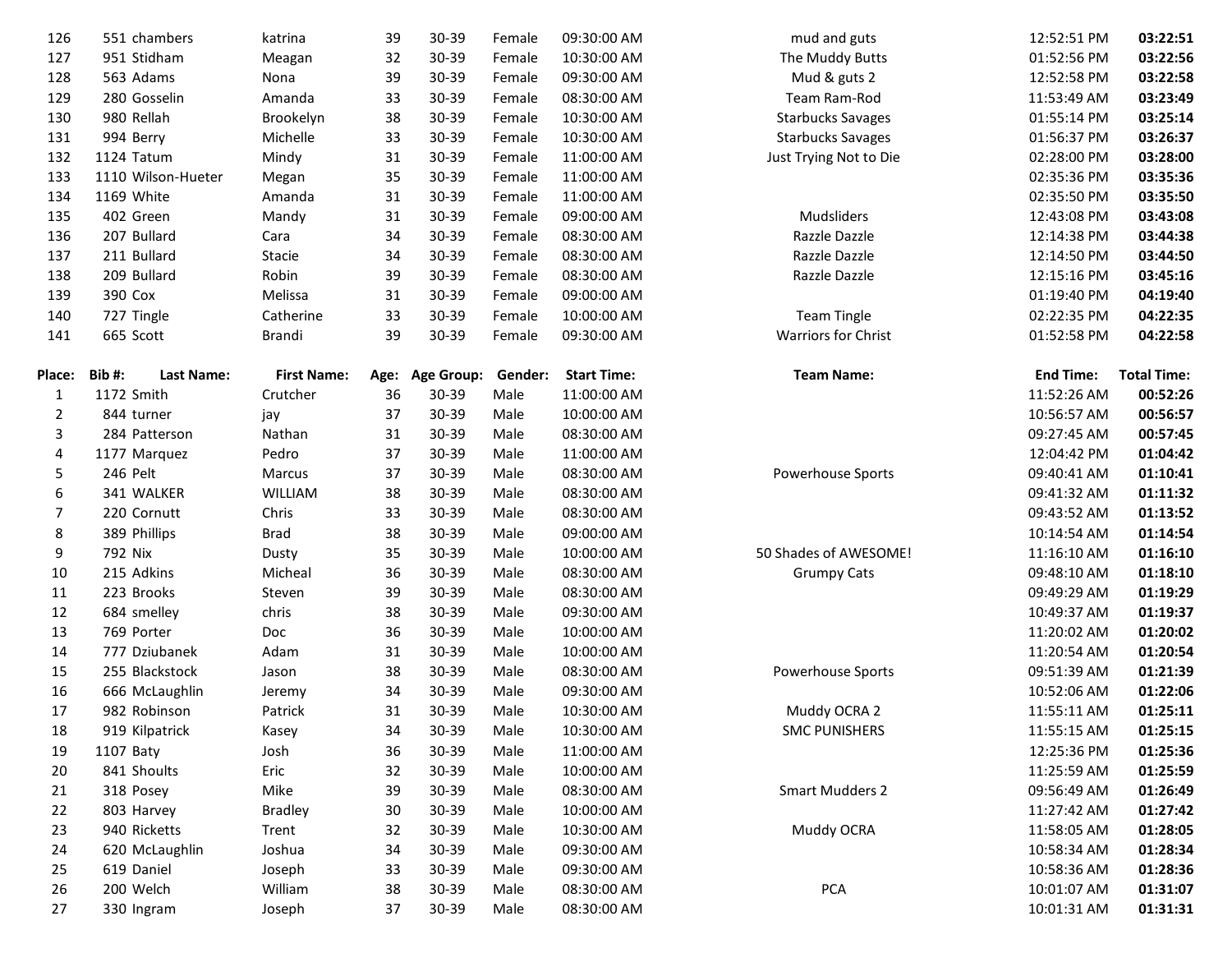| 28 | 822 Free        | Dustin         | 33 | 30-39 | Male | 10:00:00 AM |                              | 11:33:19 AM | 01:33:19 |
|----|-----------------|----------------|----|-------|------|-------------|------------------------------|-------------|----------|
| 29 | 420 Emerson     | Tim            | 31 | 30-39 | Male | 09:00:00 AM | Scrambled Legs and Achin     | 10:34:46 AM | 01:34:46 |
| 30 | 1262 Ellis      | Mikey          | 31 | 30-39 | Male | 11:30:00 AM |                              | 01:05:07 PM | 01:35:07 |
| 31 | 520 Knox        | Curtis         | 30 | 30-39 | Male | 09:00:00 AM | <b>BTL</b>                   | 10:39:14 AM | 01:39:14 |
| 32 | 740 Fields      | John           | 37 | 30-39 | Male | 10:00:00 AM |                              | 11:40:03 AM | 01:40:03 |
| 33 | 820 Corsbie     | <b>Bradley</b> | 39 | 30-39 | Male | 10:00:00 AM |                              | 11:43:06 AM | 01:43:06 |
| 34 | 1176 Castellon  | Eutimio Tim    | 38 | 30-39 | Male | 11:00:00 AM |                              | 12:44:29 PM | 01:44:29 |
| 35 | 938 Boyd        | Marcus         | 39 | 30-39 | Male | 10:30:00 AM | Muddy OCRA                   | 12:14:34 PM | 01:44:34 |
| 36 | 1167 Seckinger  | Kyle           | 30 | 30-39 | Male | 11:00:00 AM |                              | 12:46:23 PM | 01:46:23 |
| 37 | 498 Cherry      | Joshua         | 33 | 30-39 | Male | 09:00:00 AM |                              | 10:48:01 AM | 01:48:01 |
| 38 | 570 Hubbard     | Wayne          | 32 | 30-39 | Male | 09:30:00 AM | Muddy buddies                | 11:18:55 AM | 01:48:55 |
| 39 | 556 Small       | Lucas          | 32 | 30-39 | Male | 09:30:00 AM | Muddy buddies                | 11:18:56 AM | 01:48:56 |
| 40 | 671 Boehm       | Kurtis         | 33 | 30-39 | Male | 09:30:00 AM | Suns Out Guns Out            | 11:22:11 AM | 01:52:11 |
| 41 | 672 Dachelet    | Darren         | 34 | 30-39 | Male | 09:30:00 AM | Suns Out Guns Out            | 11:22:13 AM | 01:52:13 |
| 42 | 840 Nix         | Eric           | 38 | 30-39 | Male | 10:00:00 AM |                              | 11:52:47 AM | 01:52:47 |
| 43 | 907 King        | Tommy          | 34 | 30-39 | Male | 10:30:00 AM | <b>BFRS 19 Fire Runners</b>  | 12:23:11 PM | 01:53:11 |
| 44 | 689 warrick     | keston         | 35 | 30-39 | Male | 09:30:00 AM | Cyberdyne                    | 11:24:28 AM | 01:54:28 |
| 45 | 391 Stacey      | Daniel         | 32 | 30-39 | Male | 09:00:00 AM |                              | 10:55:24 AM | 01:55:24 |
| 46 | 525 Stewart     | <b>Brett</b>   | 35 | 30-39 | Male | 09:00:00 AM | <b>Beyond Fitness 2</b>      | 10:56:45 AM | 01:56:45 |
| 47 | 250 Obrien      | Michael        | 35 | 30-39 | Male | 08:30:00 AM |                              | 10:26:49 AM | 01:56:49 |
| 48 | 983 Clements    | Jeff           | 32 | 30-39 | Male | 10:30:00 AM | Apex                         | 12:27:27 PM | 01:57:27 |
| 49 | 985 McCain      | Zach           | 33 | 30-39 | Male | 10:30:00 AM | Apex                         | 12:27:33 PM | 01:57:33 |
| 50 | <b>775 Hill</b> | Antquan        | 37 | 30-39 | Male | 10:30:00 AM |                              | 12:27:42 PM | 01:57:42 |
| 51 | 360 Jones       | Scotty         | 35 | 30-39 | Male | 08:30:00 AM | Looney123                    | 10:28:02 AM | 01:58:02 |
| 52 | 359 Williams    | Greg           | 35 | 30-39 | Male | 08:30:00 AM | Looney123                    | 10:28:05 AM | 01:58:05 |
| 53 | 310 Miller      | Richard        | 37 | 30-39 | Male | 08:30:00 AM | Looney123                    | 10:28:11 AM | 01:58:11 |
| 54 | 587 Strobel     | Dustin         | 36 | 30-39 | Male | 09:30:00 AM |                              | 11:30:07 AM | 02:00:07 |
| 55 | 1266 Hall       | Wesley         | 38 | 30-39 | Male | 11:30:00 AM | Safelite 1                   | 01:30:52 PM | 02:00:52 |
| 56 | 306 Blow        | Charles        | 38 | 30-39 | Male | 08:30:00 AM |                              | 10:31:16 AM | 02:01:16 |
| 57 | 479 Bowman      | Adam           | 32 | 30-39 | Male | 09:00:00 AM |                              | 11:01:25 AM | 02:01:25 |
| 58 | 334 Myslinski   | James          | 33 | 30-39 | Male | 08:30:00 AM | MHI Down and Dirty           | 10:31:38 AM | 02:01:38 |
| 59 | 421 Jones       | Camden         | 36 | 30-39 | Male | 09:00:00 AM | Scrambled Legs and Achin     | 11:02:23 AM | 02:02:23 |
| 60 | 524 McLaughlin  | Cary           | 38 | 30-39 | Male | 09:00:00 AM | Temple Work                  | 11:03:02 AM | 02:03:02 |
| 61 | 346 Horn        | Stephen        | 35 | 30-39 | Male | 08:30:00 AM | Word to Your Mudder          | 10:34:12 AM | 02:04:12 |
| 62 | 434 Weeks       | Ryan           | 30 | 30-39 | Male | 09:30:00 AM | DeathBySherpa                | 11:35:27 AM | 02:05:27 |
| 63 | 812 Weaver      | John           | 32 | 30-39 | Male | 10:00:00 AM | <b>Vicious and Delicious</b> | 12:06:07 PM | 02:06:07 |
| 64 | 584 Thomas      | Matthew        | 30 | 30-39 | Male | 09:30:00 AM | DeathBySherpa                | 11:38:39 AM | 02:08:39 |
| 65 | 616 Burks       | Kaleb          | 30 | 30-39 | Male | 09:30:00 AM |                              | 11:38:53 AM | 02:08:53 |
| 66 | 617 Buxton      | James          | 38 | 30-39 | Male | 09:30:00 AM |                              | 11:38:54 AM | 02:08:54 |
| 67 | 324 Boots       | Nicholas       | 35 | 30-39 | Male | 08:30:00 AM | Grumpy cat 2                 | 10:39:42 AM | 02:09:42 |
| 68 | 295 Wynn        | Joel           | 39 | 30-39 | Male | 08:30:00 AM |                              | 10:41:28 AM | 02:11:28 |
| 69 | 476 Dewaal      | Christopher    | 32 | 30-39 | Male | 09:00:00 AM | <b>Beyond Fitness</b>        | 11:11:43 AM | 02:11:43 |
| 70 | 494 Armstrong   | Jonathan       | 34 | 30-39 | Male | 09:00:00 AM |                              | 11:13:17 AM | 02:13:17 |
| 71 | 496 Armstrong   | Jason          | 30 | 30-39 | Male | 09:00:00 AM |                              | 11:13:24 AM | 02:13:24 |
| 72 | 771 Goggans     | Josh           | 39 | 30-39 | Male | 10:00:00 AM | <b>Dixie Dirtbags</b>        | 12:14:15 PM | 02:14:15 |
|    |                 |                |    |       |      |             |                              |             |          |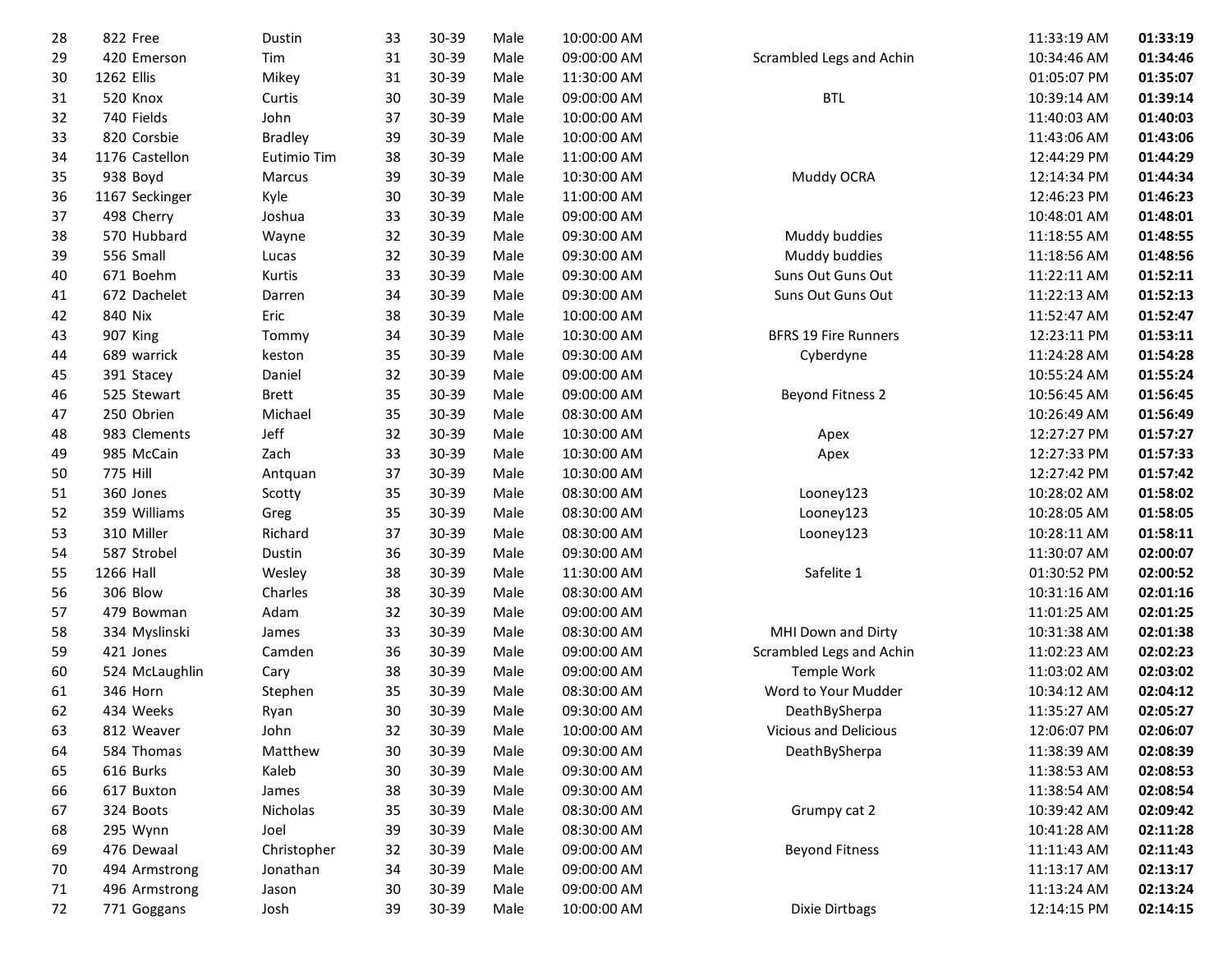| <b>Muddy Dawgs</b><br>1108 joyner<br>anthony<br>34<br>30-39<br>Male<br>11:00:00 AM<br>01:15:27 PM<br>74<br>TJ.<br>31<br>30-39<br>Male<br>09:00:00 AM<br>Pacebolts<br>02:15:54<br>75<br>510 Casebolt<br>11:15:54 AM<br>33<br>513 Borden<br>Heath<br>30-39<br>Male<br>09:00:00 AM<br>11:16:01 AM<br>76<br><b>Nick</b><br>39<br>30-39<br>Male<br>09:00:00 AM<br>02:17:07<br>77<br>463 Hart<br><b>Mud Run Novices</b><br>11:17:07 AM<br>1282 Velez<br>Edwin<br>31<br>30-39<br>Male<br>11:30:00 AM<br>Mudderellas<br>02:17:40<br>78<br>01:47:40 PM<br>Safelite 6<br>1279 McDonald<br>Daniel<br>31<br>30-39<br>Male<br>02:18:32<br>79<br>11:30:00 AM<br>01:48:32 PM<br>Josh<br>36<br>30-39<br>Male<br>08:30:00 AM<br>MHI Down and Dirty<br>02:19:02<br>80<br>352 Dye<br>10:49:02 AM<br>37<br>Caleb<br>30-39<br>11:30:00 AM<br>02:19:40<br>81<br>1251 Ballew<br>Male<br>01:49:40 PM<br>02:22:18<br>582 Nix<br>Matthew<br>38<br>30-39<br>Male<br>09:30:00 AM<br>DeathBySherpa<br>82<br>11:52:18 AM<br>39<br>02:22:27<br>30-39<br>11:00:00 AM<br>Hunky Hairy Steel Workers<br>83<br>1053 Mcgowan<br>Matt<br>Male<br>01:22:27 PM<br>1054 Clark<br>34<br>30-39<br>Male<br>11:00:00 AM<br>Hunky Hairy Steel Workers<br>02:22:30<br>84<br>Jason<br>01:22:30 PM<br>590 Gilbert<br><b>Nick</b><br>31<br>30-39<br>02:22:34<br>Male<br>09:30:00 AM<br>3.14<br>85<br>11:52:34 AM<br>02:23:17<br>847 Little<br>John<br>35<br>30-39<br>Male<br>10:00:00 AM<br>12:23:17 PM<br>86<br>02:23:30<br>Chris<br>34<br>30-39<br>Male<br>10:00:00 AM<br>87<br>846 Campbell<br>12:23:30 PM<br>safelite 4<br>Shane<br>31<br>30-39<br>Male<br>11:30:00 AM<br>01:53:59 PM<br>02:23:59<br>88<br>1277 McWhorter<br>Seth<br>35<br>02:27:24<br>350 Johnston<br>30-39<br>Male<br>08:30:00 AM<br><b>Grumpy Cats 3</b><br>89<br>10:57:24 AM<br>02:28:55<br>36<br>30-39<br>11:30:00 AM<br>safelite 4<br>01:58:55 PM<br>90<br>1275 Petersen<br>Aaron<br>Male<br>38<br>Safelite 2<br>02:29:04<br>1267 Saldana<br>30-39<br>Male<br>11:30:00 AM<br>01:59:04 PM<br>91<br>Joey<br>886 StJohn<br>38<br>30-39<br>Male<br>10:30:00 AM<br>Pandacorns<br>02:30:12<br>92<br>Teresa<br>01:00:12 PM<br>Keith<br>38<br>02:30:13<br>887 StJohn<br>30-39<br>Male<br>10:30:00 AM<br>01:00:13 PM<br>93<br>Pandacorns<br>Blake<br>37<br>30-39<br>Male<br>09:30:00 AM<br>12:04:18 PM<br>02:34:18<br>94<br>663 Morgan<br>95<br>581 Wilson<br>Daniel<br>32<br>30-39<br>Male<br>09:30:00 AM<br>02:34:49<br>12:04:49 PM<br>953 Williams<br>37<br>30-39<br>Male<br>Sweaty Balls & Muddy Dolls<br>02:37:02<br>96<br>10:30:00 AM<br>01:07:02 PM<br>James<br>38<br>896 Hale<br>30-39<br>Male<br>10:30:00 AM<br>Sweaty Balls & Muddy Dolls<br>02:37:08<br>97<br>Germania<br>01:07:08 PM<br>901 Goins<br>Josh<br>36<br>30-39<br>02:38:08<br>98<br>Male<br>10:30:00 AM<br>DaBeers2<br>01:08:08 PM<br>02:38:10<br>893 Freiderich<br>Robert<br>33<br>30-39<br>Male<br>10:30:00 AM<br>Da Beers<br>01:08:10 PM<br>99<br>902 Jackson<br>Paul<br>36<br>30-39<br>Male<br>10:30:00 AM<br>Da Beers<br>02:38:11<br>100<br>01:08:11 PM<br>Safelite 6<br>1280 Bowman<br>Kevin<br>34<br>30-39<br>Male<br>11:30:00 AM<br>02:38:39<br>101<br>02:08:39 PM<br>33<br>298 Burdett<br>Matthew<br>30-39<br>Male<br>08:30:00 AM<br>Team Ram-Rod<br>02:39:39<br>102<br>11:09:39 AM<br>273 Adams<br>32<br>30-39<br>Male<br>08:30:00 AM<br>Team Ram-Rod<br>11:09:42 AM<br>02:39:42<br>103<br>Jon<br>256 Gosselin<br>31<br>30-39<br>Male<br>Team Ram-Rod<br>02:39:45<br>104<br>Clayton<br>08:30:00 AM<br>11:09:45 AM<br>800 Potter<br>JD<br>34<br>30-39<br>Male<br>10:00:00 AM<br>50 Shades of AWESOME!<br>02:40:29<br>105<br>12:40:29 PM<br>31<br>30-39<br>50 Shades of AWESOME!<br>02:40:34<br>106<br>790 west<br>eric<br>Male<br>10:00:00 AM<br>12:40:34 PM<br>35<br>30-39<br>02:40:53<br>107<br>796 mann<br>Male<br>10:00:00 AM<br>Dirty Thirty<br>12:40:53 PM<br>tim<br>31<br>30-39<br>Male<br>08:30:00 AM<br>No Surrender<br>11:13:00 AM<br>02:43:00<br>108<br>294 Bates<br>Tyler<br>33<br>30-39<br>RunLike The Winded<br>109<br>625 Hope<br>Matt<br>Male<br>09:30:00 AM<br>12:14:53 PM<br>02:44:53<br>chris<br>33<br>30-39<br>588 stano<br>Male<br>09:30:00 AM<br>RunLike The Winded<br>12:15:00 PM<br>02:45:00<br>110<br>605 wood<br>33<br>30-39<br><b>Tribal Mischief</b><br>02:45:39<br>111<br>justin<br>Male<br>09:30:00 AM<br>12:15:39 PM<br>1016 Childress<br>Male<br><b>SMC PUNISHERS</b><br>02:48:47<br>Justin<br>30<br>30-39<br>10:30:00 AM<br>01:18:47 PM<br>112<br>223 Brooks<br>39<br>Male<br>02:50:14<br>30-39<br>08:30:00 AM<br>11:20:14 AM<br>113<br>Steven<br>37<br>30-39<br>Safelite 1<br>02:50:46<br>1263 Montague<br>Kevin<br>Male<br>11:30:00 AM<br>02:20:46 PM<br>114<br>Safelite 1<br>115<br>1264 Floyd<br>Kevin<br>36<br>30-39<br>Male<br>11:30:00 AM<br>02:20:50 PM<br>02:51:02<br>1227 Macks<br>Joshua<br>31<br>30-39<br>Male<br>11:30:00 AM<br>02:21:02 PM<br>116<br>393 Small<br>38<br>30-39<br>02:51:59<br>117<br>Eric<br>Male<br>09:00:00 AM<br>11:51:59 AM | 73 | 460 Shoulders | Terence | 32 | 30-39 | Male | 09:00:00 AM | <b>BTL</b> | 11:14:37 AM | 02:14:37 |
|---------------------------------------------------------------------------------------------------------------------------------------------------------------------------------------------------------------------------------------------------------------------------------------------------------------------------------------------------------------------------------------------------------------------------------------------------------------------------------------------------------------------------------------------------------------------------------------------------------------------------------------------------------------------------------------------------------------------------------------------------------------------------------------------------------------------------------------------------------------------------------------------------------------------------------------------------------------------------------------------------------------------------------------------------------------------------------------------------------------------------------------------------------------------------------------------------------------------------------------------------------------------------------------------------------------------------------------------------------------------------------------------------------------------------------------------------------------------------------------------------------------------------------------------------------------------------------------------------------------------------------------------------------------------------------------------------------------------------------------------------------------------------------------------------------------------------------------------------------------------------------------------------------------------------------------------------------------------------------------------------------------------------------------------------------------------------------------------------------------------------------------------------------------------------------------------------------------------------------------------------------------------------------------------------------------------------------------------------------------------------------------------------------------------------------------------------------------------------------------------------------------------------------------------------------------------------------------------------------------------------------------------------------------------------------------------------------------------------------------------------------------------------------------------------------------------------------------------------------------------------------------------------------------------------------------------------------------------------------------------------------------------------------------------------------------------------------------------------------------------------------------------------------------------------------------------------------------------------------------------------------------------------------------------------------------------------------------------------------------------------------------------------------------------------------------------------------------------------------------------------------------------------------------------------------------------------------------------------------------------------------------------------------------------------------------------------------------------------------------------------------------------------------------------------------------------------------------------------------------------------------------------------------------------------------------------------------------------------------------------------------------------------------------------------------------------------------------------------------------------------------------------------------------------------------------------------------------------------------------------------------------------------------------------------------------------------------------------------------------------------------------------------------------------------------------------------------------------------------------------------------------------------------------------------------------------------------------------------------------------------------------------------------------------------------------------------------------------------------------------------------------------------------------------------------------------------------------------------------------------------------------------------------------------------------------------------------------------------------------------|----|---------------|---------|----|-------|------|-------------|------------|-------------|----------|
|                                                                                                                                                                                                                                                                                                                                                                                                                                                                                                                                                                                                                                                                                                                                                                                                                                                                                                                                                                                                                                                                                                                                                                                                                                                                                                                                                                                                                                                                                                                                                                                                                                                                                                                                                                                                                                                                                                                                                                                                                                                                                                                                                                                                                                                                                                                                                                                                                                                                                                                                                                                                                                                                                                                                                                                                                                                                                                                                                                                                                                                                                                                                                                                                                                                                                                                                                                                                                                                                                                                                                                                                                                                                                                                                                                                                                                                                                                                                                                                                                                                                                                                                                                                                                                                                                                                                                                                                                                                                                                                                                                                                                                                                                                                                                                                                                                                                                                                                                                                             |    |               |         |    |       |      |             |            |             | 02:15:27 |
|                                                                                                                                                                                                                                                                                                                                                                                                                                                                                                                                                                                                                                                                                                                                                                                                                                                                                                                                                                                                                                                                                                                                                                                                                                                                                                                                                                                                                                                                                                                                                                                                                                                                                                                                                                                                                                                                                                                                                                                                                                                                                                                                                                                                                                                                                                                                                                                                                                                                                                                                                                                                                                                                                                                                                                                                                                                                                                                                                                                                                                                                                                                                                                                                                                                                                                                                                                                                                                                                                                                                                                                                                                                                                                                                                                                                                                                                                                                                                                                                                                                                                                                                                                                                                                                                                                                                                                                                                                                                                                                                                                                                                                                                                                                                                                                                                                                                                                                                                                                             |    |               |         |    |       |      |             |            |             |          |
|                                                                                                                                                                                                                                                                                                                                                                                                                                                                                                                                                                                                                                                                                                                                                                                                                                                                                                                                                                                                                                                                                                                                                                                                                                                                                                                                                                                                                                                                                                                                                                                                                                                                                                                                                                                                                                                                                                                                                                                                                                                                                                                                                                                                                                                                                                                                                                                                                                                                                                                                                                                                                                                                                                                                                                                                                                                                                                                                                                                                                                                                                                                                                                                                                                                                                                                                                                                                                                                                                                                                                                                                                                                                                                                                                                                                                                                                                                                                                                                                                                                                                                                                                                                                                                                                                                                                                                                                                                                                                                                                                                                                                                                                                                                                                                                                                                                                                                                                                                                             |    |               |         |    |       |      |             |            |             | 02:16:01 |
|                                                                                                                                                                                                                                                                                                                                                                                                                                                                                                                                                                                                                                                                                                                                                                                                                                                                                                                                                                                                                                                                                                                                                                                                                                                                                                                                                                                                                                                                                                                                                                                                                                                                                                                                                                                                                                                                                                                                                                                                                                                                                                                                                                                                                                                                                                                                                                                                                                                                                                                                                                                                                                                                                                                                                                                                                                                                                                                                                                                                                                                                                                                                                                                                                                                                                                                                                                                                                                                                                                                                                                                                                                                                                                                                                                                                                                                                                                                                                                                                                                                                                                                                                                                                                                                                                                                                                                                                                                                                                                                                                                                                                                                                                                                                                                                                                                                                                                                                                                                             |    |               |         |    |       |      |             |            |             |          |
|                                                                                                                                                                                                                                                                                                                                                                                                                                                                                                                                                                                                                                                                                                                                                                                                                                                                                                                                                                                                                                                                                                                                                                                                                                                                                                                                                                                                                                                                                                                                                                                                                                                                                                                                                                                                                                                                                                                                                                                                                                                                                                                                                                                                                                                                                                                                                                                                                                                                                                                                                                                                                                                                                                                                                                                                                                                                                                                                                                                                                                                                                                                                                                                                                                                                                                                                                                                                                                                                                                                                                                                                                                                                                                                                                                                                                                                                                                                                                                                                                                                                                                                                                                                                                                                                                                                                                                                                                                                                                                                                                                                                                                                                                                                                                                                                                                                                                                                                                                                             |    |               |         |    |       |      |             |            |             |          |
|                                                                                                                                                                                                                                                                                                                                                                                                                                                                                                                                                                                                                                                                                                                                                                                                                                                                                                                                                                                                                                                                                                                                                                                                                                                                                                                                                                                                                                                                                                                                                                                                                                                                                                                                                                                                                                                                                                                                                                                                                                                                                                                                                                                                                                                                                                                                                                                                                                                                                                                                                                                                                                                                                                                                                                                                                                                                                                                                                                                                                                                                                                                                                                                                                                                                                                                                                                                                                                                                                                                                                                                                                                                                                                                                                                                                                                                                                                                                                                                                                                                                                                                                                                                                                                                                                                                                                                                                                                                                                                                                                                                                                                                                                                                                                                                                                                                                                                                                                                                             |    |               |         |    |       |      |             |            |             |          |
|                                                                                                                                                                                                                                                                                                                                                                                                                                                                                                                                                                                                                                                                                                                                                                                                                                                                                                                                                                                                                                                                                                                                                                                                                                                                                                                                                                                                                                                                                                                                                                                                                                                                                                                                                                                                                                                                                                                                                                                                                                                                                                                                                                                                                                                                                                                                                                                                                                                                                                                                                                                                                                                                                                                                                                                                                                                                                                                                                                                                                                                                                                                                                                                                                                                                                                                                                                                                                                                                                                                                                                                                                                                                                                                                                                                                                                                                                                                                                                                                                                                                                                                                                                                                                                                                                                                                                                                                                                                                                                                                                                                                                                                                                                                                                                                                                                                                                                                                                                                             |    |               |         |    |       |      |             |            |             |          |
|                                                                                                                                                                                                                                                                                                                                                                                                                                                                                                                                                                                                                                                                                                                                                                                                                                                                                                                                                                                                                                                                                                                                                                                                                                                                                                                                                                                                                                                                                                                                                                                                                                                                                                                                                                                                                                                                                                                                                                                                                                                                                                                                                                                                                                                                                                                                                                                                                                                                                                                                                                                                                                                                                                                                                                                                                                                                                                                                                                                                                                                                                                                                                                                                                                                                                                                                                                                                                                                                                                                                                                                                                                                                                                                                                                                                                                                                                                                                                                                                                                                                                                                                                                                                                                                                                                                                                                                                                                                                                                                                                                                                                                                                                                                                                                                                                                                                                                                                                                                             |    |               |         |    |       |      |             |            |             |          |
|                                                                                                                                                                                                                                                                                                                                                                                                                                                                                                                                                                                                                                                                                                                                                                                                                                                                                                                                                                                                                                                                                                                                                                                                                                                                                                                                                                                                                                                                                                                                                                                                                                                                                                                                                                                                                                                                                                                                                                                                                                                                                                                                                                                                                                                                                                                                                                                                                                                                                                                                                                                                                                                                                                                                                                                                                                                                                                                                                                                                                                                                                                                                                                                                                                                                                                                                                                                                                                                                                                                                                                                                                                                                                                                                                                                                                                                                                                                                                                                                                                                                                                                                                                                                                                                                                                                                                                                                                                                                                                                                                                                                                                                                                                                                                                                                                                                                                                                                                                                             |    |               |         |    |       |      |             |            |             |          |
|                                                                                                                                                                                                                                                                                                                                                                                                                                                                                                                                                                                                                                                                                                                                                                                                                                                                                                                                                                                                                                                                                                                                                                                                                                                                                                                                                                                                                                                                                                                                                                                                                                                                                                                                                                                                                                                                                                                                                                                                                                                                                                                                                                                                                                                                                                                                                                                                                                                                                                                                                                                                                                                                                                                                                                                                                                                                                                                                                                                                                                                                                                                                                                                                                                                                                                                                                                                                                                                                                                                                                                                                                                                                                                                                                                                                                                                                                                                                                                                                                                                                                                                                                                                                                                                                                                                                                                                                                                                                                                                                                                                                                                                                                                                                                                                                                                                                                                                                                                                             |    |               |         |    |       |      |             |            |             |          |
|                                                                                                                                                                                                                                                                                                                                                                                                                                                                                                                                                                                                                                                                                                                                                                                                                                                                                                                                                                                                                                                                                                                                                                                                                                                                                                                                                                                                                                                                                                                                                                                                                                                                                                                                                                                                                                                                                                                                                                                                                                                                                                                                                                                                                                                                                                                                                                                                                                                                                                                                                                                                                                                                                                                                                                                                                                                                                                                                                                                                                                                                                                                                                                                                                                                                                                                                                                                                                                                                                                                                                                                                                                                                                                                                                                                                                                                                                                                                                                                                                                                                                                                                                                                                                                                                                                                                                                                                                                                                                                                                                                                                                                                                                                                                                                                                                                                                                                                                                                                             |    |               |         |    |       |      |             |            |             |          |
|                                                                                                                                                                                                                                                                                                                                                                                                                                                                                                                                                                                                                                                                                                                                                                                                                                                                                                                                                                                                                                                                                                                                                                                                                                                                                                                                                                                                                                                                                                                                                                                                                                                                                                                                                                                                                                                                                                                                                                                                                                                                                                                                                                                                                                                                                                                                                                                                                                                                                                                                                                                                                                                                                                                                                                                                                                                                                                                                                                                                                                                                                                                                                                                                                                                                                                                                                                                                                                                                                                                                                                                                                                                                                                                                                                                                                                                                                                                                                                                                                                                                                                                                                                                                                                                                                                                                                                                                                                                                                                                                                                                                                                                                                                                                                                                                                                                                                                                                                                                             |    |               |         |    |       |      |             |            |             |          |
|                                                                                                                                                                                                                                                                                                                                                                                                                                                                                                                                                                                                                                                                                                                                                                                                                                                                                                                                                                                                                                                                                                                                                                                                                                                                                                                                                                                                                                                                                                                                                                                                                                                                                                                                                                                                                                                                                                                                                                                                                                                                                                                                                                                                                                                                                                                                                                                                                                                                                                                                                                                                                                                                                                                                                                                                                                                                                                                                                                                                                                                                                                                                                                                                                                                                                                                                                                                                                                                                                                                                                                                                                                                                                                                                                                                                                                                                                                                                                                                                                                                                                                                                                                                                                                                                                                                                                                                                                                                                                                                                                                                                                                                                                                                                                                                                                                                                                                                                                                                             |    |               |         |    |       |      |             |            |             |          |
|                                                                                                                                                                                                                                                                                                                                                                                                                                                                                                                                                                                                                                                                                                                                                                                                                                                                                                                                                                                                                                                                                                                                                                                                                                                                                                                                                                                                                                                                                                                                                                                                                                                                                                                                                                                                                                                                                                                                                                                                                                                                                                                                                                                                                                                                                                                                                                                                                                                                                                                                                                                                                                                                                                                                                                                                                                                                                                                                                                                                                                                                                                                                                                                                                                                                                                                                                                                                                                                                                                                                                                                                                                                                                                                                                                                                                                                                                                                                                                                                                                                                                                                                                                                                                                                                                                                                                                                                                                                                                                                                                                                                                                                                                                                                                                                                                                                                                                                                                                                             |    |               |         |    |       |      |             |            |             |          |
|                                                                                                                                                                                                                                                                                                                                                                                                                                                                                                                                                                                                                                                                                                                                                                                                                                                                                                                                                                                                                                                                                                                                                                                                                                                                                                                                                                                                                                                                                                                                                                                                                                                                                                                                                                                                                                                                                                                                                                                                                                                                                                                                                                                                                                                                                                                                                                                                                                                                                                                                                                                                                                                                                                                                                                                                                                                                                                                                                                                                                                                                                                                                                                                                                                                                                                                                                                                                                                                                                                                                                                                                                                                                                                                                                                                                                                                                                                                                                                                                                                                                                                                                                                                                                                                                                                                                                                                                                                                                                                                                                                                                                                                                                                                                                                                                                                                                                                                                                                                             |    |               |         |    |       |      |             |            |             |          |
|                                                                                                                                                                                                                                                                                                                                                                                                                                                                                                                                                                                                                                                                                                                                                                                                                                                                                                                                                                                                                                                                                                                                                                                                                                                                                                                                                                                                                                                                                                                                                                                                                                                                                                                                                                                                                                                                                                                                                                                                                                                                                                                                                                                                                                                                                                                                                                                                                                                                                                                                                                                                                                                                                                                                                                                                                                                                                                                                                                                                                                                                                                                                                                                                                                                                                                                                                                                                                                                                                                                                                                                                                                                                                                                                                                                                                                                                                                                                                                                                                                                                                                                                                                                                                                                                                                                                                                                                                                                                                                                                                                                                                                                                                                                                                                                                                                                                                                                                                                                             |    |               |         |    |       |      |             |            |             |          |
|                                                                                                                                                                                                                                                                                                                                                                                                                                                                                                                                                                                                                                                                                                                                                                                                                                                                                                                                                                                                                                                                                                                                                                                                                                                                                                                                                                                                                                                                                                                                                                                                                                                                                                                                                                                                                                                                                                                                                                                                                                                                                                                                                                                                                                                                                                                                                                                                                                                                                                                                                                                                                                                                                                                                                                                                                                                                                                                                                                                                                                                                                                                                                                                                                                                                                                                                                                                                                                                                                                                                                                                                                                                                                                                                                                                                                                                                                                                                                                                                                                                                                                                                                                                                                                                                                                                                                                                                                                                                                                                                                                                                                                                                                                                                                                                                                                                                                                                                                                                             |    |               |         |    |       |      |             |            |             |          |
|                                                                                                                                                                                                                                                                                                                                                                                                                                                                                                                                                                                                                                                                                                                                                                                                                                                                                                                                                                                                                                                                                                                                                                                                                                                                                                                                                                                                                                                                                                                                                                                                                                                                                                                                                                                                                                                                                                                                                                                                                                                                                                                                                                                                                                                                                                                                                                                                                                                                                                                                                                                                                                                                                                                                                                                                                                                                                                                                                                                                                                                                                                                                                                                                                                                                                                                                                                                                                                                                                                                                                                                                                                                                                                                                                                                                                                                                                                                                                                                                                                                                                                                                                                                                                                                                                                                                                                                                                                                                                                                                                                                                                                                                                                                                                                                                                                                                                                                                                                                             |    |               |         |    |       |      |             |            |             |          |
|                                                                                                                                                                                                                                                                                                                                                                                                                                                                                                                                                                                                                                                                                                                                                                                                                                                                                                                                                                                                                                                                                                                                                                                                                                                                                                                                                                                                                                                                                                                                                                                                                                                                                                                                                                                                                                                                                                                                                                                                                                                                                                                                                                                                                                                                                                                                                                                                                                                                                                                                                                                                                                                                                                                                                                                                                                                                                                                                                                                                                                                                                                                                                                                                                                                                                                                                                                                                                                                                                                                                                                                                                                                                                                                                                                                                                                                                                                                                                                                                                                                                                                                                                                                                                                                                                                                                                                                                                                                                                                                                                                                                                                                                                                                                                                                                                                                                                                                                                                                             |    |               |         |    |       |      |             |            |             |          |
|                                                                                                                                                                                                                                                                                                                                                                                                                                                                                                                                                                                                                                                                                                                                                                                                                                                                                                                                                                                                                                                                                                                                                                                                                                                                                                                                                                                                                                                                                                                                                                                                                                                                                                                                                                                                                                                                                                                                                                                                                                                                                                                                                                                                                                                                                                                                                                                                                                                                                                                                                                                                                                                                                                                                                                                                                                                                                                                                                                                                                                                                                                                                                                                                                                                                                                                                                                                                                                                                                                                                                                                                                                                                                                                                                                                                                                                                                                                                                                                                                                                                                                                                                                                                                                                                                                                                                                                                                                                                                                                                                                                                                                                                                                                                                                                                                                                                                                                                                                                             |    |               |         |    |       |      |             |            |             |          |
|                                                                                                                                                                                                                                                                                                                                                                                                                                                                                                                                                                                                                                                                                                                                                                                                                                                                                                                                                                                                                                                                                                                                                                                                                                                                                                                                                                                                                                                                                                                                                                                                                                                                                                                                                                                                                                                                                                                                                                                                                                                                                                                                                                                                                                                                                                                                                                                                                                                                                                                                                                                                                                                                                                                                                                                                                                                                                                                                                                                                                                                                                                                                                                                                                                                                                                                                                                                                                                                                                                                                                                                                                                                                                                                                                                                                                                                                                                                                                                                                                                                                                                                                                                                                                                                                                                                                                                                                                                                                                                                                                                                                                                                                                                                                                                                                                                                                                                                                                                                             |    |               |         |    |       |      |             |            |             |          |
|                                                                                                                                                                                                                                                                                                                                                                                                                                                                                                                                                                                                                                                                                                                                                                                                                                                                                                                                                                                                                                                                                                                                                                                                                                                                                                                                                                                                                                                                                                                                                                                                                                                                                                                                                                                                                                                                                                                                                                                                                                                                                                                                                                                                                                                                                                                                                                                                                                                                                                                                                                                                                                                                                                                                                                                                                                                                                                                                                                                                                                                                                                                                                                                                                                                                                                                                                                                                                                                                                                                                                                                                                                                                                                                                                                                                                                                                                                                                                                                                                                                                                                                                                                                                                                                                                                                                                                                                                                                                                                                                                                                                                                                                                                                                                                                                                                                                                                                                                                                             |    |               |         |    |       |      |             |            |             |          |
|                                                                                                                                                                                                                                                                                                                                                                                                                                                                                                                                                                                                                                                                                                                                                                                                                                                                                                                                                                                                                                                                                                                                                                                                                                                                                                                                                                                                                                                                                                                                                                                                                                                                                                                                                                                                                                                                                                                                                                                                                                                                                                                                                                                                                                                                                                                                                                                                                                                                                                                                                                                                                                                                                                                                                                                                                                                                                                                                                                                                                                                                                                                                                                                                                                                                                                                                                                                                                                                                                                                                                                                                                                                                                                                                                                                                                                                                                                                                                                                                                                                                                                                                                                                                                                                                                                                                                                                                                                                                                                                                                                                                                                                                                                                                                                                                                                                                                                                                                                                             |    |               |         |    |       |      |             |            |             |          |
|                                                                                                                                                                                                                                                                                                                                                                                                                                                                                                                                                                                                                                                                                                                                                                                                                                                                                                                                                                                                                                                                                                                                                                                                                                                                                                                                                                                                                                                                                                                                                                                                                                                                                                                                                                                                                                                                                                                                                                                                                                                                                                                                                                                                                                                                                                                                                                                                                                                                                                                                                                                                                                                                                                                                                                                                                                                                                                                                                                                                                                                                                                                                                                                                                                                                                                                                                                                                                                                                                                                                                                                                                                                                                                                                                                                                                                                                                                                                                                                                                                                                                                                                                                                                                                                                                                                                                                                                                                                                                                                                                                                                                                                                                                                                                                                                                                                                                                                                                                                             |    |               |         |    |       |      |             |            |             |          |
|                                                                                                                                                                                                                                                                                                                                                                                                                                                                                                                                                                                                                                                                                                                                                                                                                                                                                                                                                                                                                                                                                                                                                                                                                                                                                                                                                                                                                                                                                                                                                                                                                                                                                                                                                                                                                                                                                                                                                                                                                                                                                                                                                                                                                                                                                                                                                                                                                                                                                                                                                                                                                                                                                                                                                                                                                                                                                                                                                                                                                                                                                                                                                                                                                                                                                                                                                                                                                                                                                                                                                                                                                                                                                                                                                                                                                                                                                                                                                                                                                                                                                                                                                                                                                                                                                                                                                                                                                                                                                                                                                                                                                                                                                                                                                                                                                                                                                                                                                                                             |    |               |         |    |       |      |             |            |             |          |
|                                                                                                                                                                                                                                                                                                                                                                                                                                                                                                                                                                                                                                                                                                                                                                                                                                                                                                                                                                                                                                                                                                                                                                                                                                                                                                                                                                                                                                                                                                                                                                                                                                                                                                                                                                                                                                                                                                                                                                                                                                                                                                                                                                                                                                                                                                                                                                                                                                                                                                                                                                                                                                                                                                                                                                                                                                                                                                                                                                                                                                                                                                                                                                                                                                                                                                                                                                                                                                                                                                                                                                                                                                                                                                                                                                                                                                                                                                                                                                                                                                                                                                                                                                                                                                                                                                                                                                                                                                                                                                                                                                                                                                                                                                                                                                                                                                                                                                                                                                                             |    |               |         |    |       |      |             |            |             |          |
|                                                                                                                                                                                                                                                                                                                                                                                                                                                                                                                                                                                                                                                                                                                                                                                                                                                                                                                                                                                                                                                                                                                                                                                                                                                                                                                                                                                                                                                                                                                                                                                                                                                                                                                                                                                                                                                                                                                                                                                                                                                                                                                                                                                                                                                                                                                                                                                                                                                                                                                                                                                                                                                                                                                                                                                                                                                                                                                                                                                                                                                                                                                                                                                                                                                                                                                                                                                                                                                                                                                                                                                                                                                                                                                                                                                                                                                                                                                                                                                                                                                                                                                                                                                                                                                                                                                                                                                                                                                                                                                                                                                                                                                                                                                                                                                                                                                                                                                                                                                             |    |               |         |    |       |      |             |            |             |          |
|                                                                                                                                                                                                                                                                                                                                                                                                                                                                                                                                                                                                                                                                                                                                                                                                                                                                                                                                                                                                                                                                                                                                                                                                                                                                                                                                                                                                                                                                                                                                                                                                                                                                                                                                                                                                                                                                                                                                                                                                                                                                                                                                                                                                                                                                                                                                                                                                                                                                                                                                                                                                                                                                                                                                                                                                                                                                                                                                                                                                                                                                                                                                                                                                                                                                                                                                                                                                                                                                                                                                                                                                                                                                                                                                                                                                                                                                                                                                                                                                                                                                                                                                                                                                                                                                                                                                                                                                                                                                                                                                                                                                                                                                                                                                                                                                                                                                                                                                                                                             |    |               |         |    |       |      |             |            |             |          |
|                                                                                                                                                                                                                                                                                                                                                                                                                                                                                                                                                                                                                                                                                                                                                                                                                                                                                                                                                                                                                                                                                                                                                                                                                                                                                                                                                                                                                                                                                                                                                                                                                                                                                                                                                                                                                                                                                                                                                                                                                                                                                                                                                                                                                                                                                                                                                                                                                                                                                                                                                                                                                                                                                                                                                                                                                                                                                                                                                                                                                                                                                                                                                                                                                                                                                                                                                                                                                                                                                                                                                                                                                                                                                                                                                                                                                                                                                                                                                                                                                                                                                                                                                                                                                                                                                                                                                                                                                                                                                                                                                                                                                                                                                                                                                                                                                                                                                                                                                                                             |    |               |         |    |       |      |             |            |             |          |
|                                                                                                                                                                                                                                                                                                                                                                                                                                                                                                                                                                                                                                                                                                                                                                                                                                                                                                                                                                                                                                                                                                                                                                                                                                                                                                                                                                                                                                                                                                                                                                                                                                                                                                                                                                                                                                                                                                                                                                                                                                                                                                                                                                                                                                                                                                                                                                                                                                                                                                                                                                                                                                                                                                                                                                                                                                                                                                                                                                                                                                                                                                                                                                                                                                                                                                                                                                                                                                                                                                                                                                                                                                                                                                                                                                                                                                                                                                                                                                                                                                                                                                                                                                                                                                                                                                                                                                                                                                                                                                                                                                                                                                                                                                                                                                                                                                                                                                                                                                                             |    |               |         |    |       |      |             |            |             |          |
|                                                                                                                                                                                                                                                                                                                                                                                                                                                                                                                                                                                                                                                                                                                                                                                                                                                                                                                                                                                                                                                                                                                                                                                                                                                                                                                                                                                                                                                                                                                                                                                                                                                                                                                                                                                                                                                                                                                                                                                                                                                                                                                                                                                                                                                                                                                                                                                                                                                                                                                                                                                                                                                                                                                                                                                                                                                                                                                                                                                                                                                                                                                                                                                                                                                                                                                                                                                                                                                                                                                                                                                                                                                                                                                                                                                                                                                                                                                                                                                                                                                                                                                                                                                                                                                                                                                                                                                                                                                                                                                                                                                                                                                                                                                                                                                                                                                                                                                                                                                             |    |               |         |    |       |      |             |            |             |          |
|                                                                                                                                                                                                                                                                                                                                                                                                                                                                                                                                                                                                                                                                                                                                                                                                                                                                                                                                                                                                                                                                                                                                                                                                                                                                                                                                                                                                                                                                                                                                                                                                                                                                                                                                                                                                                                                                                                                                                                                                                                                                                                                                                                                                                                                                                                                                                                                                                                                                                                                                                                                                                                                                                                                                                                                                                                                                                                                                                                                                                                                                                                                                                                                                                                                                                                                                                                                                                                                                                                                                                                                                                                                                                                                                                                                                                                                                                                                                                                                                                                                                                                                                                                                                                                                                                                                                                                                                                                                                                                                                                                                                                                                                                                                                                                                                                                                                                                                                                                                             |    |               |         |    |       |      |             |            |             |          |
|                                                                                                                                                                                                                                                                                                                                                                                                                                                                                                                                                                                                                                                                                                                                                                                                                                                                                                                                                                                                                                                                                                                                                                                                                                                                                                                                                                                                                                                                                                                                                                                                                                                                                                                                                                                                                                                                                                                                                                                                                                                                                                                                                                                                                                                                                                                                                                                                                                                                                                                                                                                                                                                                                                                                                                                                                                                                                                                                                                                                                                                                                                                                                                                                                                                                                                                                                                                                                                                                                                                                                                                                                                                                                                                                                                                                                                                                                                                                                                                                                                                                                                                                                                                                                                                                                                                                                                                                                                                                                                                                                                                                                                                                                                                                                                                                                                                                                                                                                                                             |    |               |         |    |       |      |             |            |             |          |
|                                                                                                                                                                                                                                                                                                                                                                                                                                                                                                                                                                                                                                                                                                                                                                                                                                                                                                                                                                                                                                                                                                                                                                                                                                                                                                                                                                                                                                                                                                                                                                                                                                                                                                                                                                                                                                                                                                                                                                                                                                                                                                                                                                                                                                                                                                                                                                                                                                                                                                                                                                                                                                                                                                                                                                                                                                                                                                                                                                                                                                                                                                                                                                                                                                                                                                                                                                                                                                                                                                                                                                                                                                                                                                                                                                                                                                                                                                                                                                                                                                                                                                                                                                                                                                                                                                                                                                                                                                                                                                                                                                                                                                                                                                                                                                                                                                                                                                                                                                                             |    |               |         |    |       |      |             |            |             |          |
|                                                                                                                                                                                                                                                                                                                                                                                                                                                                                                                                                                                                                                                                                                                                                                                                                                                                                                                                                                                                                                                                                                                                                                                                                                                                                                                                                                                                                                                                                                                                                                                                                                                                                                                                                                                                                                                                                                                                                                                                                                                                                                                                                                                                                                                                                                                                                                                                                                                                                                                                                                                                                                                                                                                                                                                                                                                                                                                                                                                                                                                                                                                                                                                                                                                                                                                                                                                                                                                                                                                                                                                                                                                                                                                                                                                                                                                                                                                                                                                                                                                                                                                                                                                                                                                                                                                                                                                                                                                                                                                                                                                                                                                                                                                                                                                                                                                                                                                                                                                             |    |               |         |    |       |      |             |            |             |          |
|                                                                                                                                                                                                                                                                                                                                                                                                                                                                                                                                                                                                                                                                                                                                                                                                                                                                                                                                                                                                                                                                                                                                                                                                                                                                                                                                                                                                                                                                                                                                                                                                                                                                                                                                                                                                                                                                                                                                                                                                                                                                                                                                                                                                                                                                                                                                                                                                                                                                                                                                                                                                                                                                                                                                                                                                                                                                                                                                                                                                                                                                                                                                                                                                                                                                                                                                                                                                                                                                                                                                                                                                                                                                                                                                                                                                                                                                                                                                                                                                                                                                                                                                                                                                                                                                                                                                                                                                                                                                                                                                                                                                                                                                                                                                                                                                                                                                                                                                                                                             |    |               |         |    |       |      |             |            |             |          |
|                                                                                                                                                                                                                                                                                                                                                                                                                                                                                                                                                                                                                                                                                                                                                                                                                                                                                                                                                                                                                                                                                                                                                                                                                                                                                                                                                                                                                                                                                                                                                                                                                                                                                                                                                                                                                                                                                                                                                                                                                                                                                                                                                                                                                                                                                                                                                                                                                                                                                                                                                                                                                                                                                                                                                                                                                                                                                                                                                                                                                                                                                                                                                                                                                                                                                                                                                                                                                                                                                                                                                                                                                                                                                                                                                                                                                                                                                                                                                                                                                                                                                                                                                                                                                                                                                                                                                                                                                                                                                                                                                                                                                                                                                                                                                                                                                                                                                                                                                                                             |    |               |         |    |       |      |             |            |             |          |
|                                                                                                                                                                                                                                                                                                                                                                                                                                                                                                                                                                                                                                                                                                                                                                                                                                                                                                                                                                                                                                                                                                                                                                                                                                                                                                                                                                                                                                                                                                                                                                                                                                                                                                                                                                                                                                                                                                                                                                                                                                                                                                                                                                                                                                                                                                                                                                                                                                                                                                                                                                                                                                                                                                                                                                                                                                                                                                                                                                                                                                                                                                                                                                                                                                                                                                                                                                                                                                                                                                                                                                                                                                                                                                                                                                                                                                                                                                                                                                                                                                                                                                                                                                                                                                                                                                                                                                                                                                                                                                                                                                                                                                                                                                                                                                                                                                                                                                                                                                                             |    |               |         |    |       |      |             |            |             |          |
|                                                                                                                                                                                                                                                                                                                                                                                                                                                                                                                                                                                                                                                                                                                                                                                                                                                                                                                                                                                                                                                                                                                                                                                                                                                                                                                                                                                                                                                                                                                                                                                                                                                                                                                                                                                                                                                                                                                                                                                                                                                                                                                                                                                                                                                                                                                                                                                                                                                                                                                                                                                                                                                                                                                                                                                                                                                                                                                                                                                                                                                                                                                                                                                                                                                                                                                                                                                                                                                                                                                                                                                                                                                                                                                                                                                                                                                                                                                                                                                                                                                                                                                                                                                                                                                                                                                                                                                                                                                                                                                                                                                                                                                                                                                                                                                                                                                                                                                                                                                             |    |               |         |    |       |      |             |            |             |          |
|                                                                                                                                                                                                                                                                                                                                                                                                                                                                                                                                                                                                                                                                                                                                                                                                                                                                                                                                                                                                                                                                                                                                                                                                                                                                                                                                                                                                                                                                                                                                                                                                                                                                                                                                                                                                                                                                                                                                                                                                                                                                                                                                                                                                                                                                                                                                                                                                                                                                                                                                                                                                                                                                                                                                                                                                                                                                                                                                                                                                                                                                                                                                                                                                                                                                                                                                                                                                                                                                                                                                                                                                                                                                                                                                                                                                                                                                                                                                                                                                                                                                                                                                                                                                                                                                                                                                                                                                                                                                                                                                                                                                                                                                                                                                                                                                                                                                                                                                                                                             |    |               |         |    |       |      |             |            |             |          |
|                                                                                                                                                                                                                                                                                                                                                                                                                                                                                                                                                                                                                                                                                                                                                                                                                                                                                                                                                                                                                                                                                                                                                                                                                                                                                                                                                                                                                                                                                                                                                                                                                                                                                                                                                                                                                                                                                                                                                                                                                                                                                                                                                                                                                                                                                                                                                                                                                                                                                                                                                                                                                                                                                                                                                                                                                                                                                                                                                                                                                                                                                                                                                                                                                                                                                                                                                                                                                                                                                                                                                                                                                                                                                                                                                                                                                                                                                                                                                                                                                                                                                                                                                                                                                                                                                                                                                                                                                                                                                                                                                                                                                                                                                                                                                                                                                                                                                                                                                                                             |    |               |         |    |       |      |             |            |             |          |
|                                                                                                                                                                                                                                                                                                                                                                                                                                                                                                                                                                                                                                                                                                                                                                                                                                                                                                                                                                                                                                                                                                                                                                                                                                                                                                                                                                                                                                                                                                                                                                                                                                                                                                                                                                                                                                                                                                                                                                                                                                                                                                                                                                                                                                                                                                                                                                                                                                                                                                                                                                                                                                                                                                                                                                                                                                                                                                                                                                                                                                                                                                                                                                                                                                                                                                                                                                                                                                                                                                                                                                                                                                                                                                                                                                                                                                                                                                                                                                                                                                                                                                                                                                                                                                                                                                                                                                                                                                                                                                                                                                                                                                                                                                                                                                                                                                                                                                                                                                                             |    |               |         |    |       |      |             |            |             | 02:50:50 |
|                                                                                                                                                                                                                                                                                                                                                                                                                                                                                                                                                                                                                                                                                                                                                                                                                                                                                                                                                                                                                                                                                                                                                                                                                                                                                                                                                                                                                                                                                                                                                                                                                                                                                                                                                                                                                                                                                                                                                                                                                                                                                                                                                                                                                                                                                                                                                                                                                                                                                                                                                                                                                                                                                                                                                                                                                                                                                                                                                                                                                                                                                                                                                                                                                                                                                                                                                                                                                                                                                                                                                                                                                                                                                                                                                                                                                                                                                                                                                                                                                                                                                                                                                                                                                                                                                                                                                                                                                                                                                                                                                                                                                                                                                                                                                                                                                                                                                                                                                                                             |    |               |         |    |       |      |             |            |             |          |
|                                                                                                                                                                                                                                                                                                                                                                                                                                                                                                                                                                                                                                                                                                                                                                                                                                                                                                                                                                                                                                                                                                                                                                                                                                                                                                                                                                                                                                                                                                                                                                                                                                                                                                                                                                                                                                                                                                                                                                                                                                                                                                                                                                                                                                                                                                                                                                                                                                                                                                                                                                                                                                                                                                                                                                                                                                                                                                                                                                                                                                                                                                                                                                                                                                                                                                                                                                                                                                                                                                                                                                                                                                                                                                                                                                                                                                                                                                                                                                                                                                                                                                                                                                                                                                                                                                                                                                                                                                                                                                                                                                                                                                                                                                                                                                                                                                                                                                                                                                                             |    |               |         |    |       |      |             |            |             |          |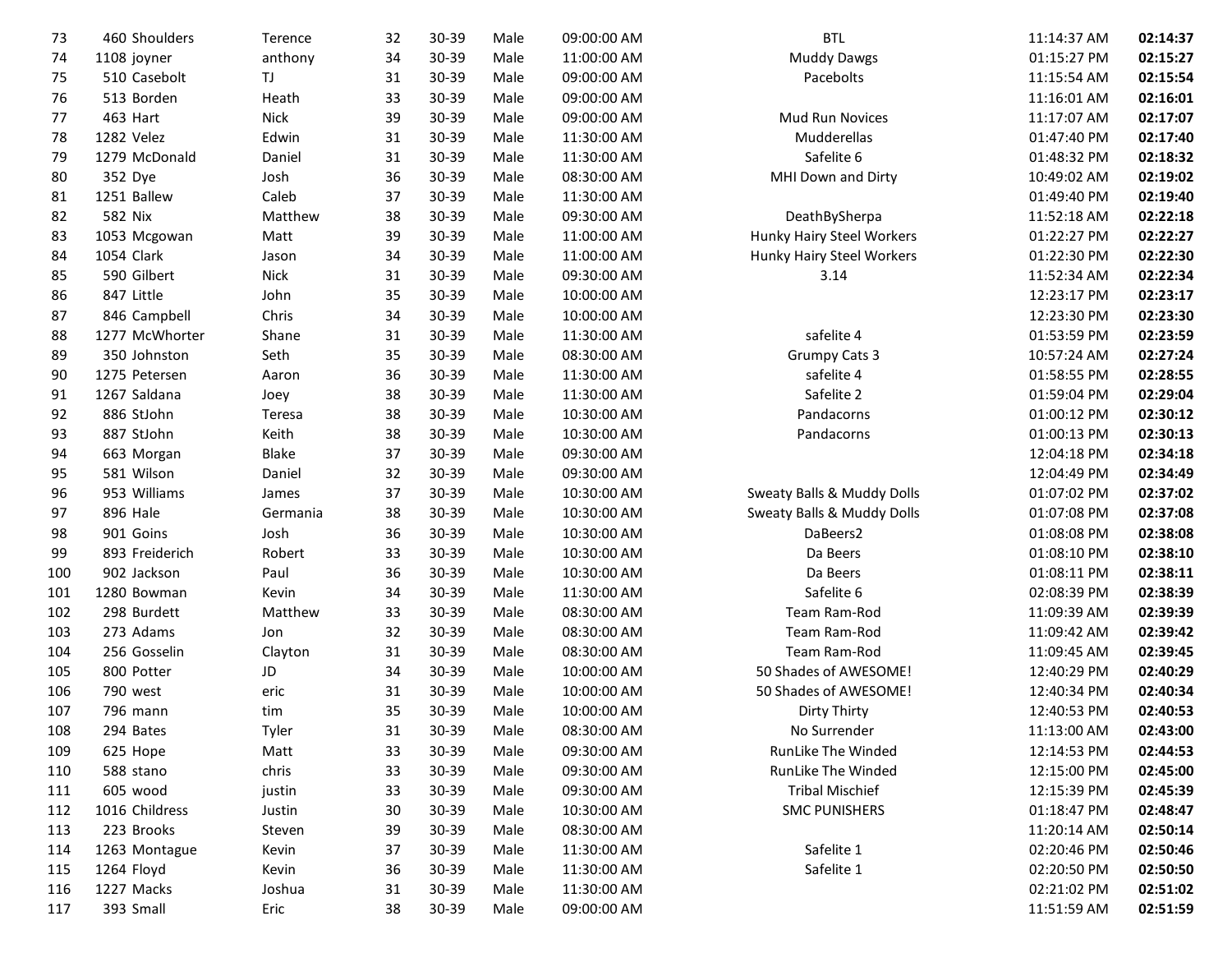| 118    | 393 Small       | Eric                             | 38 | 30-39           | Male    | 09:00:00 AM        |                                | 11:52:43 AM      | 02:52:43           |
|--------|-----------------|----------------------------------|----|-----------------|---------|--------------------|--------------------------------|------------------|--------------------|
| 119    | 487 Meason      | Boomer                           | 36 | 30-39           | Male    | 09:00:00 AM        | <b>Beyond Fitness</b>          | 11:52:57 AM      | 02:52:57           |
| 120    | 515 Colglazier  | Jacob                            | 33 | 30-39           | Male    | 09:00:00 AM        | Pacebolts                      | 11:53:19 AM      | 02:53:19           |
| 121    | 499 Pace        | Tyler                            | 30 | 30-39           | Male    | 09:00:00 AM        | Pacebolts                      | 11:53:24 AM      | 02:53:24           |
| 122    | <b>748 Knox</b> | Kyle                             | 32 | 30-39           | Male    | 10:00:00 AM        | Team Rocket                    | 12:54:25 PM      | 02:54:25           |
| 123    | 882 Horsley     | Michael                          | 39 | 30-39           | Male    | 10:30:00 AM        |                                | 01:24:52 PM      | 02:54:52           |
| 124    | 406 Monk        | <b>Bradford</b>                  | 34 | 30-39           | Male    | 09:00:00 AM        | <b>Cleveland First Mudders</b> | 11:54:56 AM      | 02:54:56           |
| 125    | 747 Stiltner    | Brandon                          | 31 | 30-39           | Male    | 10:00:00 AM        | Team Rocket                    | 12:55:13 PM      | 02:55:13           |
| 126    | 294 Bates       | Tyler                            | 31 | 30-39           | Male    | 08:30:00 AM        | No Surrender                   | 11:25:52 AM      | 02:55:52           |
| 127    | 767 Bechtel     | Josh                             | 33 | 30-39           | Male    | 10:00:00 AM        | Team NRC - Muddy Tide          | 12:57:32 PM      | 02:57:32           |
| 128    | 1091 Hooks      | Jennifer                         | 34 | 30-39           | Male    | 11:00:00 AM        | Mind Over Mudder               | 01:59:19 PM      | 02:59:19           |
| 129    | 1090 Lawrence   | Jeff                             | 37 | 30-39           | Male    | 11:00:00 AM        | Mind Over Mudder               | 01:59:27 PM      | 02:59:27           |
| 130    | 975 Lozinski    | Joshua                           | 35 | 30-39           | Male    | 10:30:00 AM        | Smart Fit Kids                 | 01:30:22 PM      | 03:00:22           |
| 131    | 1114 Sumrall    | Joshua                           | 34 | 30-39           | Male    | 11:00:00 AM        | The Eh Team                    | 02:00:55 PM      | 03:00:55           |
| 132    | 1116 Watts      | Eric                             | 35 | 30-39           | Male    | 11:00:00 AM        | The Eh Team                    | 02:00:57 PM      | 03:00:57           |
| 133    | 854 Camarillo   | Miguel                           | 38 | 30-39           | Male    | 10:00:00 AM        | Duellator                      | 01:06:18 PM      | 03:06:18           |
| 134    | 1129 Reinmiller | Beau                             | 31 | 30-39           | Male    | 11:00:00 AM        | <b>Squad Goals</b>             | 02:08:54 PM      | 03:08:54           |
| 135    | 1004 Ingram     | Jackson                          | 36 | 30-39           | Male    | 10:30:00 AM        |                                | 01:39:01 PM      | 03:09:01           |
| 136    | 1095 Carter     | Rhasid                           | 34 | 30-39           | Male    | 11:00:00 AM        | <b>Muddy Dawgs</b>             | 02:11:51 PM      | 03:11:51           |
| 137    | 682 Prestley    | Joey                             | 39 | 30-39           | Male    | 09:30:00 AM        |                                | 12:44:08 PM      | 03:14:08           |
| 138    | 321 Thompson    | William                          | 38 | 30-39           | Male    | 08:30:00 AM        | Grumpy cat 2                   | 11:49:53 AM      | 03:19:53           |
| 139    | 321 Thompson    | William                          | 38 | 30-39           | Male    | 08:30:00 AM        | Grumpy cat 2                   | 11:51:44 AM      | 03:21:44           |
| 140    | 952 Stidham     | Randy                            | 33 | 30-39           | Male    | 10:30:00 AM        | The Muddy Butts                | 01:52:54 PM      | 03:22:54           |
| 141    | 1021 Fair       | Kenny                            | 35 | 30-39           | Male    | 10:30:00 AM        |                                | 01:55:09 PM      | 03:25:09           |
| 142    | 998 berry       | chris                            | 36 | 30-39           | Male    | 10:30:00 AM        | <b>Starbucks Savages</b>       | 01:56:40 PM      | 03:26:40           |
| 143    | 1021 Fair       | Kenny                            | 35 | 30-39           | Male    | 10:30:00 AM        |                                | 01:56:56 PM      | 03:26:56           |
| 144    | 206 Bullard     | Nathan                           | 35 | 30-39           | Male    | 08:30:00 AM        | Razzle Dazzle                  | 12:14:39 PM      | 03:44:39           |
| 145    | 210 Bullard     | Daniel                           | 37 | 30-39           | Male    | 08:30:00 AM        | Razzle Dazzle                  | 12:14:45 PM      | 03:44:45           |
| 146    | 208 Bullard     | Shannon                          | 39 | 30-39           | Male    | 08:30:00 AM        | Razzle Dazzle                  | 12:15:20 PM      | 03:45:20           |
| 147    | 684 smelley     | chris                            | 38 | 30-39           | Male    | 09:30:00 AM        |                                | 01:23:50 PM      | 03:53:50           |
| 148    | 787 mcpherson   | steven                           | 30 | 30-39           | Male    | 10:00:00 AM        | <b>Team Tingle</b>             | 02:22:17 PM      | 04:22:17           |
| 149    | 725 Tingle      | Andrew                           | 35 | 30-39           | Male    | 10:00:00 AM        | <b>Team Tingle</b>             | 02:22:28 PM      | 04:22:28           |
| 150    | 391 Stacey      | Daniel                           | 32 | 30-39           | Male    | 09:00:00 AM        |                                | 01:24:35 PM      | 04:24:35           |
| 151    | 223 Brooks      | Steven                           | 39 | 30-39           | Male    | 08:30:00 AM        |                                | 01:17:21 PM      | 04:47:21           |
| Place: | Bib#:           | Last Name:<br><b>First Name:</b> |    | Age: Age Group: | Gender: | <b>Start Time:</b> | Team Name:                     | <b>End Time:</b> | <b>Total Time:</b> |
| 1      | 1284 Findeiss   | Thea                             | 43 | 40-49           | Female  | 11:00:00 AM        |                                | 12:23:27 PM      | 01:23:27           |
| 2      | 1009 Foote      | Leigh Ann                        | 42 | 40-49           | Female  | 10:30:00 AM        |                                | 11:54:31 AM      | 01:24:31           |
| 3      | 328 Haas        | Ramona                           | 49 | 40-49           | Female  | 08:30:00 AM        |                                | 09:59:09 AM      | 01:29:09           |
| 4      | 336 Rowell      | Brandi                           | 40 | 40-49           | Female  | 08:30:00 AM        |                                | 09:59:51 AM      | 01:29:51           |
| 5      | 262 Royal       | Kristie                          | 40 | 40-49           | Female  | 08:30:00 AM        | <b>Smart Mudders</b>           | 10:00:41 AM      | 01:30:41           |
| 6      | 425 Cooper      | Jean                             | 43 | 40-49           | Female  | 09:00:00 AM        |                                | 10:39:51 AM      | 01:39:51           |
| 7      | 741 Hunt        | Christine                        | 47 | 40-49           | Female  | 10:00:00 AM        |                                | 11:40:00 AM      | 01:40:00           |
| 8      | 772 Goggans     | Loriah                           | 40 | 40-49           | Female  | 10:00:00 AM        | <b>Dixie Dirtbags</b>          | 11:40:07 AM      | 01:40:07           |
| 9      | 288 Miller      | Shree                            | 41 | 40-49           | Female  | 08:30:00 AM        |                                | 10:12:02 AM      | 01:42:02           |
|        |                 |                                  |    |                 |         |                    |                                |                  |                    |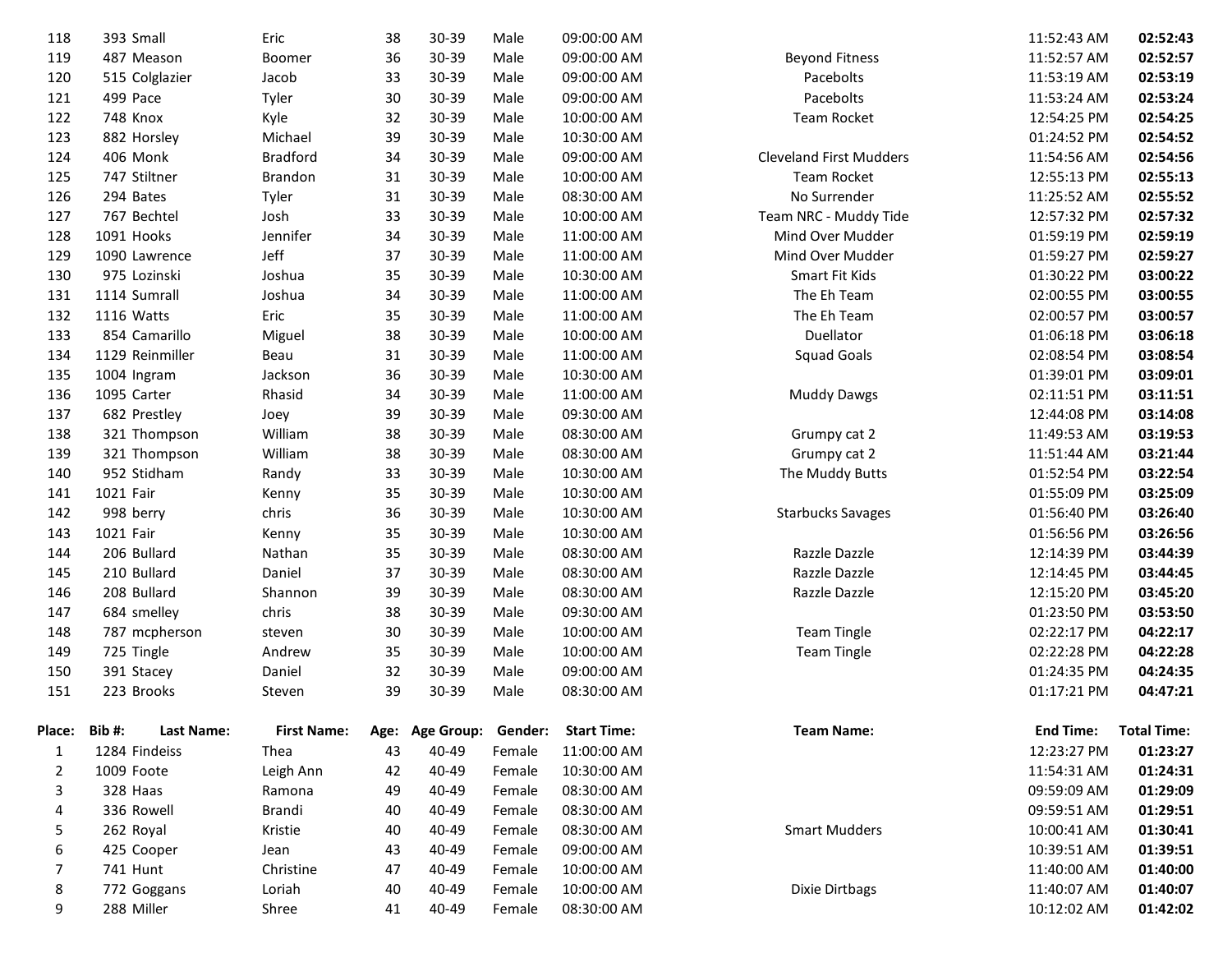| 10 | 929 Bryant        | Vee            | 47 | 40-49     | Female | 10:30:00 AM | Muddy OCRA 3               | 12:14:28 PM | 01:44:28 |
|----|-------------------|----------------|----|-----------|--------|-------------|----------------------------|-------------|----------|
| 11 | 686 Johnson       | Lorri          | 45 | 40-49     | Female | 09:30:00 AM |                            | 11:16:23 AM | 01:46:23 |
| 12 | 291 Audet         | April          | 46 | 40-49     | Female | 08:30:00 AM | Talk DIRTY to Me           | 10:18:04 AM | 01:48:04 |
| 13 | 491 Wallace       | Dawn           | 45 | 40-49     | Female | 09:00:00 AM | Solid Gold                 | 10:59:39 AM | 01:59:39 |
| 14 | 271 Cloud         | April          | 44 | 40-49     | Female | 08:30:00 AM | <b>Smart Mudders</b>       | 10:31:45 AM | 02:01:45 |
| 15 | 381 Brannon       | Angela         | 42 | 40-49     | Female | 09:00:00 AM |                            | 11:04:01 AM | 02:04:01 |
| 16 | 278 Baugh         | Cassie         | 40 | $40 - 49$ | Female | 08:30:00 AM | <b>Baptized by Mud</b>     | 10:36:50 AM | 02:06:50 |
| 17 | 932 Edmonds       | Linda          | 43 | 40-49     | Female | 10:30:00 AM | Muddy OCRA 3               | 12:38:06 PM | 02:08:06 |
| 18 | 335 hallmark      | susan          | 44 | 40-49     | Female | 08:30:00 AM |                            | 10:39:21 AM | 02:09:21 |
| 19 | 238 Carter        | Pamela         | 45 | 40-49     | Female | 08:30:00 AM | <b>SWATT</b>               | 10:39:33 AM | 02:09:33 |
| 20 | 303 Harton        | Taletha        | 41 | 40-49     | Female | 08:30:00 AM | Grumpy cat 2               | 10:40:06 AM | 02:10:06 |
| 21 | 475 Harmon        | Shelly         | 49 | 40-49     | Female | 09:00:00 AM | <b>Beyond Fitness</b>      | 11:14:14 AM | 02:14:14 |
| 22 | 835 Meek          | Caroline       | 47 | 40-49     | Female | 10:00:00 AM |                            | 12:14:18 PM | 02:14:18 |
| 23 | 450 Gordon        | Julie          | 42 | 40-49     | Female | 09:00:00 AM |                            | 11:15:24 AM | 02:15:24 |
| 24 | 387 Baker         | Lara           | 47 | 40-49     | Female | 09:00:00 AM |                            | 11:15:27 AM | 02:15:27 |
| 25 | 466 Hartman       | Mandy          | 40 | 40-49     | Female | 09:00:00 AM | Mud Run Novices            | 11:16:14 AM | 02:16:14 |
| 26 | 1222 Parker       | Beth           | 42 | 40-49     | Female | 11:30:00 AM | Mudderellas                | 01:47:35 PM | 02:17:35 |
| 27 | 303 Harton        | Taletha        | 41 | 40-49     | Female | 08:30:00 AM | Grumpy cat 2               | 10:49:54 AM | 02:19:54 |
| 28 | 1208 Stronach     | Shea           | 44 | 40-49     | Female | 11:30:00 AM | G.O.A.T.                   | 01:49:56 PM | 02:19:56 |
| 29 | 1207 Ambrose      | Jaimie         | 40 | 40-49     | Female | 11:30:00 AM | G.O.A.T.                   | 01:49:58 PM | 02:19:58 |
| 30 | 1147 Hudson       | Paula          | 49 | 40-49     | Female | 11:00:00 AM | Mud Lovers                 | 01:20:50 PM | 02:20:50 |
| 31 | 1144 Brooks       | Cassandra      | 46 | 40-49     | Female | 11:00:00 AM | Mud Lovers                 | 01:21:01 PM | 02:21:01 |
| 32 | 920 Kilpatrick    | Tarrah         | 40 | 40-49     | Female | 10:30:00 AM | <b>SMC PUNISHERS II</b>    | 12:51:14 PM | 02:21:14 |
| 33 | 1121 White        | Melissa        | 43 | 40-49     | Female | 11:00:00 AM | Muddy Makin Mission        | 01:22:03 PM | 02:22:03 |
| 34 | 1287 Gilliand     | Amy            | 47 | 40-49     | Female | 11:30:00 AM |                            | 01:52:43 PM | 02:22:43 |
| 35 | 441 Leak          | Erica          | 42 | 40-49     | Female | 09:00:00 AM |                            | 11:24:51 AM | 02:24:51 |
| 36 | 641 malone        | charlote       | 48 | 40-49     | Female | 09:30:00 AM | Filthy Night Foxes         | 11:57:52 AM | 02:27:52 |
| 37 | 816 Sellers       | Robin          | 46 | 40-49     | Female | 10:00:00 AM |                            | 12:28:02 PM | 02:28:02 |
| 38 | 990 Monosky       | Nina           | 41 | 40-49     | Female | 10:30:00 AM | Mudzillas                  | 12:59:20 PM | 02:29:20 |
| 39 | 567 Sothers       | Niki           | 44 | 40-49     | Female | 09:30:00 AM | Garden Grubbers            | 12:00:01 PM | 02:30:01 |
| 40 | 1151 Pate         | Rhonda         | 42 | 40-49     | Female | 11:00:00 AM | <b>Scaredy Cats</b>        | 01:32:03 PM | 02:32:03 |
| 41 | 1157 Holmes       | Katherine      | 49 | 40-49     | Female | 11:00:00 AM | <b>Scaredy Cats</b>        | 01:32:13 PM | 02:32:13 |
| 42 | 808 White Vick    | Katrina        | 44 | 40-49     | Female | 10:00:00 AM | Whose idea was this?       | 12:32:40 PM | 02:32:40 |
| 43 | 805 Blankenship   | Christie       | 41 | 40-49     | Female | 10:00:00 AM | Whose idea was this?       | 12:32:44 PM | 02:32:44 |
| 44 | 667 HARE          | <b>CHRISTY</b> | 41 | 40-49     | Female | 09:30:00 AM |                            | 12:03:06 PM | 02:33:06 |
| 45 | 1082 Edelman      | Sara           | 47 | 40-49     | Female | 11:00:00 AM | No One Left Behind 2       | 01:33:23 PM | 02:33:23 |
| 46 | 586 Broussard     | Atona          | 45 | 40-49     | Female | 09:30:00 AM | Mud & guts 2               | 12:04:47 PM | 02:34:47 |
| 47 | 1150 Breckenridge | Yovanna        | 42 | 40-49     | Female | 11:00:00 AM | Coffee Stain               | 01:35:14 PM | 02:35:14 |
| 48 | 644 Hacker        | Leigh          | 43 | 40-49     | Female | 09:30:00 AM | Filthy Night Foxes         | 12:06:20 PM | 02:36:20 |
| 49 | 639 Hall          | Angie          | 41 | 40-49     | Female | 09:30:00 AM | Filthy Night Foxes         | 12:06:22 PM | 02:36:22 |
| 50 | 948 West          | Tanya          | 44 | 40-49     | Female | 10:30:00 AM | Muddy OCRA 2               | 01:07:43 PM | 02:37:43 |
| 51 | 471 Shea          | Julie          | 41 | 40-49     | Female | 09:00:00 AM | Four Moms Need a Break     | 11:39:55 AM | 02:39:55 |
| 52 | 690 Jacobs        | Melinda        | 47 | 40-49     | Female | 09:30:00 AM |                            | 12:10:27 PM | 02:40:27 |
| 53 | 897 Lang          | Misty          | 40 | 40-49     | Female | 10:30:00 AM | Sweaty Balls & Muddy Dolls | 01:10:43 PM | 02:40:43 |
| 54 | 1030 McCombs      | Melissa        | 44 | 40-49     | Female | 10:30:00 AM | Muddy OCRA 2               | 01:12:23 PM | 02:42:23 |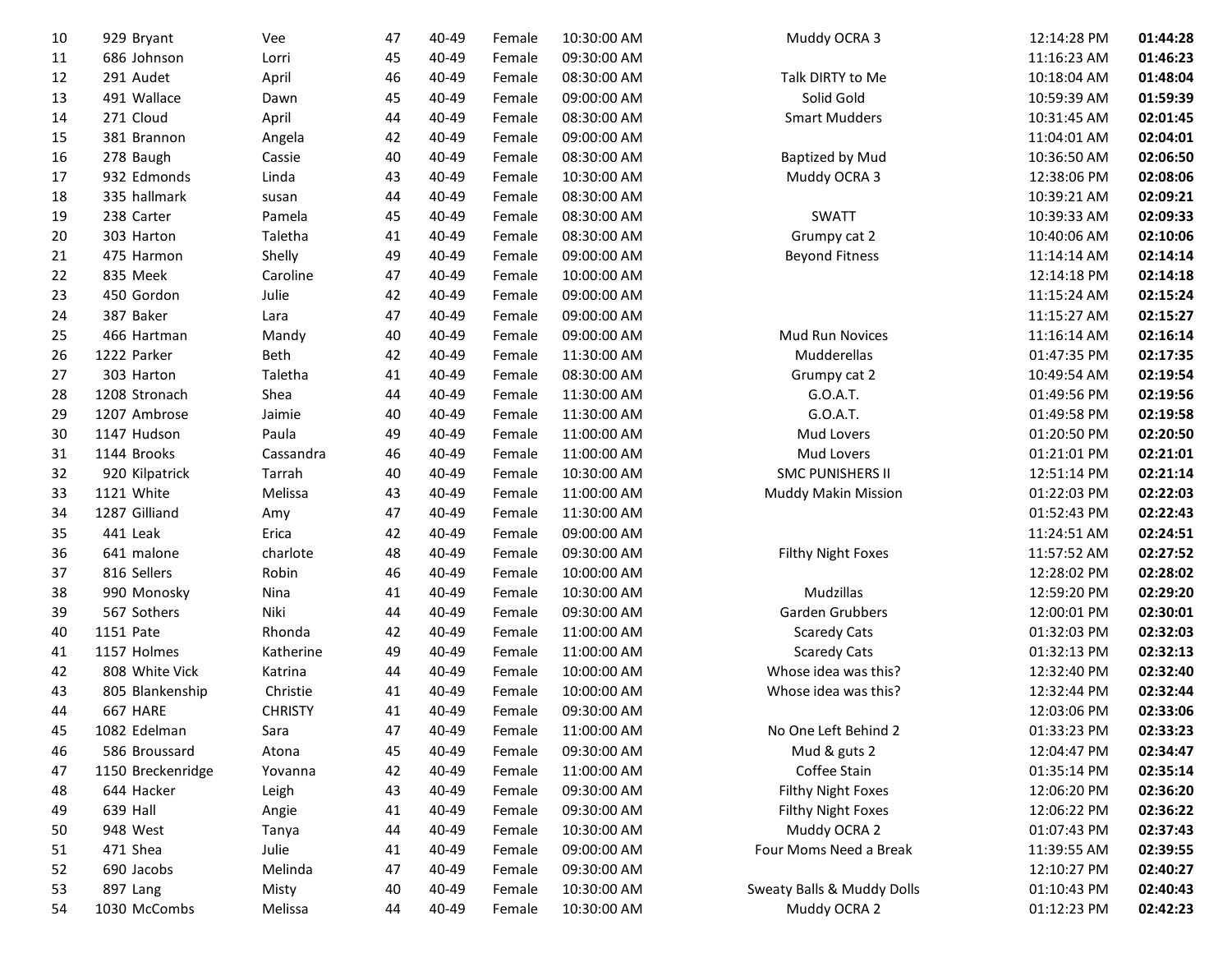| 55             | 416 Gilbreath              | Jennifer           | 41   | 40-49             | Female  | 09:00:00 AM        | Unbroken                                        | 11:42:36 AM      | 02:42:36           |
|----------------|----------------------------|--------------------|------|-------------------|---------|--------------------|-------------------------------------------------|------------------|--------------------|
| 56             | 1005 Potts                 | Lucretia           | 42   | 40-49             | Female  | 10:30:00 AM        |                                                 | 01:15:25 PM      | 02:45:25           |
| 57             | 1006 Streeter              | Stephanie          | 43   | 40-49             | Female  | 10:30:00 AM        |                                                 | 01:15:31 PM      | 02:45:31           |
| 58             | 606 miller                 | renee              | 48   | 40-49             | Female  | 09:30:00 AM        | <b>Tribal Mischief</b>                          | 12:17:07 PM      | 02:47:07           |
| 59             | 612 White                  | Katie              | 40   | 40-49             | Female  | 09:30:00 AM        | <b>TBD</b>                                      | 12:17:17 PM      | 02:47:17           |
| 60             | 992 Hodgins                | Allison            | 42   | 40-49             | Female  | 10:30:00 AM        |                                                 | 01:17:43 PM      | 02:47:43           |
| 61             | 917 Downey                 | Brandy             | 42   | 40-49             | Female  | 10:30:00 AM        | Tough mudder fudder                             | 01:18:00 PM      | 02:48:00           |
| 62             | 885 clum-cordingley        | roseanne           | 45   | 40-49             | Female  | 10:30:00 AM        |                                                 | 01:23:55 PM      | 02:53:55           |
| 63             | 408 Branham                | Felicia            | 48   | 40-49             | Female  | 09:00:00 AM        | <b>Cleveland First Mudders</b>                  | 11:54:50 AM      | 02:54:50           |
| 64             | 760 Smith                  | Jana               | 40   | 40-49             | Female  | 10:00:00 AM        | Team NRC - Muddy Tide                           | 12:56:34 PM      | 02:56:34           |
| 65             | 753 Potter                 | Ashlee             | 40   | 40-49             | Female  | 10:00:00 AM        | Team NRC - Spartans                             | 12:56:39 PM      | 02:56:39           |
| 66             | 1143 Benson                | brooke             | 40   | 40-49             | Female  | 11:00:00 AM        | <b>Starbucks Savages</b>                        | 01:56:45 PM      | 02:56:45           |
| 67             | 923 Uptain                 | Tammy              | 43   | 40-49             | Female  | 10:30:00 AM        | Mud Mammas                                      | 01:28:06 PM      | 02:58:06           |
| 68             | 1074 Popwell               | Shelia             | 40   | 40-49             | Female  | 11:00:00 AM        | <b>Team Popwell</b>                             | 01:58:48 PM      | 02:58:48           |
| 69             | 716 Lin                    | Carrie             | 45   | 40-49             | Female  | 10:00:00 AM        | <b>Muddy Mamas</b>                              | 01:00:39 PM      | 03:00:39           |
| 70             | 1118 Croom                 | Monika             | 47   | 40-49             | Female  | 11:00:00 AM        | The Eh Team                                     | 02:01:12 PM      | 03:01:12           |
| 71             | 546 Cedotal                | Catrina            | 43   | 40-49             | Female  | 09:30:00 AM        | Muddy buddies                                   | 12:31:13 PM      | 03:01:13           |
| 72             | 637 Galloway               | Lori               | 47   | 40-49             | Female  | 09:30:00 AM        |                                                 | 12:35:48 PM      | 03:05:48           |
| 73             | 1099 Hardin                | Diane              | 45   | 40-49             | Female  | 11:00:00 AM        | Partners in Grime                               | 02:06:25 PM      | 03:06:25           |
| 74             | 505 Misch                  | Julie              | 43   | 40-49             | Female  | 09:00:00 AM        | Mudcats                                         | 12:06:36 PM      | 03:06:36           |
| 75             | 942 Wren                   | Elaine             | 42   | 40-49             | Female  | 10:30:00 AM        | <b>Sisters with Blisters</b>                    | 01:41:48 PM      | 03:11:48           |
| 76             | 338 Lawrence               | Sandy              | 41   | 40-49             | Female  | 08:30:00 AM        | Grumpy cat 2                                    | 11:50:25 AM      | 03:20:25           |
| 77             | 552 chambers               | michael            | 40   | 40-49             | Female  | 09:30:00 AM        | mud and guts                                    | 12:52:55 PM      | 03:22:55           |
| 78             | 586 Broussard              | Atona              | 45   | 40-49             | Female  | 09:30:00 AM        | Mud & guts 2                                    | 12:53:01 PM      | 03:23:01           |
| 79             | 577 Tharpe                 | Jennifer           | 43   | 40-49             | Female  | 09:30:00 AM        | Mud & guts 2                                    | 12:53:03 PM      | 03:23:03           |
| 80             | 656 James                  | Sonya              | 41   | 40-49             | Female  | 09:30:00 AM        | Mud & Guts 3                                    | 12:53:33 PM      | 03:23:33           |
| 81             | 979 Mould                  | Kellie             | 41   | 40-49             | Female  | 10:30:00 AM        | <b>Starbucks Savages</b>                        | 01:55:11 PM      | 03:25:11           |
| 82             | 1125 Jackson               | Kristin            | 42   | 40-49             | Female  | 11:00:00 AM        | Just Trying Not to Die                          | 02:27:58 PM      | 03:27:58           |
| 83             | 914 French                 | Dana               | 44   | 40-49             | Female  | 10:30:00 AM        |                                                 | 02:08:34 PM      | 03:38:34           |
| 84             | 913 Wright                 | Wendy              | 44   | 40-49             | Female  | 10:30:00 AM        |                                                 | 02:08:36 PM      | 03:38:36           |
| <b>Place:</b>  | Bib#:<br><b>Last Name:</b> | <b>First Name:</b> | Age: | <b>Age Group:</b> | Gender: | <b>Start Time:</b> | <b>Team Name:</b>                               | <b>End Time:</b> | <b>Total Time:</b> |
| 1              | 833 Fain                   | <b>Brandon</b>     | 45   | 40-49             | Male    | 10:00:00 AM        | Georgia Obstacle Racers and Mud Runners (GORMR) | 11:02:45 AM      | 01:02:45           |
| $\overline{2}$ | 314 Kelly                  | Jason              | 40   | 40-49             | Male    | 08:00:00 AM        |                                                 | 09:06:16 AM      | 01:06:16           |
| 3              | 237 Gardner                | Corey              | 42   | 40-49             | Male    | 08:30:00 AM        | <b>Trail Mix</b>                                | 09:44:20 AM      | 01:14:20           |
| 4              | 819 Jared                  | Matt               | 48   | 40-49             | Male    | 10:00:00 AM        |                                                 | 11:22:40 AM      | 01:22:40           |
| 5              | 243 Huffman                | <b>Tracy</b>       | 46   | 40-49             | Male    | 08:30:00 AM        |                                                 | 09:54:31 AM      | 01:24:31           |
| 6              | 443 Patterson              | Joe                | 42   | 40-49             | Male    | 09:00:00 AM        |                                                 | 10:27:10 AM      | 01:27:10           |
| 7              | 688 johnson                | shane              | 47   | 40-49             | Male    | 09:30:00 AM        |                                                 | 10:58:11 AM      | 01:28:11           |
| 8              | 549 Hill                   | David              | 49   | 40-49             | Male    | 09:30:00 AM        | Muddy buddies                                   | 11:00:44 AM      | 01:30:44           |
| 9              | 1345 Moore                 | Rico               | 45   | 40-49             | Male    | 12:00:00 PM        |                                                 | 01:31:58 PM      | 01:31:58           |
| 10             | 462 Walker                 | Royce              | 42   | 40-49             | Male    | 09:00:00 AM        |                                                 | 10:35:11 AM      | 01:35:11           |
| 11             | 377 Medlin                 | John               | 41   | 40-49             | Male    | 09:00:00 AM        |                                                 | 10:35:47 AM      | 01:35:47           |
| 12             | 668 Hare                   | Steven             | 44   | 40-49             | Male    | 09:30:00 AM        |                                                 | 11:08:31 AM      | 01:38:31           |
| 13             | 1106 Smith                 | Chris              | 42   | 40-49             | Male    | 11:00:00 AM        |                                                 | 12:38:39 PM      | 01:38:39           |
|                |                            |                    |      |                   |         |                    |                                                 |                  |                    |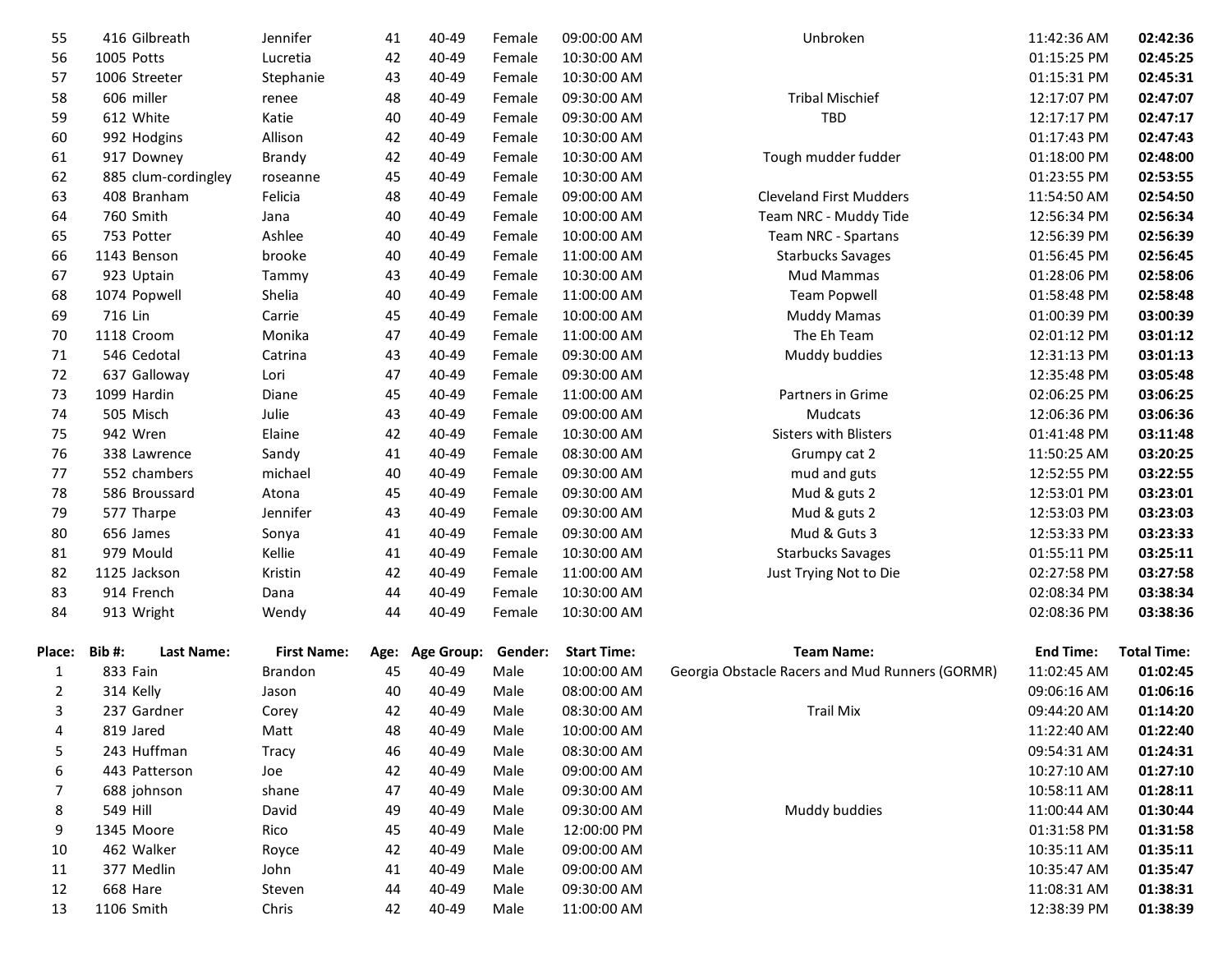| Eric<br>289 Miller<br>40<br>40-49<br>Male<br>08:30:00 AM<br>10:13:04 AM<br>01:43:04<br>15<br>Andrew<br>41<br>40-49<br>Male<br>09:00:00 AM<br>01:43:51<br>526 Lyons<br>Mud Run Novices<br>10:43:51 AM<br>16<br>Arthur<br>43<br>40-49<br>Male<br>09:30:00 AM<br><b>Running Sucks</b><br>11:22:43 AM<br>01:52:43<br>17<br>575 Hartley<br>573 Jeffcoat<br>John<br>44<br>40-49<br>Male<br>09:30:00 AM<br>01:52:58<br>18<br><b>Running Sucks</b><br>11:22:58 AM<br>457 Kennedy<br>Chris<br>46<br>40-49<br>Male<br>09:00:00 AM<br>01:57:50<br>19<br>10:57:50 AM<br>411 HANCOCK<br><b>ROBERT</b><br>40<br>40-49<br>Male<br>01:57:54<br>20<br>09:00:00 AM<br>10:57:54 AM<br>523 Hinds<br>Nathan<br>40<br>40-49<br>Male<br>09:00:00 AM<br>01:58:28<br>21<br>Temple Work<br>10:58:28 AM<br>Scott<br>49<br>40-49<br>08:30:00 AM<br>01:59:36<br>22<br>217 Prestley<br>Male<br>10:29:36 AM<br>Eric<br>23<br>521 Isbell<br>45<br>40-49<br>Male<br>09:00:00 AM<br>Solid Gold<br>01:59:55<br>10:59:55 AM<br>40<br>937 Alston<br>Hakim<br>40-49<br>Male<br>10:30:00 AM<br>Muddy OCRA<br>02:00:39<br>24<br>12:30:39 PM<br>Chris<br>518 McLaughlin<br>42<br>40-49<br>Male<br>09:00:00 AM<br>Temple Work<br>02:03:06<br>25<br>11:03:06 AM<br>40<br>26<br>331 Kilgore<br>40-49<br>Male<br>08:30:00 AM<br>Word to Your Mudder<br>10:34:22 AM<br>02:04:22<br>Bronson<br>459 Wilson<br>Josh<br>42<br>40-49<br>Male<br>09:00:00 AM<br>02:04:56<br>27<br>11:04:56 AM<br>Mike<br>311 Coalson<br>45<br>40-49<br>Male<br>08:30:00 AM<br><b>Mud Masters</b><br>02:06:33<br>28<br>10:36:33 AM<br>Mike<br>263 Royal<br>43<br>40-49<br>Male<br>08:30:00 AM<br><b>Smart Mudders</b><br>02:06:34<br>29<br>10:36:34 AM<br>Robert<br>47<br>40-49<br>Male<br>11:00:00 AM<br>02:06:52<br>30<br>1165 Clardy<br>01:06:52 PM<br>1350 Putnam<br>46<br>40-49<br>12:00:00 PM<br>02:09:05 PM<br>02:09:05<br>31<br>Dennis<br>Male<br>Gotruns<br>274 McElwain<br>32<br>43<br>40-49<br>Male<br>08:30:00 AM<br>02:09:45<br>Lee<br>10:39:45 AM<br>40<br>40-49<br>Male<br>11:00:00 AM<br>02:15:49<br>33<br>1105 Mackey<br>Wayne<br>01:15:49 PM<br>02:17:19<br>34<br>326 West<br>44<br>40-49<br>Male<br>08:30:00 AM<br>10:47:19 AM<br>Grumpy cat 2<br>Jesse<br>249 Smith<br>Steven<br>46<br>40-49<br>Male<br>08:30:00 AM<br>Powerhouse Sports<br>02:19:31<br>35<br>10:49:31 AM<br>Jeffrey<br>1119 White<br>42<br>40-49<br>Male<br>11:00:00 AM<br><b>Muddy Makin Mission</b><br>02:20:36<br>36<br>01:20:36 PM<br>40-49<br>Male<br>Whose idea was this?<br>02:21:01<br>37<br>806 Blankenship<br>Stephen<br>44<br>10:00:00 AM<br>12:21:01 PM<br>807 Vick, Jr.<br>Gerald<br>47<br>40-49<br>Male<br>10:00:00 AM<br>Whose idea was this?<br>12:21:07 PM<br>02:21:07<br>38<br>Paul<br>45<br>40-49<br>02:21:17<br>39<br>630 Brown, Jr<br>Male<br>09:30:00 AM<br>11:51:17 AM<br>02:22:14<br>565 Robinson<br>Kirk<br>46<br>40-49<br>Male<br>09:30:00 AM<br>40<br>11:52:14 AM<br>1286 Gilliand<br>Chris<br>46<br>40-49<br>Male<br>02:22:39<br>41<br>11:30:00 AM<br>01:52:39 PM<br>1047 Hazelwood<br>40<br>40-49<br>Male<br>Hunky Hairy Steel Workers<br>02:22:43<br>42<br>Craig<br>11:00:00 AM<br>01:22:43 PM<br>1254 Scharf<br>49<br>40-49<br>Male<br>safelite 4<br>02:24:18<br>43<br>Craig<br>11:30:00 AM<br>01:54:18 PM<br>440 Leak<br>Michael<br>43<br>40-49<br>Male<br>09:00:00 AM<br>02:24:50<br>44<br>11:24:50 AM<br>41<br>Male<br>02:27:16<br>45<br>205 Graves<br>Houston<br>40-49<br>08:30:00 AM<br><b>Grumpy Cats</b><br>10:57:16 AM<br>219 Jackson<br>Brandon<br>40<br>40-49<br>Male<br>08:30:00 AM<br><b>Grumpy Cats</b><br>02:27:46<br>46<br>10:57:46 AM<br>43<br>Mudzillas<br>02:29:41<br>47<br>973 Hawkins<br>40-49<br>Male<br>10:30:00 AM<br>12:59:41 PM<br>Lacy<br>41<br>40-49<br>02:30:30<br>48<br>1087 Cameron<br>Christopher<br>Male<br>11:00:00 AM<br>01:30:30 PM<br>224 Crawford<br>43<br>40-49<br>Male<br>08:30:00 AM<br>Mudcats - Sriracha<br>11:03:09 AM<br>02:33:09<br>Matt<br>49<br>1149 Saavedra<br>Victor<br>46<br>40-49<br>Male<br>11:00:00 AM<br>Coffee Stain<br>01:34:30 PM<br>02:34:30<br>50<br>1149 Saavedra<br>46<br>40-49<br>Male<br>Coffee Stain<br>02:35:04<br>51<br>Victor<br>11:00:00 AM<br>01:35:04 PM<br>Safelite 3<br>40-49<br>Male<br>11:30:00 AM<br>02:08:44 PM<br>02:38:44<br>52<br>1272 Mann<br>41<br>Tommy<br>49<br>Male<br>08:30:00 AM<br>Team Ram-Rod<br>02:39:35<br>282 Wright<br>Darren<br>40-49<br>11:09:35 AM<br>53<br>TBD<br>Male<br>09:30:00 AM<br>02:40:44<br>615 Hazelton<br>40<br>40-49<br>12:10:44 PM<br>54<br>Jeremy<br>Muddy OCRA 3<br>934 McCombs<br>10:30:00 AM<br>01:12:01 PM<br>02:42:01<br>Steve<br>46<br>40-49<br>Male<br>55<br>993 Taylor<br>40<br>40-49<br>01:14:29 PM<br>02:44:29<br>Tony<br>Male<br>10:30:00 AM<br>56<br>09:30:00 AM<br>TBD<br>02:45:09<br>615 Hazelton<br>40<br>40-49<br>Male<br>12:15:09 PM<br>57<br>Jeremy<br>RunLike The Winded<br>645 Cannon<br>40-49<br>Male<br>09:30:00 AM<br>12:15:24 PM<br>02:45:24<br>Steven<br>41<br>58 | 14 | 1233 Bentley | James | 40 | 40-49 | Male | 11:30:00 AM | <b>TDP Warriors</b> | 01:10:03 PM | 01:40:03 |
|-----------------------------------------------------------------------------------------------------------------------------------------------------------------------------------------------------------------------------------------------------------------------------------------------------------------------------------------------------------------------------------------------------------------------------------------------------------------------------------------------------------------------------------------------------------------------------------------------------------------------------------------------------------------------------------------------------------------------------------------------------------------------------------------------------------------------------------------------------------------------------------------------------------------------------------------------------------------------------------------------------------------------------------------------------------------------------------------------------------------------------------------------------------------------------------------------------------------------------------------------------------------------------------------------------------------------------------------------------------------------------------------------------------------------------------------------------------------------------------------------------------------------------------------------------------------------------------------------------------------------------------------------------------------------------------------------------------------------------------------------------------------------------------------------------------------------------------------------------------------------------------------------------------------------------------------------------------------------------------------------------------------------------------------------------------------------------------------------------------------------------------------------------------------------------------------------------------------------------------------------------------------------------------------------------------------------------------------------------------------------------------------------------------------------------------------------------------------------------------------------------------------------------------------------------------------------------------------------------------------------------------------------------------------------------------------------------------------------------------------------------------------------------------------------------------------------------------------------------------------------------------------------------------------------------------------------------------------------------------------------------------------------------------------------------------------------------------------------------------------------------------------------------------------------------------------------------------------------------------------------------------------------------------------------------------------------------------------------------------------------------------------------------------------------------------------------------------------------------------------------------------------------------------------------------------------------------------------------------------------------------------------------------------------------------------------------------------------------------------------------------------------------------------------------------------------------------------------------------------------------------------------------------------------------------------------------------------------------------------------------------------------------------------------------------------------------------------------------------------------------------------------------------------------------------------------------------------------------------------------------------------------------------------------------------------------------------------------------------------------------------------------------------------------------------------------------------------------------------------------------------------------------------------------------------------------------------------------------------------------------------------------------------------------------------------------------------------------------------------------------------------------------------------------------------------------------------------------------------------------------------------------------------------------------------------------------------------|----|--------------|-------|----|-------|------|-------------|---------------------|-------------|----------|
|                                                                                                                                                                                                                                                                                                                                                                                                                                                                                                                                                                                                                                                                                                                                                                                                                                                                                                                                                                                                                                                                                                                                                                                                                                                                                                                                                                                                                                                                                                                                                                                                                                                                                                                                                                                                                                                                                                                                                                                                                                                                                                                                                                                                                                                                                                                                                                                                                                                                                                                                                                                                                                                                                                                                                                                                                                                                                                                                                                                                                                                                                                                                                                                                                                                                                                                                                                                                                                                                                                                                                                                                                                                                                                                                                                                                                                                                                                                                                                                                                                                                                                                                                                                                                                                                                                                                                                                                                                                                                                                                                                                                                                                                                                                                                                                                                                                                                                                                                           |    |              |       |    |       |      |             |                     |             |          |
|                                                                                                                                                                                                                                                                                                                                                                                                                                                                                                                                                                                                                                                                                                                                                                                                                                                                                                                                                                                                                                                                                                                                                                                                                                                                                                                                                                                                                                                                                                                                                                                                                                                                                                                                                                                                                                                                                                                                                                                                                                                                                                                                                                                                                                                                                                                                                                                                                                                                                                                                                                                                                                                                                                                                                                                                                                                                                                                                                                                                                                                                                                                                                                                                                                                                                                                                                                                                                                                                                                                                                                                                                                                                                                                                                                                                                                                                                                                                                                                                                                                                                                                                                                                                                                                                                                                                                                                                                                                                                                                                                                                                                                                                                                                                                                                                                                                                                                                                                           |    |              |       |    |       |      |             |                     |             |          |
|                                                                                                                                                                                                                                                                                                                                                                                                                                                                                                                                                                                                                                                                                                                                                                                                                                                                                                                                                                                                                                                                                                                                                                                                                                                                                                                                                                                                                                                                                                                                                                                                                                                                                                                                                                                                                                                                                                                                                                                                                                                                                                                                                                                                                                                                                                                                                                                                                                                                                                                                                                                                                                                                                                                                                                                                                                                                                                                                                                                                                                                                                                                                                                                                                                                                                                                                                                                                                                                                                                                                                                                                                                                                                                                                                                                                                                                                                                                                                                                                                                                                                                                                                                                                                                                                                                                                                                                                                                                                                                                                                                                                                                                                                                                                                                                                                                                                                                                                                           |    |              |       |    |       |      |             |                     |             |          |
|                                                                                                                                                                                                                                                                                                                                                                                                                                                                                                                                                                                                                                                                                                                                                                                                                                                                                                                                                                                                                                                                                                                                                                                                                                                                                                                                                                                                                                                                                                                                                                                                                                                                                                                                                                                                                                                                                                                                                                                                                                                                                                                                                                                                                                                                                                                                                                                                                                                                                                                                                                                                                                                                                                                                                                                                                                                                                                                                                                                                                                                                                                                                                                                                                                                                                                                                                                                                                                                                                                                                                                                                                                                                                                                                                                                                                                                                                                                                                                                                                                                                                                                                                                                                                                                                                                                                                                                                                                                                                                                                                                                                                                                                                                                                                                                                                                                                                                                                                           |    |              |       |    |       |      |             |                     |             |          |
|                                                                                                                                                                                                                                                                                                                                                                                                                                                                                                                                                                                                                                                                                                                                                                                                                                                                                                                                                                                                                                                                                                                                                                                                                                                                                                                                                                                                                                                                                                                                                                                                                                                                                                                                                                                                                                                                                                                                                                                                                                                                                                                                                                                                                                                                                                                                                                                                                                                                                                                                                                                                                                                                                                                                                                                                                                                                                                                                                                                                                                                                                                                                                                                                                                                                                                                                                                                                                                                                                                                                                                                                                                                                                                                                                                                                                                                                                                                                                                                                                                                                                                                                                                                                                                                                                                                                                                                                                                                                                                                                                                                                                                                                                                                                                                                                                                                                                                                                                           |    |              |       |    |       |      |             |                     |             |          |
|                                                                                                                                                                                                                                                                                                                                                                                                                                                                                                                                                                                                                                                                                                                                                                                                                                                                                                                                                                                                                                                                                                                                                                                                                                                                                                                                                                                                                                                                                                                                                                                                                                                                                                                                                                                                                                                                                                                                                                                                                                                                                                                                                                                                                                                                                                                                                                                                                                                                                                                                                                                                                                                                                                                                                                                                                                                                                                                                                                                                                                                                                                                                                                                                                                                                                                                                                                                                                                                                                                                                                                                                                                                                                                                                                                                                                                                                                                                                                                                                                                                                                                                                                                                                                                                                                                                                                                                                                                                                                                                                                                                                                                                                                                                                                                                                                                                                                                                                                           |    |              |       |    |       |      |             |                     |             |          |
|                                                                                                                                                                                                                                                                                                                                                                                                                                                                                                                                                                                                                                                                                                                                                                                                                                                                                                                                                                                                                                                                                                                                                                                                                                                                                                                                                                                                                                                                                                                                                                                                                                                                                                                                                                                                                                                                                                                                                                                                                                                                                                                                                                                                                                                                                                                                                                                                                                                                                                                                                                                                                                                                                                                                                                                                                                                                                                                                                                                                                                                                                                                                                                                                                                                                                                                                                                                                                                                                                                                                                                                                                                                                                                                                                                                                                                                                                                                                                                                                                                                                                                                                                                                                                                                                                                                                                                                                                                                                                                                                                                                                                                                                                                                                                                                                                                                                                                                                                           |    |              |       |    |       |      |             |                     |             |          |
|                                                                                                                                                                                                                                                                                                                                                                                                                                                                                                                                                                                                                                                                                                                                                                                                                                                                                                                                                                                                                                                                                                                                                                                                                                                                                                                                                                                                                                                                                                                                                                                                                                                                                                                                                                                                                                                                                                                                                                                                                                                                                                                                                                                                                                                                                                                                                                                                                                                                                                                                                                                                                                                                                                                                                                                                                                                                                                                                                                                                                                                                                                                                                                                                                                                                                                                                                                                                                                                                                                                                                                                                                                                                                                                                                                                                                                                                                                                                                                                                                                                                                                                                                                                                                                                                                                                                                                                                                                                                                                                                                                                                                                                                                                                                                                                                                                                                                                                                                           |    |              |       |    |       |      |             |                     |             |          |
|                                                                                                                                                                                                                                                                                                                                                                                                                                                                                                                                                                                                                                                                                                                                                                                                                                                                                                                                                                                                                                                                                                                                                                                                                                                                                                                                                                                                                                                                                                                                                                                                                                                                                                                                                                                                                                                                                                                                                                                                                                                                                                                                                                                                                                                                                                                                                                                                                                                                                                                                                                                                                                                                                                                                                                                                                                                                                                                                                                                                                                                                                                                                                                                                                                                                                                                                                                                                                                                                                                                                                                                                                                                                                                                                                                                                                                                                                                                                                                                                                                                                                                                                                                                                                                                                                                                                                                                                                                                                                                                                                                                                                                                                                                                                                                                                                                                                                                                                                           |    |              |       |    |       |      |             |                     |             |          |
|                                                                                                                                                                                                                                                                                                                                                                                                                                                                                                                                                                                                                                                                                                                                                                                                                                                                                                                                                                                                                                                                                                                                                                                                                                                                                                                                                                                                                                                                                                                                                                                                                                                                                                                                                                                                                                                                                                                                                                                                                                                                                                                                                                                                                                                                                                                                                                                                                                                                                                                                                                                                                                                                                                                                                                                                                                                                                                                                                                                                                                                                                                                                                                                                                                                                                                                                                                                                                                                                                                                                                                                                                                                                                                                                                                                                                                                                                                                                                                                                                                                                                                                                                                                                                                                                                                                                                                                                                                                                                                                                                                                                                                                                                                                                                                                                                                                                                                                                                           |    |              |       |    |       |      |             |                     |             |          |
|                                                                                                                                                                                                                                                                                                                                                                                                                                                                                                                                                                                                                                                                                                                                                                                                                                                                                                                                                                                                                                                                                                                                                                                                                                                                                                                                                                                                                                                                                                                                                                                                                                                                                                                                                                                                                                                                                                                                                                                                                                                                                                                                                                                                                                                                                                                                                                                                                                                                                                                                                                                                                                                                                                                                                                                                                                                                                                                                                                                                                                                                                                                                                                                                                                                                                                                                                                                                                                                                                                                                                                                                                                                                                                                                                                                                                                                                                                                                                                                                                                                                                                                                                                                                                                                                                                                                                                                                                                                                                                                                                                                                                                                                                                                                                                                                                                                                                                                                                           |    |              |       |    |       |      |             |                     |             |          |
|                                                                                                                                                                                                                                                                                                                                                                                                                                                                                                                                                                                                                                                                                                                                                                                                                                                                                                                                                                                                                                                                                                                                                                                                                                                                                                                                                                                                                                                                                                                                                                                                                                                                                                                                                                                                                                                                                                                                                                                                                                                                                                                                                                                                                                                                                                                                                                                                                                                                                                                                                                                                                                                                                                                                                                                                                                                                                                                                                                                                                                                                                                                                                                                                                                                                                                                                                                                                                                                                                                                                                                                                                                                                                                                                                                                                                                                                                                                                                                                                                                                                                                                                                                                                                                                                                                                                                                                                                                                                                                                                                                                                                                                                                                                                                                                                                                                                                                                                                           |    |              |       |    |       |      |             |                     |             |          |
|                                                                                                                                                                                                                                                                                                                                                                                                                                                                                                                                                                                                                                                                                                                                                                                                                                                                                                                                                                                                                                                                                                                                                                                                                                                                                                                                                                                                                                                                                                                                                                                                                                                                                                                                                                                                                                                                                                                                                                                                                                                                                                                                                                                                                                                                                                                                                                                                                                                                                                                                                                                                                                                                                                                                                                                                                                                                                                                                                                                                                                                                                                                                                                                                                                                                                                                                                                                                                                                                                                                                                                                                                                                                                                                                                                                                                                                                                                                                                                                                                                                                                                                                                                                                                                                                                                                                                                                                                                                                                                                                                                                                                                                                                                                                                                                                                                                                                                                                                           |    |              |       |    |       |      |             |                     |             |          |
|                                                                                                                                                                                                                                                                                                                                                                                                                                                                                                                                                                                                                                                                                                                                                                                                                                                                                                                                                                                                                                                                                                                                                                                                                                                                                                                                                                                                                                                                                                                                                                                                                                                                                                                                                                                                                                                                                                                                                                                                                                                                                                                                                                                                                                                                                                                                                                                                                                                                                                                                                                                                                                                                                                                                                                                                                                                                                                                                                                                                                                                                                                                                                                                                                                                                                                                                                                                                                                                                                                                                                                                                                                                                                                                                                                                                                                                                                                                                                                                                                                                                                                                                                                                                                                                                                                                                                                                                                                                                                                                                                                                                                                                                                                                                                                                                                                                                                                                                                           |    |              |       |    |       |      |             |                     |             |          |
|                                                                                                                                                                                                                                                                                                                                                                                                                                                                                                                                                                                                                                                                                                                                                                                                                                                                                                                                                                                                                                                                                                                                                                                                                                                                                                                                                                                                                                                                                                                                                                                                                                                                                                                                                                                                                                                                                                                                                                                                                                                                                                                                                                                                                                                                                                                                                                                                                                                                                                                                                                                                                                                                                                                                                                                                                                                                                                                                                                                                                                                                                                                                                                                                                                                                                                                                                                                                                                                                                                                                                                                                                                                                                                                                                                                                                                                                                                                                                                                                                                                                                                                                                                                                                                                                                                                                                                                                                                                                                                                                                                                                                                                                                                                                                                                                                                                                                                                                                           |    |              |       |    |       |      |             |                     |             |          |
|                                                                                                                                                                                                                                                                                                                                                                                                                                                                                                                                                                                                                                                                                                                                                                                                                                                                                                                                                                                                                                                                                                                                                                                                                                                                                                                                                                                                                                                                                                                                                                                                                                                                                                                                                                                                                                                                                                                                                                                                                                                                                                                                                                                                                                                                                                                                                                                                                                                                                                                                                                                                                                                                                                                                                                                                                                                                                                                                                                                                                                                                                                                                                                                                                                                                                                                                                                                                                                                                                                                                                                                                                                                                                                                                                                                                                                                                                                                                                                                                                                                                                                                                                                                                                                                                                                                                                                                                                                                                                                                                                                                                                                                                                                                                                                                                                                                                                                                                                           |    |              |       |    |       |      |             |                     |             |          |
|                                                                                                                                                                                                                                                                                                                                                                                                                                                                                                                                                                                                                                                                                                                                                                                                                                                                                                                                                                                                                                                                                                                                                                                                                                                                                                                                                                                                                                                                                                                                                                                                                                                                                                                                                                                                                                                                                                                                                                                                                                                                                                                                                                                                                                                                                                                                                                                                                                                                                                                                                                                                                                                                                                                                                                                                                                                                                                                                                                                                                                                                                                                                                                                                                                                                                                                                                                                                                                                                                                                                                                                                                                                                                                                                                                                                                                                                                                                                                                                                                                                                                                                                                                                                                                                                                                                                                                                                                                                                                                                                                                                                                                                                                                                                                                                                                                                                                                                                                           |    |              |       |    |       |      |             |                     |             |          |
|                                                                                                                                                                                                                                                                                                                                                                                                                                                                                                                                                                                                                                                                                                                                                                                                                                                                                                                                                                                                                                                                                                                                                                                                                                                                                                                                                                                                                                                                                                                                                                                                                                                                                                                                                                                                                                                                                                                                                                                                                                                                                                                                                                                                                                                                                                                                                                                                                                                                                                                                                                                                                                                                                                                                                                                                                                                                                                                                                                                                                                                                                                                                                                                                                                                                                                                                                                                                                                                                                                                                                                                                                                                                                                                                                                                                                                                                                                                                                                                                                                                                                                                                                                                                                                                                                                                                                                                                                                                                                                                                                                                                                                                                                                                                                                                                                                                                                                                                                           |    |              |       |    |       |      |             |                     |             |          |
|                                                                                                                                                                                                                                                                                                                                                                                                                                                                                                                                                                                                                                                                                                                                                                                                                                                                                                                                                                                                                                                                                                                                                                                                                                                                                                                                                                                                                                                                                                                                                                                                                                                                                                                                                                                                                                                                                                                                                                                                                                                                                                                                                                                                                                                                                                                                                                                                                                                                                                                                                                                                                                                                                                                                                                                                                                                                                                                                                                                                                                                                                                                                                                                                                                                                                                                                                                                                                                                                                                                                                                                                                                                                                                                                                                                                                                                                                                                                                                                                                                                                                                                                                                                                                                                                                                                                                                                                                                                                                                                                                                                                                                                                                                                                                                                                                                                                                                                                                           |    |              |       |    |       |      |             |                     |             |          |
|                                                                                                                                                                                                                                                                                                                                                                                                                                                                                                                                                                                                                                                                                                                                                                                                                                                                                                                                                                                                                                                                                                                                                                                                                                                                                                                                                                                                                                                                                                                                                                                                                                                                                                                                                                                                                                                                                                                                                                                                                                                                                                                                                                                                                                                                                                                                                                                                                                                                                                                                                                                                                                                                                                                                                                                                                                                                                                                                                                                                                                                                                                                                                                                                                                                                                                                                                                                                                                                                                                                                                                                                                                                                                                                                                                                                                                                                                                                                                                                                                                                                                                                                                                                                                                                                                                                                                                                                                                                                                                                                                                                                                                                                                                                                                                                                                                                                                                                                                           |    |              |       |    |       |      |             |                     |             |          |
|                                                                                                                                                                                                                                                                                                                                                                                                                                                                                                                                                                                                                                                                                                                                                                                                                                                                                                                                                                                                                                                                                                                                                                                                                                                                                                                                                                                                                                                                                                                                                                                                                                                                                                                                                                                                                                                                                                                                                                                                                                                                                                                                                                                                                                                                                                                                                                                                                                                                                                                                                                                                                                                                                                                                                                                                                                                                                                                                                                                                                                                                                                                                                                                                                                                                                                                                                                                                                                                                                                                                                                                                                                                                                                                                                                                                                                                                                                                                                                                                                                                                                                                                                                                                                                                                                                                                                                                                                                                                                                                                                                                                                                                                                                                                                                                                                                                                                                                                                           |    |              |       |    |       |      |             |                     |             |          |
|                                                                                                                                                                                                                                                                                                                                                                                                                                                                                                                                                                                                                                                                                                                                                                                                                                                                                                                                                                                                                                                                                                                                                                                                                                                                                                                                                                                                                                                                                                                                                                                                                                                                                                                                                                                                                                                                                                                                                                                                                                                                                                                                                                                                                                                                                                                                                                                                                                                                                                                                                                                                                                                                                                                                                                                                                                                                                                                                                                                                                                                                                                                                                                                                                                                                                                                                                                                                                                                                                                                                                                                                                                                                                                                                                                                                                                                                                                                                                                                                                                                                                                                                                                                                                                                                                                                                                                                                                                                                                                                                                                                                                                                                                                                                                                                                                                                                                                                                                           |    |              |       |    |       |      |             |                     |             |          |
|                                                                                                                                                                                                                                                                                                                                                                                                                                                                                                                                                                                                                                                                                                                                                                                                                                                                                                                                                                                                                                                                                                                                                                                                                                                                                                                                                                                                                                                                                                                                                                                                                                                                                                                                                                                                                                                                                                                                                                                                                                                                                                                                                                                                                                                                                                                                                                                                                                                                                                                                                                                                                                                                                                                                                                                                                                                                                                                                                                                                                                                                                                                                                                                                                                                                                                                                                                                                                                                                                                                                                                                                                                                                                                                                                                                                                                                                                                                                                                                                                                                                                                                                                                                                                                                                                                                                                                                                                                                                                                                                                                                                                                                                                                                                                                                                                                                                                                                                                           |    |              |       |    |       |      |             |                     |             |          |
|                                                                                                                                                                                                                                                                                                                                                                                                                                                                                                                                                                                                                                                                                                                                                                                                                                                                                                                                                                                                                                                                                                                                                                                                                                                                                                                                                                                                                                                                                                                                                                                                                                                                                                                                                                                                                                                                                                                                                                                                                                                                                                                                                                                                                                                                                                                                                                                                                                                                                                                                                                                                                                                                                                                                                                                                                                                                                                                                                                                                                                                                                                                                                                                                                                                                                                                                                                                                                                                                                                                                                                                                                                                                                                                                                                                                                                                                                                                                                                                                                                                                                                                                                                                                                                                                                                                                                                                                                                                                                                                                                                                                                                                                                                                                                                                                                                                                                                                                                           |    |              |       |    |       |      |             |                     |             |          |
|                                                                                                                                                                                                                                                                                                                                                                                                                                                                                                                                                                                                                                                                                                                                                                                                                                                                                                                                                                                                                                                                                                                                                                                                                                                                                                                                                                                                                                                                                                                                                                                                                                                                                                                                                                                                                                                                                                                                                                                                                                                                                                                                                                                                                                                                                                                                                                                                                                                                                                                                                                                                                                                                                                                                                                                                                                                                                                                                                                                                                                                                                                                                                                                                                                                                                                                                                                                                                                                                                                                                                                                                                                                                                                                                                                                                                                                                                                                                                                                                                                                                                                                                                                                                                                                                                                                                                                                                                                                                                                                                                                                                                                                                                                                                                                                                                                                                                                                                                           |    |              |       |    |       |      |             |                     |             |          |
|                                                                                                                                                                                                                                                                                                                                                                                                                                                                                                                                                                                                                                                                                                                                                                                                                                                                                                                                                                                                                                                                                                                                                                                                                                                                                                                                                                                                                                                                                                                                                                                                                                                                                                                                                                                                                                                                                                                                                                                                                                                                                                                                                                                                                                                                                                                                                                                                                                                                                                                                                                                                                                                                                                                                                                                                                                                                                                                                                                                                                                                                                                                                                                                                                                                                                                                                                                                                                                                                                                                                                                                                                                                                                                                                                                                                                                                                                                                                                                                                                                                                                                                                                                                                                                                                                                                                                                                                                                                                                                                                                                                                                                                                                                                                                                                                                                                                                                                                                           |    |              |       |    |       |      |             |                     |             |          |
|                                                                                                                                                                                                                                                                                                                                                                                                                                                                                                                                                                                                                                                                                                                                                                                                                                                                                                                                                                                                                                                                                                                                                                                                                                                                                                                                                                                                                                                                                                                                                                                                                                                                                                                                                                                                                                                                                                                                                                                                                                                                                                                                                                                                                                                                                                                                                                                                                                                                                                                                                                                                                                                                                                                                                                                                                                                                                                                                                                                                                                                                                                                                                                                                                                                                                                                                                                                                                                                                                                                                                                                                                                                                                                                                                                                                                                                                                                                                                                                                                                                                                                                                                                                                                                                                                                                                                                                                                                                                                                                                                                                                                                                                                                                                                                                                                                                                                                                                                           |    |              |       |    |       |      |             |                     |             |          |
|                                                                                                                                                                                                                                                                                                                                                                                                                                                                                                                                                                                                                                                                                                                                                                                                                                                                                                                                                                                                                                                                                                                                                                                                                                                                                                                                                                                                                                                                                                                                                                                                                                                                                                                                                                                                                                                                                                                                                                                                                                                                                                                                                                                                                                                                                                                                                                                                                                                                                                                                                                                                                                                                                                                                                                                                                                                                                                                                                                                                                                                                                                                                                                                                                                                                                                                                                                                                                                                                                                                                                                                                                                                                                                                                                                                                                                                                                                                                                                                                                                                                                                                                                                                                                                                                                                                                                                                                                                                                                                                                                                                                                                                                                                                                                                                                                                                                                                                                                           |    |              |       |    |       |      |             |                     |             |          |
|                                                                                                                                                                                                                                                                                                                                                                                                                                                                                                                                                                                                                                                                                                                                                                                                                                                                                                                                                                                                                                                                                                                                                                                                                                                                                                                                                                                                                                                                                                                                                                                                                                                                                                                                                                                                                                                                                                                                                                                                                                                                                                                                                                                                                                                                                                                                                                                                                                                                                                                                                                                                                                                                                                                                                                                                                                                                                                                                                                                                                                                                                                                                                                                                                                                                                                                                                                                                                                                                                                                                                                                                                                                                                                                                                                                                                                                                                                                                                                                                                                                                                                                                                                                                                                                                                                                                                                                                                                                                                                                                                                                                                                                                                                                                                                                                                                                                                                                                                           |    |              |       |    |       |      |             |                     |             |          |
|                                                                                                                                                                                                                                                                                                                                                                                                                                                                                                                                                                                                                                                                                                                                                                                                                                                                                                                                                                                                                                                                                                                                                                                                                                                                                                                                                                                                                                                                                                                                                                                                                                                                                                                                                                                                                                                                                                                                                                                                                                                                                                                                                                                                                                                                                                                                                                                                                                                                                                                                                                                                                                                                                                                                                                                                                                                                                                                                                                                                                                                                                                                                                                                                                                                                                                                                                                                                                                                                                                                                                                                                                                                                                                                                                                                                                                                                                                                                                                                                                                                                                                                                                                                                                                                                                                                                                                                                                                                                                                                                                                                                                                                                                                                                                                                                                                                                                                                                                           |    |              |       |    |       |      |             |                     |             |          |
|                                                                                                                                                                                                                                                                                                                                                                                                                                                                                                                                                                                                                                                                                                                                                                                                                                                                                                                                                                                                                                                                                                                                                                                                                                                                                                                                                                                                                                                                                                                                                                                                                                                                                                                                                                                                                                                                                                                                                                                                                                                                                                                                                                                                                                                                                                                                                                                                                                                                                                                                                                                                                                                                                                                                                                                                                                                                                                                                                                                                                                                                                                                                                                                                                                                                                                                                                                                                                                                                                                                                                                                                                                                                                                                                                                                                                                                                                                                                                                                                                                                                                                                                                                                                                                                                                                                                                                                                                                                                                                                                                                                                                                                                                                                                                                                                                                                                                                                                                           |    |              |       |    |       |      |             |                     |             |          |
|                                                                                                                                                                                                                                                                                                                                                                                                                                                                                                                                                                                                                                                                                                                                                                                                                                                                                                                                                                                                                                                                                                                                                                                                                                                                                                                                                                                                                                                                                                                                                                                                                                                                                                                                                                                                                                                                                                                                                                                                                                                                                                                                                                                                                                                                                                                                                                                                                                                                                                                                                                                                                                                                                                                                                                                                                                                                                                                                                                                                                                                                                                                                                                                                                                                                                                                                                                                                                                                                                                                                                                                                                                                                                                                                                                                                                                                                                                                                                                                                                                                                                                                                                                                                                                                                                                                                                                                                                                                                                                                                                                                                                                                                                                                                                                                                                                                                                                                                                           |    |              |       |    |       |      |             |                     |             |          |
|                                                                                                                                                                                                                                                                                                                                                                                                                                                                                                                                                                                                                                                                                                                                                                                                                                                                                                                                                                                                                                                                                                                                                                                                                                                                                                                                                                                                                                                                                                                                                                                                                                                                                                                                                                                                                                                                                                                                                                                                                                                                                                                                                                                                                                                                                                                                                                                                                                                                                                                                                                                                                                                                                                                                                                                                                                                                                                                                                                                                                                                                                                                                                                                                                                                                                                                                                                                                                                                                                                                                                                                                                                                                                                                                                                                                                                                                                                                                                                                                                                                                                                                                                                                                                                                                                                                                                                                                                                                                                                                                                                                                                                                                                                                                                                                                                                                                                                                                                           |    |              |       |    |       |      |             |                     |             |          |
|                                                                                                                                                                                                                                                                                                                                                                                                                                                                                                                                                                                                                                                                                                                                                                                                                                                                                                                                                                                                                                                                                                                                                                                                                                                                                                                                                                                                                                                                                                                                                                                                                                                                                                                                                                                                                                                                                                                                                                                                                                                                                                                                                                                                                                                                                                                                                                                                                                                                                                                                                                                                                                                                                                                                                                                                                                                                                                                                                                                                                                                                                                                                                                                                                                                                                                                                                                                                                                                                                                                                                                                                                                                                                                                                                                                                                                                                                                                                                                                                                                                                                                                                                                                                                                                                                                                                                                                                                                                                                                                                                                                                                                                                                                                                                                                                                                                                                                                                                           |    |              |       |    |       |      |             |                     |             |          |
|                                                                                                                                                                                                                                                                                                                                                                                                                                                                                                                                                                                                                                                                                                                                                                                                                                                                                                                                                                                                                                                                                                                                                                                                                                                                                                                                                                                                                                                                                                                                                                                                                                                                                                                                                                                                                                                                                                                                                                                                                                                                                                                                                                                                                                                                                                                                                                                                                                                                                                                                                                                                                                                                                                                                                                                                                                                                                                                                                                                                                                                                                                                                                                                                                                                                                                                                                                                                                                                                                                                                                                                                                                                                                                                                                                                                                                                                                                                                                                                                                                                                                                                                                                                                                                                                                                                                                                                                                                                                                                                                                                                                                                                                                                                                                                                                                                                                                                                                                           |    |              |       |    |       |      |             |                     |             |          |
|                                                                                                                                                                                                                                                                                                                                                                                                                                                                                                                                                                                                                                                                                                                                                                                                                                                                                                                                                                                                                                                                                                                                                                                                                                                                                                                                                                                                                                                                                                                                                                                                                                                                                                                                                                                                                                                                                                                                                                                                                                                                                                                                                                                                                                                                                                                                                                                                                                                                                                                                                                                                                                                                                                                                                                                                                                                                                                                                                                                                                                                                                                                                                                                                                                                                                                                                                                                                                                                                                                                                                                                                                                                                                                                                                                                                                                                                                                                                                                                                                                                                                                                                                                                                                                                                                                                                                                                                                                                                                                                                                                                                                                                                                                                                                                                                                                                                                                                                                           |    |              |       |    |       |      |             |                     |             |          |
|                                                                                                                                                                                                                                                                                                                                                                                                                                                                                                                                                                                                                                                                                                                                                                                                                                                                                                                                                                                                                                                                                                                                                                                                                                                                                                                                                                                                                                                                                                                                                                                                                                                                                                                                                                                                                                                                                                                                                                                                                                                                                                                                                                                                                                                                                                                                                                                                                                                                                                                                                                                                                                                                                                                                                                                                                                                                                                                                                                                                                                                                                                                                                                                                                                                                                                                                                                                                                                                                                                                                                                                                                                                                                                                                                                                                                                                                                                                                                                                                                                                                                                                                                                                                                                                                                                                                                                                                                                                                                                                                                                                                                                                                                                                                                                                                                                                                                                                                                           |    |              |       |    |       |      |             |                     |             |          |
|                                                                                                                                                                                                                                                                                                                                                                                                                                                                                                                                                                                                                                                                                                                                                                                                                                                                                                                                                                                                                                                                                                                                                                                                                                                                                                                                                                                                                                                                                                                                                                                                                                                                                                                                                                                                                                                                                                                                                                                                                                                                                                                                                                                                                                                                                                                                                                                                                                                                                                                                                                                                                                                                                                                                                                                                                                                                                                                                                                                                                                                                                                                                                                                                                                                                                                                                                                                                                                                                                                                                                                                                                                                                                                                                                                                                                                                                                                                                                                                                                                                                                                                                                                                                                                                                                                                                                                                                                                                                                                                                                                                                                                                                                                                                                                                                                                                                                                                                                           |    |              |       |    |       |      |             |                     |             |          |
|                                                                                                                                                                                                                                                                                                                                                                                                                                                                                                                                                                                                                                                                                                                                                                                                                                                                                                                                                                                                                                                                                                                                                                                                                                                                                                                                                                                                                                                                                                                                                                                                                                                                                                                                                                                                                                                                                                                                                                                                                                                                                                                                                                                                                                                                                                                                                                                                                                                                                                                                                                                                                                                                                                                                                                                                                                                                                                                                                                                                                                                                                                                                                                                                                                                                                                                                                                                                                                                                                                                                                                                                                                                                                                                                                                                                                                                                                                                                                                                                                                                                                                                                                                                                                                                                                                                                                                                                                                                                                                                                                                                                                                                                                                                                                                                                                                                                                                                                                           |    |              |       |    |       |      |             |                     |             |          |
|                                                                                                                                                                                                                                                                                                                                                                                                                                                                                                                                                                                                                                                                                                                                                                                                                                                                                                                                                                                                                                                                                                                                                                                                                                                                                                                                                                                                                                                                                                                                                                                                                                                                                                                                                                                                                                                                                                                                                                                                                                                                                                                                                                                                                                                                                                                                                                                                                                                                                                                                                                                                                                                                                                                                                                                                                                                                                                                                                                                                                                                                                                                                                                                                                                                                                                                                                                                                                                                                                                                                                                                                                                                                                                                                                                                                                                                                                                                                                                                                                                                                                                                                                                                                                                                                                                                                                                                                                                                                                                                                                                                                                                                                                                                                                                                                                                                                                                                                                           |    |              |       |    |       |      |             |                     |             |          |
|                                                                                                                                                                                                                                                                                                                                                                                                                                                                                                                                                                                                                                                                                                                                                                                                                                                                                                                                                                                                                                                                                                                                                                                                                                                                                                                                                                                                                                                                                                                                                                                                                                                                                                                                                                                                                                                                                                                                                                                                                                                                                                                                                                                                                                                                                                                                                                                                                                                                                                                                                                                                                                                                                                                                                                                                                                                                                                                                                                                                                                                                                                                                                                                                                                                                                                                                                                                                                                                                                                                                                                                                                                                                                                                                                                                                                                                                                                                                                                                                                                                                                                                                                                                                                                                                                                                                                                                                                                                                                                                                                                                                                                                                                                                                                                                                                                                                                                                                                           |    |              |       |    |       |      |             |                     |             |          |
|                                                                                                                                                                                                                                                                                                                                                                                                                                                                                                                                                                                                                                                                                                                                                                                                                                                                                                                                                                                                                                                                                                                                                                                                                                                                                                                                                                                                                                                                                                                                                                                                                                                                                                                                                                                                                                                                                                                                                                                                                                                                                                                                                                                                                                                                                                                                                                                                                                                                                                                                                                                                                                                                                                                                                                                                                                                                                                                                                                                                                                                                                                                                                                                                                                                                                                                                                                                                                                                                                                                                                                                                                                                                                                                                                                                                                                                                                                                                                                                                                                                                                                                                                                                                                                                                                                                                                                                                                                                                                                                                                                                                                                                                                                                                                                                                                                                                                                                                                           |    |              |       |    |       |      |             |                     |             |          |
|                                                                                                                                                                                                                                                                                                                                                                                                                                                                                                                                                                                                                                                                                                                                                                                                                                                                                                                                                                                                                                                                                                                                                                                                                                                                                                                                                                                                                                                                                                                                                                                                                                                                                                                                                                                                                                                                                                                                                                                                                                                                                                                                                                                                                                                                                                                                                                                                                                                                                                                                                                                                                                                                                                                                                                                                                                                                                                                                                                                                                                                                                                                                                                                                                                                                                                                                                                                                                                                                                                                                                                                                                                                                                                                                                                                                                                                                                                                                                                                                                                                                                                                                                                                                                                                                                                                                                                                                                                                                                                                                                                                                                                                                                                                                                                                                                                                                                                                                                           |    |              |       |    |       |      |             |                     |             |          |
|                                                                                                                                                                                                                                                                                                                                                                                                                                                                                                                                                                                                                                                                                                                                                                                                                                                                                                                                                                                                                                                                                                                                                                                                                                                                                                                                                                                                                                                                                                                                                                                                                                                                                                                                                                                                                                                                                                                                                                                                                                                                                                                                                                                                                                                                                                                                                                                                                                                                                                                                                                                                                                                                                                                                                                                                                                                                                                                                                                                                                                                                                                                                                                                                                                                                                                                                                                                                                                                                                                                                                                                                                                                                                                                                                                                                                                                                                                                                                                                                                                                                                                                                                                                                                                                                                                                                                                                                                                                                                                                                                                                                                                                                                                                                                                                                                                                                                                                                                           |    |              |       |    |       |      |             |                     |             |          |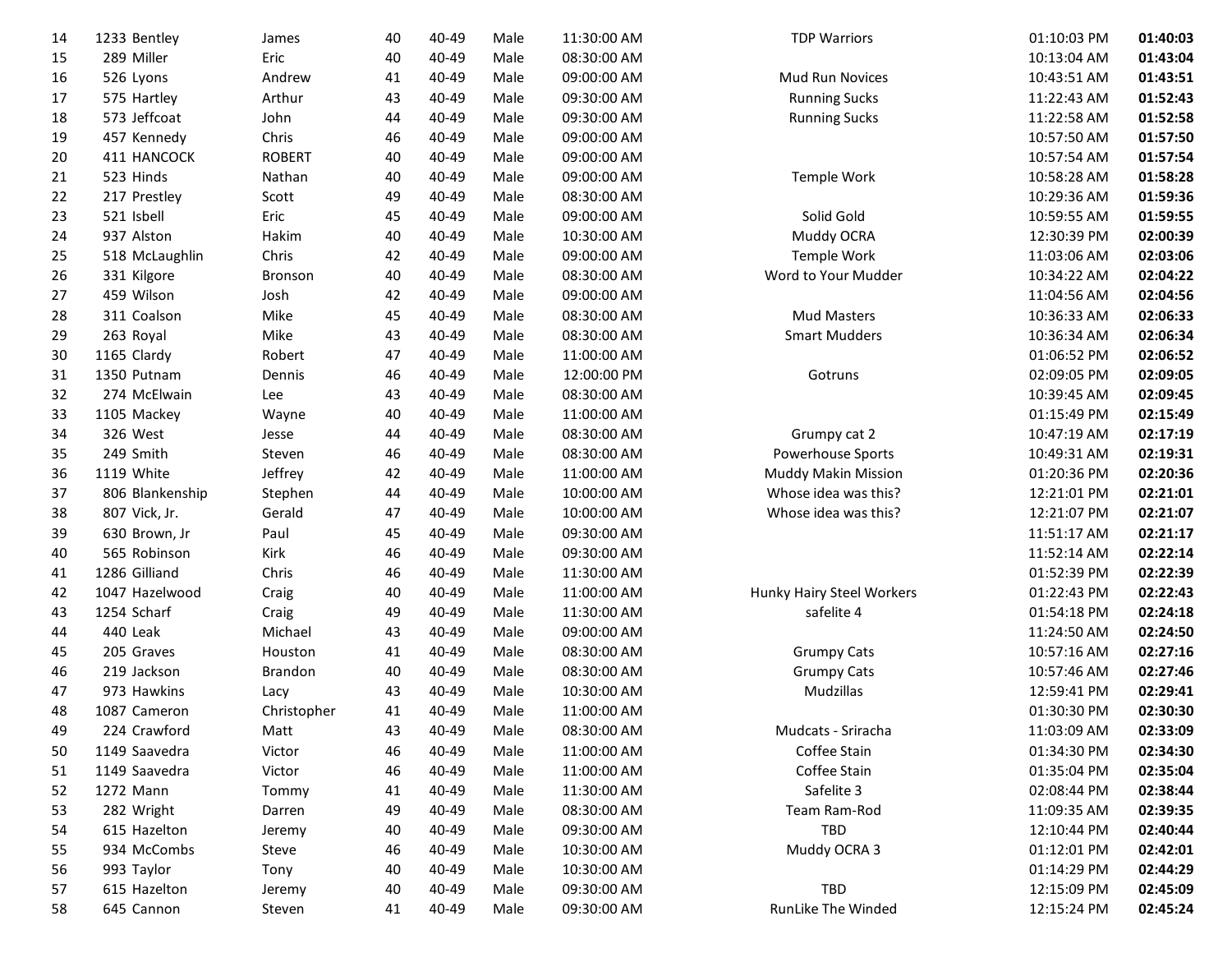| Place:         | Bib#:<br>Last Name:        | <b>First Name:</b>       |          |                   |                  | Age: Age Group: Gender: Start Time: | <b>Team Name:</b>              | <b>End Time:</b>           | <b>Total Time:</b>   |
|----------------|----------------------------|--------------------------|----------|-------------------|------------------|-------------------------------------|--------------------------------|----------------------------|----------------------|
|                |                            |                          |          |                   |                  |                                     |                                |                            |                      |
| 13             | 946 Butts                  | Lechelle                 | 50       | 50-59             | Female           | 10:30:00 AM                         | The Muddy Butts                | 01:56:17 PM                | 03:26:17             |
| 12             | 349 Laws                   | Debra                    | 57       | 50-59             | Female           | 08:30:00 AM                         | <b>Grumpy Cats 3</b>           | 11:51:52 AM                | 03:21:52             |
| 11             | 364 Burgett                | Tina                     | 51       | 50-59             | Female           | 08:30:00 AM                         | <b>Grumpy Cats 3</b>           | 11:51:46 AM                | 03:21:46             |
| 10             | 1056 Jared                 | Catherine                | 52       | 50-59             | Female           | 11:00:00 AM                         |                                | 02:14:14 PM                | 03:14:14             |
| 9              | 719 lindley                | rhonda                   | 52       | 50-59             | Female           | 10:00:00 AM                         | <b>Muddy Mamas</b>             | 01:00:36 PM                | 03:00:36             |
| 8              | 1109 Chandler              | Pamela                   | 53       | 50-59             | Female           | 11:00:00 AM                         | Ignite Strong                  | 01:58:30 PM                | 02:58:30             |
| 6<br>7         | 447 Robinson               | Niki                     | 52<br>55 | 50-59             | Female           | 09:00:00 AM                         | Four Moms Need a Break         | 11:39:30 AM                | 02:39:30             |
|                | 1250 Jackowiak             | Lea<br>Stacey            |          | 50-59             | Female<br>Female | 11:30:00 AM                         |                                | 02:09:02 PM                | 02:39:02             |
| 5              | 783 Green                  | Deniase                  | 56<br>50 | 50-59<br>50-59    |                  | 10:00:00 AM                         | Family Fun Mudrun              | 12:28:14 PM                | 02:28:14             |
| 3<br>4         | 378 Tachick<br>485 Farmer  | Rose                     | 55       | 50-59             | Female<br>Female | 09:00:00 AM<br>09:00:00 AM          | Filthy foxes 2                 | 11:19:57 AM<br>11:22:35 AM | 02:19:57<br>02:22:35 |
| $\overline{2}$ | 1250 Jackowiak             | Stacey                   | 52       | 50-59             | Female           | 11:30:00 AM                         |                                | 01:49:45 PM                | 02:19:45             |
| $\mathbf{1}$   | 580 Epperson Sapp          | Deanna                   | 52       | 50-59             | Female           | 09:30:00 AM                         |                                | 11:48:54 AM                | 02:18:54             |
| Place:         | Bib#:<br>Last Name:        | <b>First Name:</b>       | Age:     | <b>Age Group:</b> | Gender:          | <b>Start Time:</b>                  | <b>Team Name:</b>              | <b>End Time:</b>           | <b>Total Time:</b>   |
|                |                            |                          |          |                   |                  |                                     |                                |                            |                      |
| 86             | 1342 Farris                | Corey                    | 40       | 40-49             | Male             | 12:00:00 PM                         |                                | 11:52:09 AM ##########     |                      |
| 85             | 664 Scott                  | Jason                    | 40       | 40-49             | Male             | 09:30:00 AM                         | Warriors for Christ            | 01:53:00 PM                | 04:23:00             |
| 84             | 1013 Smith                 | Arthur                   | 42       | 40-49             | Male             | 10:30:00 AM                         |                                | 02:20:59 PM                | 03:50:59             |
| 83             | 1127 Jackson               | Michael                  | 42       | 40-49             | Male             | 11:00:00 AM                         | Just Trying Not to Die         | 02:28:03 PM                | 03:28:03             |
| 82             | 1126 Tatum                 | Stephen                  | 46       | 40-49             | Male             | 11:00:00 AM                         | Just Trying Not to Die         | 02:27:51 PM                | 03:27:51             |
| 81             | 282 Wright                 | Darren                   | 49       | 40-49             | Male             | 08:30:00 AM                         | Team Ram-Rod                   | 11:53:47 AM                | 03:23:47             |
| 80             | 657 James                  | Michael                  | 40       | 40-49             | Male             | 09:30:00 AM                         | Mud & Guts 3                   | 12:53:37 PM                | 03:23:37             |
| 79             | 504 Holdsambeck            | Scott                    | 47       | 40-49             | Male             | 09:00:00 AM                         | Mudcats                        | 12:06:32 PM                | 03:06:32             |
| 78             | 1098 Rebello               | Ken                      | 44       | 40-49             | Male             | 11:00:00 AM                         | Partners in Grime              | 02:06:22 PM                | 03:06:22             |
| 77             | 851 Bush                   | Stephen                  | 44       | 40-49             | Male             | 10:00:00 AM                         | Duellator                      | 01:06:06 PM                | 03:06:06             |
| 76             | 384 Thomas                 | Vann                     | 45       | 40-49             | Male             | 09:00:00 AM                         | Down n dirty fam               | 12:03:41 PM                | 03:03:41             |
| 75             | 746 Fikes                  | James                    | 40       | 40-49             | Male             | 10:00:00 AM                         | TEAM MOLLY 2                   | 01:02:20 PM                | 03:02:20             |
| 74             | 1179 Croom                 | Richard                  | 47       | 40-49             | Male             | 11:00:00 AM                         | The Eh Team                    | 02:01:25 PM                | 03:01:25             |
| 73             | 547 Cedotal                | Charley                  | 42       | 40-49             | Male             | 09:30:00 AM                         | Muddy buddies                  | 12:31:25 PM                | 03:01:25             |
| 72             | 801 Reynolds               | Scott                    | 47       | 40-49             | Male             | 10:00:00 AM                         | Team NRC - Muddy Tide          | 12:59:57 PM                | 02:59:57             |
| 71             | 1073 Popwell               | Daniel                   | 40       | 40-49             | Male             | 11:00:00 AM                         | <b>Team Popwell</b>            | 01:58:51 PM                | 02:58:51             |
| 70             | 1071 Riner                 | Clint                    | 42       | 40-49             | Male             | 11:00:00 AM                         |                                | 01:58:41 PM                | 02:58:41             |
| 69             | 749 Glasgow                | Jamie                    | 40       | 40-49             | Male             | 10:00:00 AM                         | Team NRC - Muddy Tide          | 12:57:25 PM                | 02:57:25             |
| 68             | 759 Smith                  | Scott                    | 47       | 40-49             | Male             | 10:00:00 AM                         | Team NRC - Muddy Tide          | 12:57:07 PM                | 02:57:07             |
| 67             | 289 Miller                 | Eric                     | 40       | 40-49             | Male             | 08:30:00 AM                         |                                | 11:25:50 AM                | 02:55:50             |
| 66             | 407 Branham                | Rex                      | 48       | 40-49             | Male             | 09:00:00 AM                         | <b>Cleveland First Mudders</b> | 11:55:04 AM                | 02:55:04             |
| 65             | 732 Kinney                 | Jason                    | 40       | 40-49             | Male<br>Male     | 10:00:00 AM                         | Smileys angels                 | 12:53:12 PM                | 02:53:12             |
| 63<br>64       | 633 Walton<br>618 Courtney | James Walton<br>Jonathan | 46<br>44 | 40-49<br>40-49    | Male             | 09:30:00 AM<br>09:30:00 AM          |                                | 12:19:45 PM<br>12:20:09 PM | 02:49:45<br>02:50:09 |
| 62             | 594 Whaley                 | Mitchell                 | 43       | 40-49             | Male             | 09:30:00 AM                         | Iron Tribe Homewood            | 12:17:38 PM                | 02:47:38             |
| 61             | 598 Felton                 | Stan                     | 40       | 40-49             | Male             | 09:30:00 AM                         | Iron Tribe Homewood            | 12:17:05 PM                | 02:47:05             |
| 60             | 602 Israel                 | Andy                     | 42       | 40-49             | Male             | 09:30:00 AM                         | <b>Tribal Mischief</b>         | 12:15:34 PM                | 02:45:34             |
| 59             | 624 Kee                    | Robby                    | 40       | 40-49             | Male             | 09:30:00 AM                         | RunLike The Winded             | 12:15:28 PM                | 02:45:28             |
|                |                            |                          |          |                   |                  |                                     |                                |                            |                      |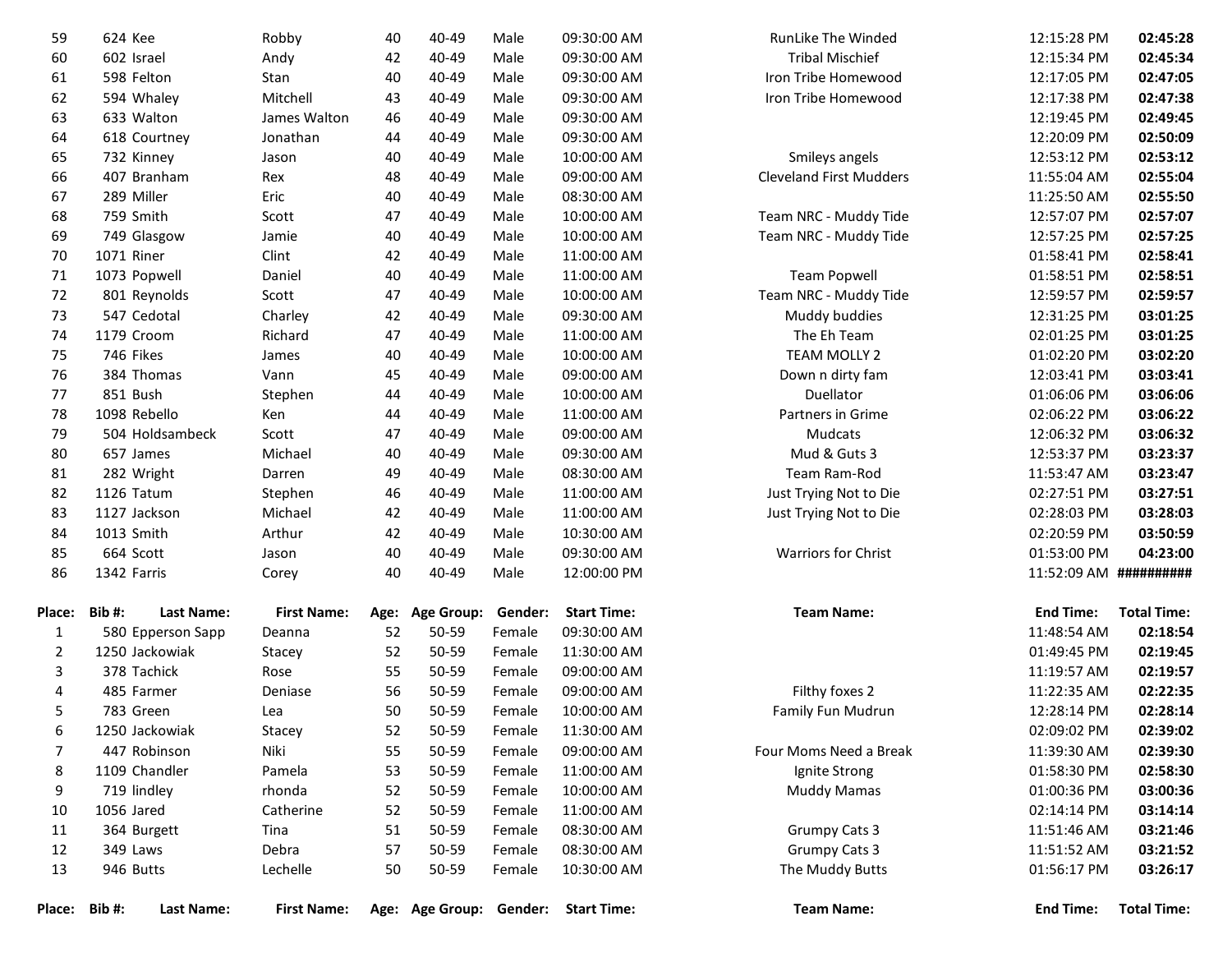| 1              | 611 Jessen                        | Jeff               | 51 | 50-59                   | Male    | 09:30:00 AM        |                                          | 10:57:03 AM      | 01:27:03           |
|----------------|-----------------------------------|--------------------|----|-------------------------|---------|--------------------|------------------------------------------|------------------|--------------------|
| $\overline{2}$ | 201 Acuff                         | Cory               | 51 | 50-59                   | Male    | 08:30:00 AM        |                                          | 10:01:34 AM      | 01:31:34           |
| 3              | 968 Brooks                        | Jimmy              | 53 | 50-59                   | Male    | 10:30:00 AM        | <b>SMC PUNISHERS II</b>                  | 12:13:32 PM      | 01:43:32           |
| 4              | 675 Varner                        | James              | 58 | 50-59                   | Male    | 09:30:00 AM        | Suns Out Guns Out                        | 11:22:04 AM      | 01:52:04           |
| 5              | 673 BULLARD                       | <b>JOHN</b>        | 58 | 50-59                   | Male    | 09:30:00 AM        | Suns Out Guns Out                        | 11:22:09 AM      | 01:52:09           |
| 6              | 957 Leigh                         | Scott              | 55 | 50-59                   | Male    | 10:30:00 AM        |                                          | 12:24:12 PM      | 01:54:12           |
| 7              | 933 Edmonds                       | Brad               | 53 | 50-59                   | Male    | 10:30:00 AM        | Muddy OCRA 3                             | 12:26:47 PM      | 01:56:47           |
| 8              | 281 CALHOUN                       | <b>LYNN</b>        | 56 | 50-59                   | Male    | 08:30:00 AM        | <b>Baptized by Mud</b>                   | 10:35:44 AM      | 02:05:44           |
| 9              | 1170 Weekes                       | Charles            | 51 | 50-59                   | Male    | 11:00:00 AM        |                                          | 01:08:24 PM      | 02:08:24           |
| 10             | 817 Sellers                       | David              | 50 | 50-59                   | Male    | 10:00:00 AM        |                                          | 12:10:48 PM      | 02:10:48           |
| 11             | 836 GROGAN                        | <b>FRANCIS</b>     | 51 | 50-59                   | Male    | 10:00:00 AM        |                                          | 12:14:25 PM      | 02:14:25           |
| 12             | 329 Beason                        | John               | 50 | 50-59                   | Male    | 08:30:00 AM        |                                          | 10:47:10 AM      | 02:17:10           |
| 13             | 412 Clements                      | Phil               | 51 | 50-59                   | Male    | 09:00:00 AM        |                                          | 11:18:02 AM      | 02:18:02           |
| 14             | 1093 Baskin                       | Carl               | 53 | 50-59                   | Male    | 11:00:00 AM        | <b>Muddy Dawgs</b>                       | 01:18:57 PM      | 02:18:57           |
| 15             | 579 Sapp                          | Ralph              | 52 | 50-59                   | Male    | 09:30:00 AM        |                                          | 11:49:03 AM      | 02:19:03           |
| 16             | 1252 Jackowiak                    | Steven             | 51 | 50-59                   | Male    | 11:30:00 AM        |                                          | 01:49:48 PM      | 02:19:48           |
| 17             | 1141 Mosley                       | Keith              | 52 | 50-59                   | Male    | 11:00:00 AM        | Mud Lovers                               | 01:20:53 PM      | 02:20:53           |
| 18             | 591 Rhoads                        | <b>Brian</b>       | 56 | 50-59                   | Male    | 09:30:00 AM        | 3.14                                     | 11:57:14 AM      | 02:27:14           |
| 19             | 785 Green                         | Roger              | 52 | 50-59                   | Male    | 10:00:00 AM        | Family Fun Mudrun                        | 12:28:08 PM      | 02:28:08           |
| 20             | 972 White                         | Phillip            | 53 | 50-59                   | Male    | 10:30:00 AM        | Mudzillas                                | 12:59:18 PM      | 02:29:18           |
| 21             | 894 Wilson                        | <b>Buddy</b>       | 55 | 50-59                   | Male    | 10:30:00 AM        | Da Beers                                 | 01:07:24 PM      | 02:37:24           |
| 22             | 991 Hunter                        | Terry              | 51 | 50-59                   | Male    | 10:30:00 AM        |                                          | 01:14:02 PM      | 02:44:02           |
| 23             | 631 Zuiderhoek                    | Lamar              | 50 | 50-59                   | Male    | 09:30:00 AM        |                                          | 12:20:04 PM      | 02:50:04           |
| 24             | 592 Perkins                       | Robert             | 51 | 50-59                   | Male    | 09:30:00 AM        | M.A.C.C. (Mudders Against Clean Clothes) | 12:20:27 PM      | 02:50:27           |
| 25             | 392 Hixon                         | Daniel             | 57 | 50-59                   | Male    | 09:00:00 AM        |                                          | 11:52:00 AM      | 02:52:00           |
| 26             | 1241 Pilgreen                     | Randy              | 55 | 50-59                   | Male    | 11:30:00 AM        |                                          | 02:23:28 PM      | 02:53:28           |
| 27             | 717 Black                         | Kendall            | 51 | 50-59                   | Male    | 10:00:00 AM        |                                          | 12:54:31 PM      | 02:54:31           |
| 28             | 1057 Bice                         | <b>Brant</b>       | 55 | 50-59                   | Male    | 11:00:00 AM        |                                          | 02:14:10 PM      | 03:14:10           |
| 29             | 251 Hood                          | Jeff               | 51 | 50-59                   | Male    | 08:30:00 AM        | No Surrender                             | 11:54:03 AM      | 03:24:03           |
| 30             | 945 Butts                         | Lavaughn           | 55 | 50-59                   | Male    | 10:30:00 AM        | The Muddy Butts                          | 01:56:33 PM      | 03:26:33           |
| <b>Place:</b>  | Bib#:<br>Last Name:               | <b>First Name:</b> |    | Age: Age Group: Gender: |         | <b>Start Time:</b> | <b>Team Name:</b>                        | <b>End Time:</b> | <b>Total Time:</b> |
| 1              | 394 Morris                        | Rick               | 63 | $60+$                   | Male    | 09:00:00 AM        |                                          | 10:55:15 AM      | 01:55:15           |
| 2              | 1231 Clark                        | Tom                | 61 | $60+$                   | Male    | 11:30:00 AM        | <b>Boneyard Dogs</b>                     | 01:34:15 PM      | 02:04:15           |
| 3              | 599 Sorrell                       | Robert             | 62 | $60+$                   | Male    | 09:30:00 AM        | M.A.C.C. (Mudders Against Clean Clothes) | 12:20:22 PM      | 02:50:22           |
| <b>Place:</b>  | <b>Bib#:</b><br><b>Last Name:</b> | <b>First Name:</b> |    | Age: Age Group:         | Gender: | <b>Start Time:</b> | <b>Team Name:</b>                        | <b>End Time:</b> | <b>Total Time:</b> |
| 1              | 1285 Findeiss                     | Bella              | 9  |                         | Female  | 11:00:00 AM        |                                          | 12:23:20 PM      | 01:23:20           |
| $\overline{2}$ | 903 Coalson                       | Micah              | 9  |                         | Female  | 10:30:00 AM        | Smart Fit Kids                           | 01:06:23 PM      | 02:36:23           |
| 3              | 735 Humphreys                     | Raegan             | 9  |                         | Female  | 10:00:00 AM        | Smileys angels                           | 12:53:18 PM      | 02:53:18           |
| 4              | 528 Armstrong                     | Olivia             | 9  |                         | Female  | 09:00:00 AM        | <b>Beyond Fitness 2</b>                  | 11:55:32 AM      | 02:55:32           |
| 5              | 912 Lozinski                      | Peyton             | 9  |                         | Female  | 10:30:00 AM        | Smart Fit Kids                           | 01:30:01 PM      | 03:00:01           |
| Place:         | Bib#:<br>Last Name:               | <b>First Name:</b> |    | Age: Age Group:         | Gender: | <b>Start Time:</b> | <b>Team Name:</b>                        | <b>End Time:</b> | <b>Total Time:</b> |
| 1              | 465 Hart                          | Griffin            | 9  |                         | Male    | 09:00:00 AM        | Mud Run Novices                          | 11:17:13 AM      | 02:17:13           |
|                |                                   |                    |    |                         |         |                    |                                          |                  |                    |